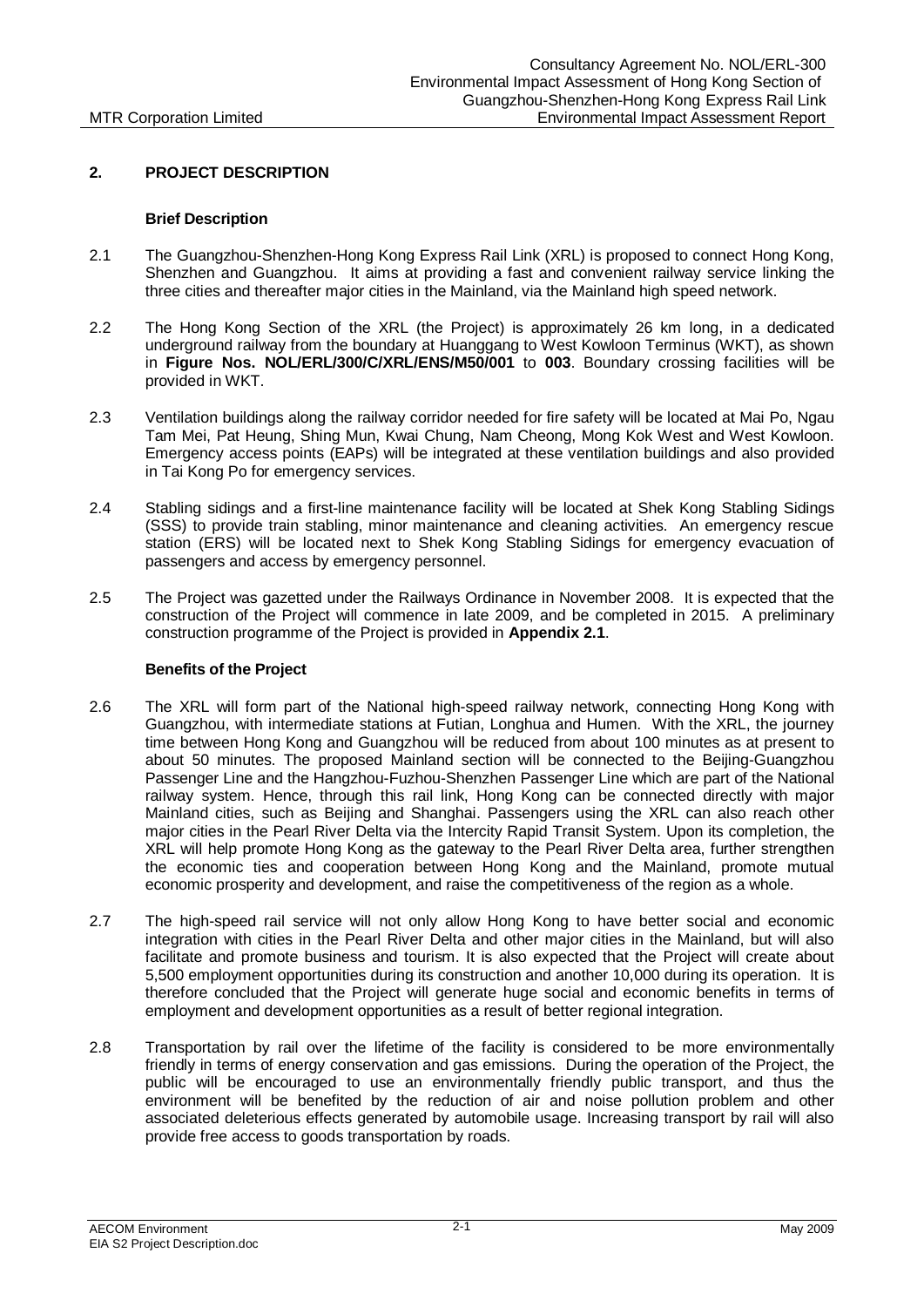### **Scope of the Project**

- 2.9 The Project comprises the following key elements:
	- Approximately 26km of underground railway running from the terminus in West Kowloon to the boundary at Huanggang;
	- A terminus in West Kowloon, and its associated building elements such as ventilation facilities, public transport interchange, traction sub-station, and seawater cooling facility;
	- Seven tunnel ventilation buildings at Mai Po, Ngau Tam Mei, Pat Heung, Shing Mun, Kwai Chung, Nam Cheong and Mong Kok West, and an EAP at Tai Kong Po;
	- Stabling sidings and maintenance facilities located at Shek Kong (Shek Kong Stabling Sidings (SSS)) to provide for train stabling, minor maintenance and cleaning; and
	- An emergency rescue station (ERS) located next to the SSS.
- 2.10 Apart from the above key elements, site explosive magazine, nursery sites, barging facilities, supporting works areas and access roads will be required to support the construction of the Project.
- 2.11 The information presented below is a summary available from the preliminary design and will be subject to further study at the detailed engineering design stage.

### *Overall Alignment*

- 2.12 The overall alignment of the Project is shown in **Figure Nos. NOL/ERL/300/C/XRL/ENS/M50/001** to **003** and described below. In developing and selecting alignment options, environmental factors were fully taken into account. Details of the selection of the preferred alignment are described in **Sections 2.29** to **2.41**.
- 2.13 **Table 2.1** summarises the information of the Project alignment with its horizontal and vertical alignment presented in **Figure Nos. NOL/ERL/300/C/XRL/ENS/M53/200 to 228**.

| <b>Tunnel Sections</b>                                                                                            | Approx.<br><b>Horizontal</b><br>Length,<br><b>km</b> | Approx.<br>outside<br>Tunnel<br>Diameter,<br>m | <b>Type of Tunnel</b>                                                                                                                          | Approx. Level, mPD<br>(min. to max. meter<br>below local ground) |
|-------------------------------------------------------------------------------------------------------------------|------------------------------------------------------|------------------------------------------------|------------------------------------------------------------------------------------------------------------------------------------------------|------------------------------------------------------------------|
| Tunnels between<br>Boundary to Mai Po<br>Ventilation Building                                                     | 1.5                                                  | 9.3                                            | <b>Tunnel Boring Machine</b><br>(TBM) - Twin bore<br>single track tunnels                                                                      | $-31$ to $-26$<br>(approx. 25 to 34m below<br>local ground)      |
| Tunnels between Mai Po<br>and Ngau Tam Mei<br>Ventilation Building                                                | 2.3                                                  | 9.3                                            | TBM - Twin bore single<br>track tunnels                                                                                                        | $-26$ to $-19$<br>(approx. 25 to 60m below<br>local ground)      |
| Tunnels between and<br>Ngau Tam Mei<br>Ventilation Building and<br>Tai Kong Po Emergency<br><b>Access Point</b>   | 2.8                                                  | $7.7$ to<br>20.4                               | Drill & Blast (D&B) -<br>Single track twin bore<br>tunnels / twin track<br>single bore tunnel / twin<br>track single bore<br>transition cavern | $-20$ to $-16$<br>(approx. 60 to 30m)<br>below local ground)     |
| Tunnels between Tai<br>Kong Po Emergency<br>Access Point and north of<br><b>Emergency Rescue</b><br>Station (ERS) | 1.1                                                  | 9.3                                            | TBM - Twin bore single<br>track tunnels                                                                                                        | $-19$ to 4<br>(approx. 30 to 10m<br>below local ground)          |
| North of ERS to South of<br><b>ERS</b>                                                                            | 1.6                                                  |                                                | Cut and cover tunnels                                                                                                                          | $-4$ to 10<br>(approx. 10 to 18m<br>below local ground)          |
| Tunnels between south of<br><b>ERS and Tse Uk Tsuen</b><br>Works Area                                             | 0.4                                                  | 9.3                                            | TBM - Twin bore single<br>track tunnels                                                                                                        | 10 to 18<br>(approx. 18 to 12m<br>below local ground)            |

**Table 2.1 Summary of Alignment**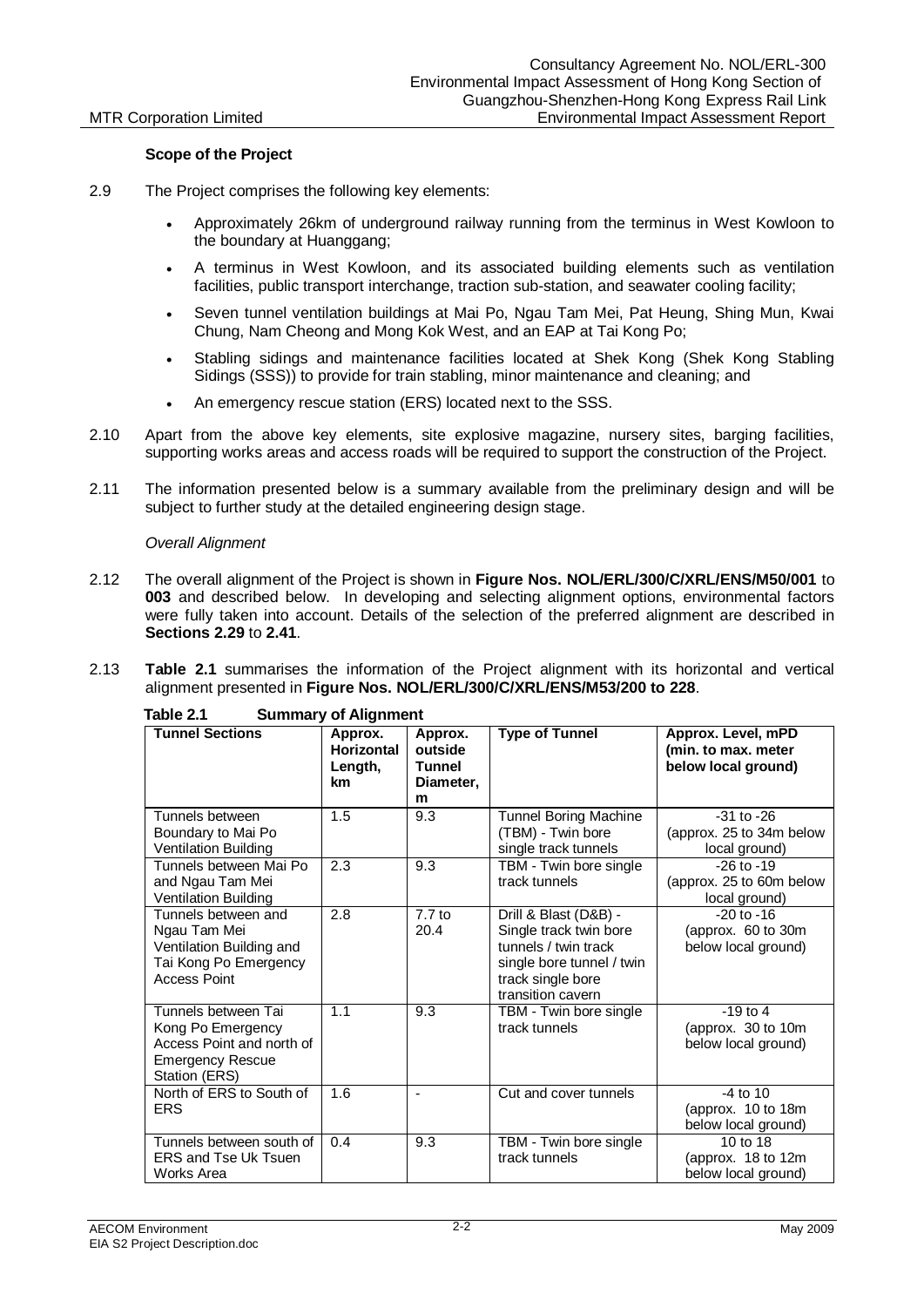| <b>Tunnel Sections</b>                                                                                         | Approx.<br><b>Horizontal</b><br>Length,<br>km | Approx.<br>outside<br><b>Tunnel</b><br>Diameter,<br>m | <b>Type of Tunnel</b>                                                                                                       | Approx. Level, mPD<br>(min. to max. meter<br>below local ground) |
|----------------------------------------------------------------------------------------------------------------|-----------------------------------------------|-------------------------------------------------------|-----------------------------------------------------------------------------------------------------------------------------|------------------------------------------------------------------|
| Tunnels between Tse Uk<br>Tsuen Works Area and<br>Shing Mun Ventilation<br><b>Building</b>                     | 6.5                                           | $7.7$ to<br>19.6                                      | D&B - Single track twin<br>bore tunnels / twin track<br>single bore tunnel / twin<br>track single bore<br>transition cavern | 18 to -26<br>(approx. 12 to 980m)<br>below local ground)         |
| Tunnels between Shing<br>Mun Ventilation Building<br>and Kwai Chung adit                                       | 2.5                                           | 14.8                                                  | D&B - Twin track single<br>bore tunnel                                                                                      | $-26$ to $-30$<br>(approx. 60 to 270m<br>below local ground)     |
| Tunnels between Kwai<br>Chung adit and Nam<br>Cheong Ventilation<br><b>Building</b>                            | 3.0                                           | $7.7$ to<br>19.6                                      | D&B - Single track twin<br>bore tunnels / twin track<br>single bore tunnel / twin<br>track single bore<br>transition cavern | $-30$ to $-20$<br>(approx. 270 to 25m<br>below local ground)     |
| Tunnels between Nam<br>Cheong Ventilation<br>Building and Hoi Ting<br><b>Road Construction Shaft</b>           | 2.5                                           | 9.3                                                   | TBM - Twin bore single<br>track tunnels                                                                                     | $-20$ to $-15$<br>(approx. 25 to 20m<br>below local ground)      |
| Tunnels between Hoi<br><b>Ting Road Construction</b><br>Shaft and Mong Kok<br><b>West Ventilation Building</b> | 0.2                                           | 9.3                                                   | Cut and cover tunnels                                                                                                       | $-15$ to $-14$<br>(approx. 20 to 24m<br>below local ground)      |
| Tunnels between Mong<br><b>Kok West Ventilation</b><br>Building and WKT                                        | 0.5                                           | 15                                                    | Single twin track cut<br>and cover tunnel                                                                                   | $-14$ to $-23$<br>(approx. 24 to 26m)<br>below local ground)     |

*West Kowloon Terminus*

- 2.14 The WKT is accommodated within Site A on the South West Kowloon Outline Zoning Plan (OZP) (S/K20/22<sup>1</sup> dated 20 March 2009) with a footprint of about 10 ha. WKT will be located underground immediately to the north of the proposed West Kowloon Cultural District (WKCD) between Kowloon Station of the Airport Express Line on the west and Austin Station of the Kowloon Southern Link (KSL) on the east.
- 2.15 WKT will be developed as a gateway to the Mainland, with distinctive architecture, landmark features and a user-friendly layout to accommodate co-located HKSAR and Mainland Customs, Immigration and Quarantine (CIQ) facilities. Schematic layout and sections are presented in **Figure Nos. NOL/ERL/300/C/XRL/ENS/M50/023** to **029.**

### *Ventilation Building, Vent Shaft and EAPs*

- 2.16 The ventilation buildings will not only provide essential ventilation to the tunnel but also act as Emergency Access Point (EAP) for Fire Services Department personnel or MTRCL staff to reach the track level in emergency situations or provide access for maintenance.
- 2.17 A total of seven tunnel ventilation buildings will be provided, five in the New Territories and two in the western side of Kowloon. A ventilation building will also be provided to the north of WKT to serve for both station and track fan ventilation. A dedicated EAP is provided at Tai Kong Po for emergency access.
- 2.18 Two ventilation buildings at the northern and southern ends of the ERS will also provide ventilation to the tunnel and emergency access during emergency situation.

 $1$  S/K20/23 was exhibited on 29 May 2009.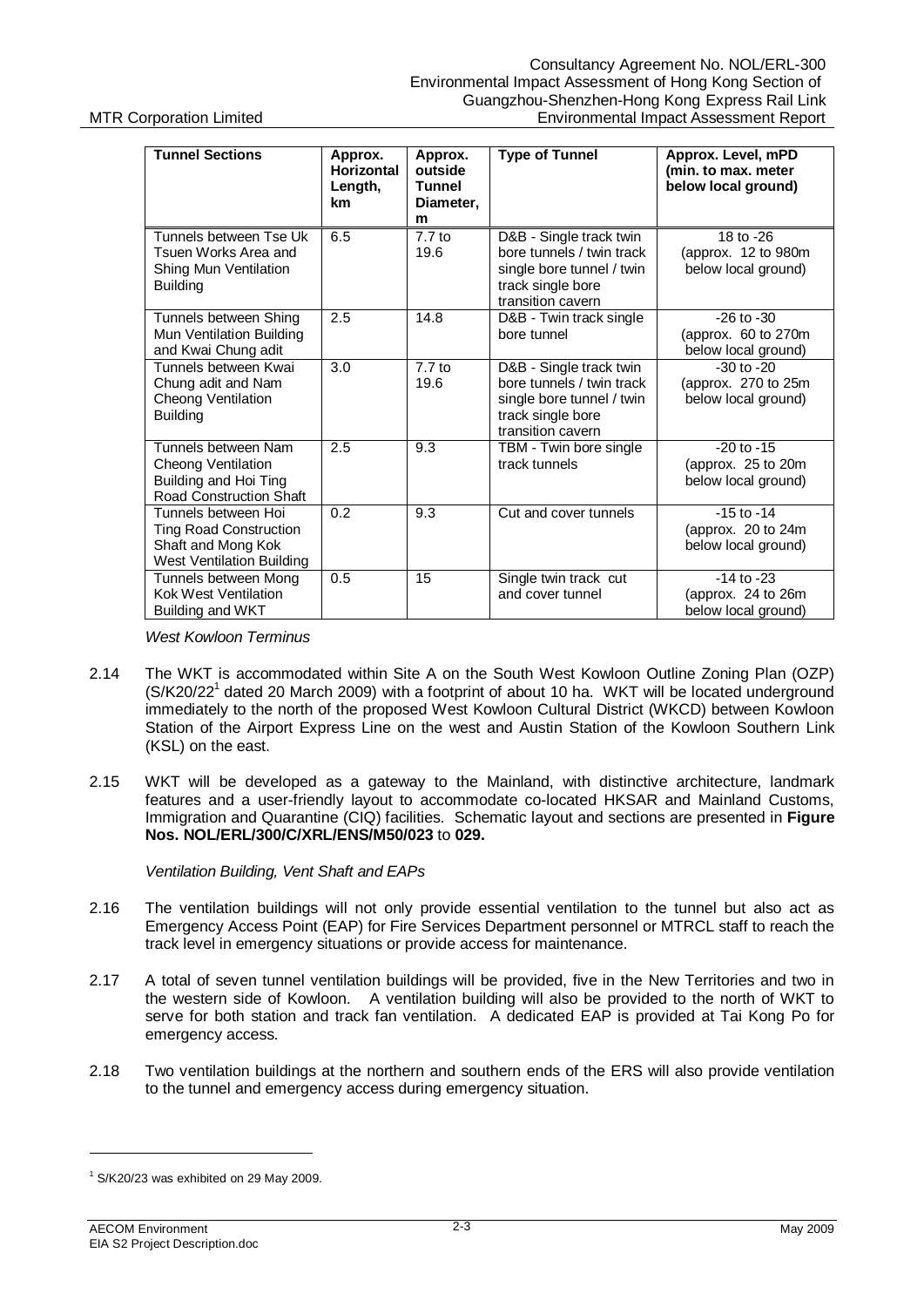2.19 Ventilation shafts located on top of the WKT will be integrated with the future topside development to minimise potential visual impacts. As the underground structures of WKT will encroach on eastern portion of WKCD, there will be two ventilation shafts located in WKCD to serve underground stabling tracks.

### *Shek Kong Stabling Sidings (SSS)*

2.20 Stabling sidings will be located at Shek Kong. To comply with the operational requirements, stabling sidings will comprise running maintenance area, stabling area, store, staff accommodation, permanent way facility locomotive shed, fuelling facility, gatehouse and access point, E&M plant building, train wash facility, and traction power feeder substation. Schematic layout and sections are presented in **Figure Nos. NOL/ERL/300/C/XRL/ENS/M50/017** to **020**.

### *Emergency Rescue Station (ERS)*

2.21 The ERS located next to SSS is a depressed box with an open top for a full train length of approximately 500m long, 28m wide and 18m deep. Passengers can escape vertically via staircases from the box to a secure fenced-off holding area. The location and schematic section of ERS are presented in **Figure Nos. NOL/ERL/300/C/XRL/ENS/M50/017** to **018, and NOL/ERL/300/C/XRL/ENS/M50/021** to **022**.

### **Consideration of Alternatives**

- 2.22 The following sections present the consideration of the alternatives for the following key elements of the Project:
	- Alignment;
	- Terminus;
	- Ventilation building/Emergency Access Point:
	- Stabling sidings;
	- Emergency rescue station; and
	- Train System.

### *Alignment*

### Background of Alignment Development

- 2.23 A Preliminary Project Feasibility Study (PPFS) was conducted from 2006 to 2007 to study the feasibility of using a shared rail corridor with West Rail (WR) and dedicated corridor with the primary focus being to establish whether the XRL would share a rail corridor with West Rail or adopt a dedicated corridor.
- 2.24 Two alignment options were studied for the purpose of evaluating the pros and cons of dedicated corridor and shared corridor schemes (**Figure No. NOL/ERL/300/C/XRL/ENS/M50/031)**:
	- Dedicated corridor scheme: comprising a 25 km tunnel route from WKT via an underground emergency rescue station located east of Shek Kong to the boundary crossing point located west of the Lok Ma Chau Terminus; and
	- Shared corridor scheme: comprising a 26 km tunnel route sharing the West Rail corridor from south of Nam Cheong to Kam Sheung Road. The alignment branches off from Kam Sheung Road to cross the boundary west of Lok Ma Chau Terminus.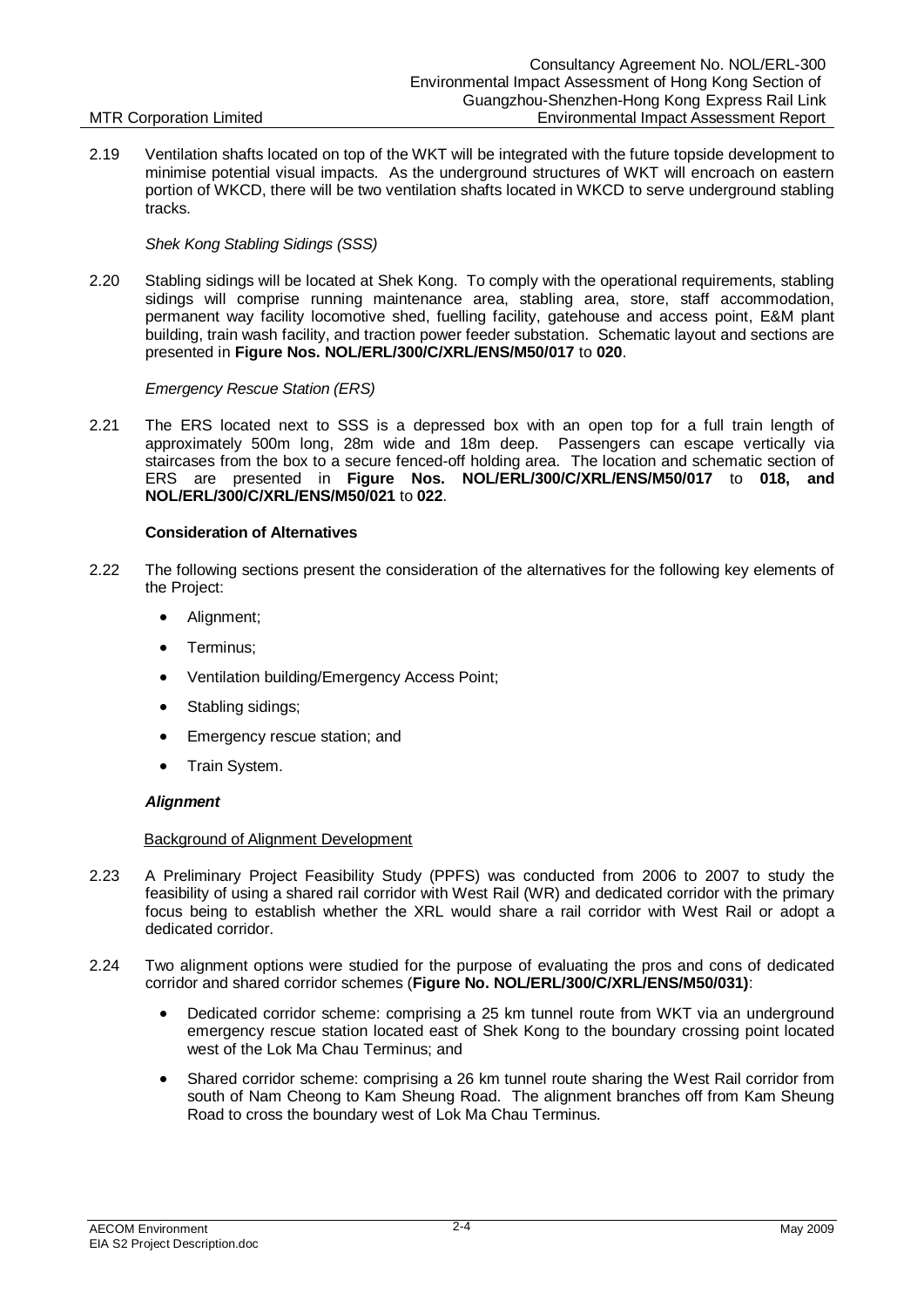- 2.25 During the study, a number of changes in service demand, rolling stock and structural gauge were required to be adopted in the XRL. As a consequence to the above changes, the overall issues associated with the proposed shared corridor scheme are summarised below:
	- The evacuation walkway inside the WR tunnel and platforms would be required to be trimmed back to accommodate the mainland train gauge. However, this would increase the stepping gap for the WR passengers to pass over in case of emergency evacuation inside the tunnel and platform. The safety of the WR passengers would therefore be compromised during emergency evacuation and normal daily usage. It was anticipated that the modification works would take approximately three years, affecting about 30,000 passengers every day.
	- Increased patronage and long haul train services for serving mainland cities would significantly shorten the usable life of the WR in supporting the XRL service. With the current patronage and service predictions, the shared corridor would be saturated by 2020s. With the commencement of XRL in 2015, the usable life of the shared corridor would be very short, and possibly shorter if the XRL service is welcomed by the public. As such, a dedicated corridor would be required to accommodate the future demand and its construction would need to commence shortly after the operation of the shared corridor.
	- Shared corridor would offer low flexibility in both WR and XRL operation. Hourly interruption to either service would be expected with little room for recovery after perturbation. WR operation performance would be significantly inferior to what is currently being achieved and the WR Service Pledge would be difficult to meet. Similarly, XRL operation performance would also be significantly inferior to what one would expect from a modern, premium service railway line. The situation would become unmanageable when long haul train services frequency approaches the capacity limit.
	- The shared corridor scheme was considered as cost-ineffective in terms of operation and usable life as discussed above.
- 2.26 In view of the above, the dedicated corridor scheme was therefore selected for further study.
- 2.27 Following the selection of the dedicated corridor scheme, MTRCL proceeded with further planning and project design. Two dedicated alignment corridors were further studied:
	- Base Scheme utilizing a direct route from Kowloon to the Shenzhen boundary; and
	- Alternative Scheme to the west of Base Scheme, utilising the existing West Rail stabling facilities at Pat Heung as far as possible.
- 2.28 Both schemes shared a common southern alignment within the Kowloon area, starting at the WKT passing beneath Jordan Road, the Kowloon Southern Link, Hoi Wang Road, Cherry Street, West Kowloon Corridor, Tai Kok Tsui, densely populated areas of Sham Shui Po and Cheung Sha Wan. This southern alignment was referred to as alignment option S1. For the northern section of the alignment, the Base Scheme (alignment option N3) proceeded north passing across the middle of the Kam Tin Valley, under Lam Tsuen Country Park, through Ngau Tam Mei to the boundary. The Alternative Scheme, from Shing Mun moved west to follow an alignment parallel with West Rail before moving north, passing beneath the San Tin Highway and Mai Po wetland towards the boundary crossing.

## Criteria for Options Development

2.29 The Project alignment was divided into northern and southern sections. The criteria presented in **Table 2.2** were adopted for the consideration of alignment options for southern and northern sections.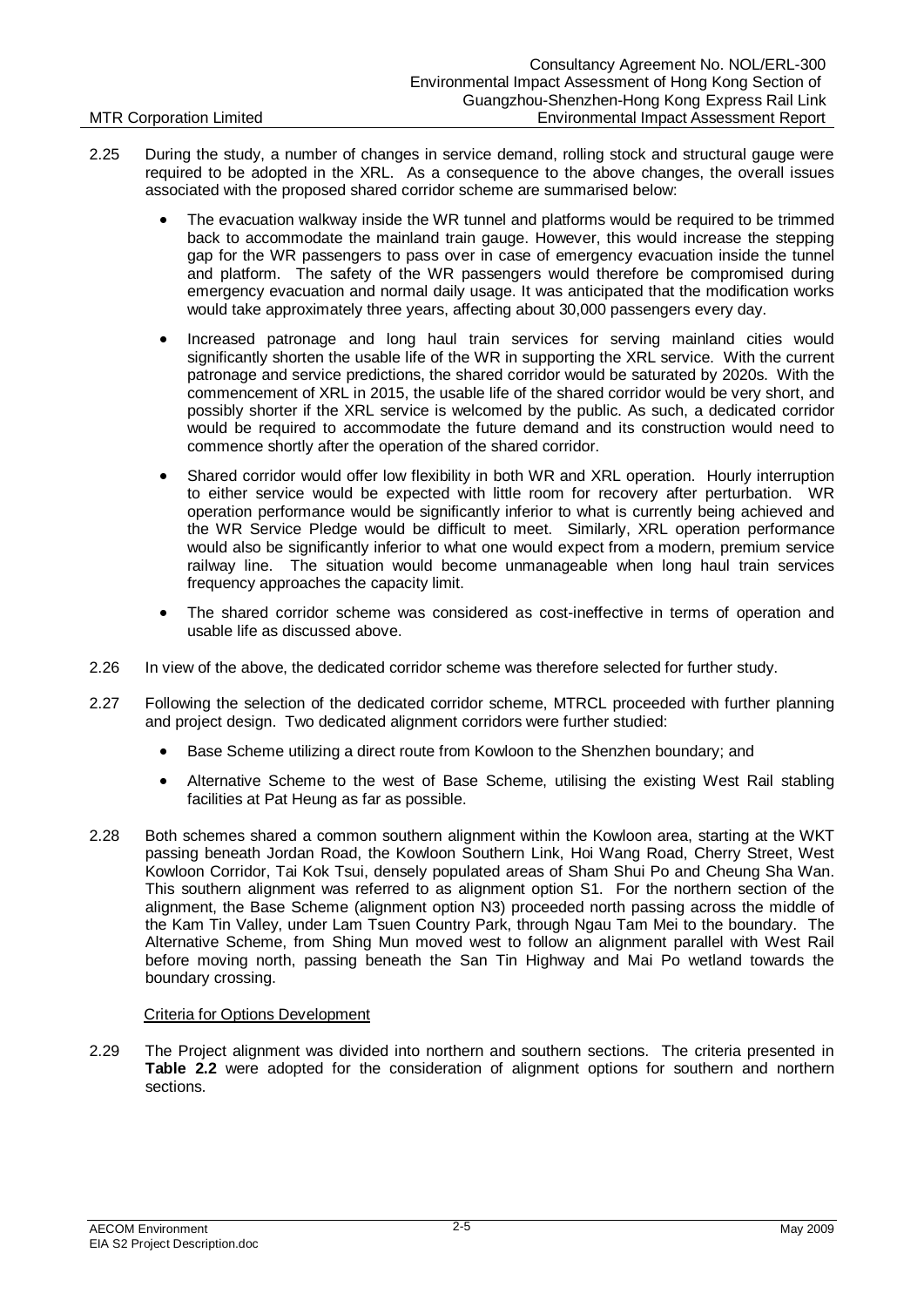| Table 2.2                                             | Criteria for Option Development                                                                                                                                                                             |  |  |  |
|-------------------------------------------------------|-------------------------------------------------------------------------------------------------------------------------------------------------------------------------------------------------------------|--|--|--|
| <b>Criteria</b>                                       | <b>Description</b>                                                                                                                                                                                          |  |  |  |
| <b>Engineering Factors</b>                            |                                                                                                                                                                                                             |  |  |  |
| Implementation Programme                              | Minimisation of construction period. Shorter construction period would be<br>preferable as it could minimise disruption period to the community                                                             |  |  |  |
| Operations safety, flexibility<br>and maintainability | Ease of fire fighting and evacuation<br>$\bullet$<br>Flexibility for stabling requirement<br>$\bullet$                                                                                                      |  |  |  |
| Constructability                                      | Avoidance/minimisation of constructing soft ground tunnel due to safety<br>$\bullet$<br>and building settlement issues                                                                                      |  |  |  |
|                                                       | Avoidance/minimisation on construction risks due to uncertain ground<br>$\bullet$<br>condition and long tunnel                                                                                              |  |  |  |
| Land acquisition                                      | Minimisation of affected areas to avoid disruption to local community                                                                                                                                       |  |  |  |
| <b>Environmental Factors</b>                          |                                                                                                                                                                                                             |  |  |  |
| Ecology                                               | Avoidance/Minimisation of impact on wetlands, sites of conservation<br>importance (including Country Parks, Conservation Areas, Mai Po Inner Deep<br>Bay Ramsar Site, and species of conservation interest) |  |  |  |
| <b>Other Environmental</b>                            | Avoidance/Minimisation of                                                                                                                                                                                   |  |  |  |
| considerations                                        | Airborne and ground-borne noise impact associated with the trains pass-<br>bys                                                                                                                              |  |  |  |
|                                                       | Landscape and visual impact associated with the above-ground structures;<br>and impact on any significant landscape and heritage resources                                                                  |  |  |  |
|                                                       | Indirect impact (e.g. vibration impact) on historical buildings<br>$\bullet$                                                                                                                                |  |  |  |
|                                                       | Direct impact on graded buildings and known Archaeological Sites                                                                                                                                            |  |  |  |
| <b>Other Factors</b>                                  |                                                                                                                                                                                                             |  |  |  |
| Avoidance/Minimisation of                             | Minimisation of project areas encroaching into developed area<br>$\bullet$                                                                                                                                  |  |  |  |
| issues/constraints                                    | Minimisation of interface issues with other projects<br>$\bullet$                                                                                                                                           |  |  |  |
| Disruption to the community                           | residential<br>of impact to local communities including<br>Minimisation<br>$\bullet$<br>households                                                                                                          |  |  |  |
|                                                       | Minimisation of structural impact on the buildings along the alignment<br>$\bullet$                                                                                                                         |  |  |  |
|                                                       | Minimisation of impact to business operations                                                                                                                                                               |  |  |  |

# **Table 2.2 Criteria for Option Development**

2.30 A Preliminary Design Study (PDS) was conducted to further review the PPFS Base Scheme and Alternative Scheme, and identified alternative route options, basing on the criteria presented in **Table 2.2**.

### Alignment Options

- 2.31 During the investigation of possible alignment options, no-dig zones for above-ground works were identified, including in Mai Po Inner Deep Bay Ramsar Site, Deep Bay Wetland Conservation Area and Country Parks. In addition, avoidance of a tunnel transition structure in Mai Po Inner Deep Bay Ramsar Site, for enabling compatibility between the Mainland and Hong Kong tunnel layout/sizing configurations, was also achieved in the engineering design, by adopting two single small bored tunnels instead of a single large bored tunnel.
- 2.32 A total of 3 alignment options for the southern section and 4 alignment options for the northern section were developed in the PDS stage. The identified alignment options are described in **Table 2.3** and presented in **Figure Nos. NOL/ERL/300/C/XRL/ENS/M50/032 to 033**.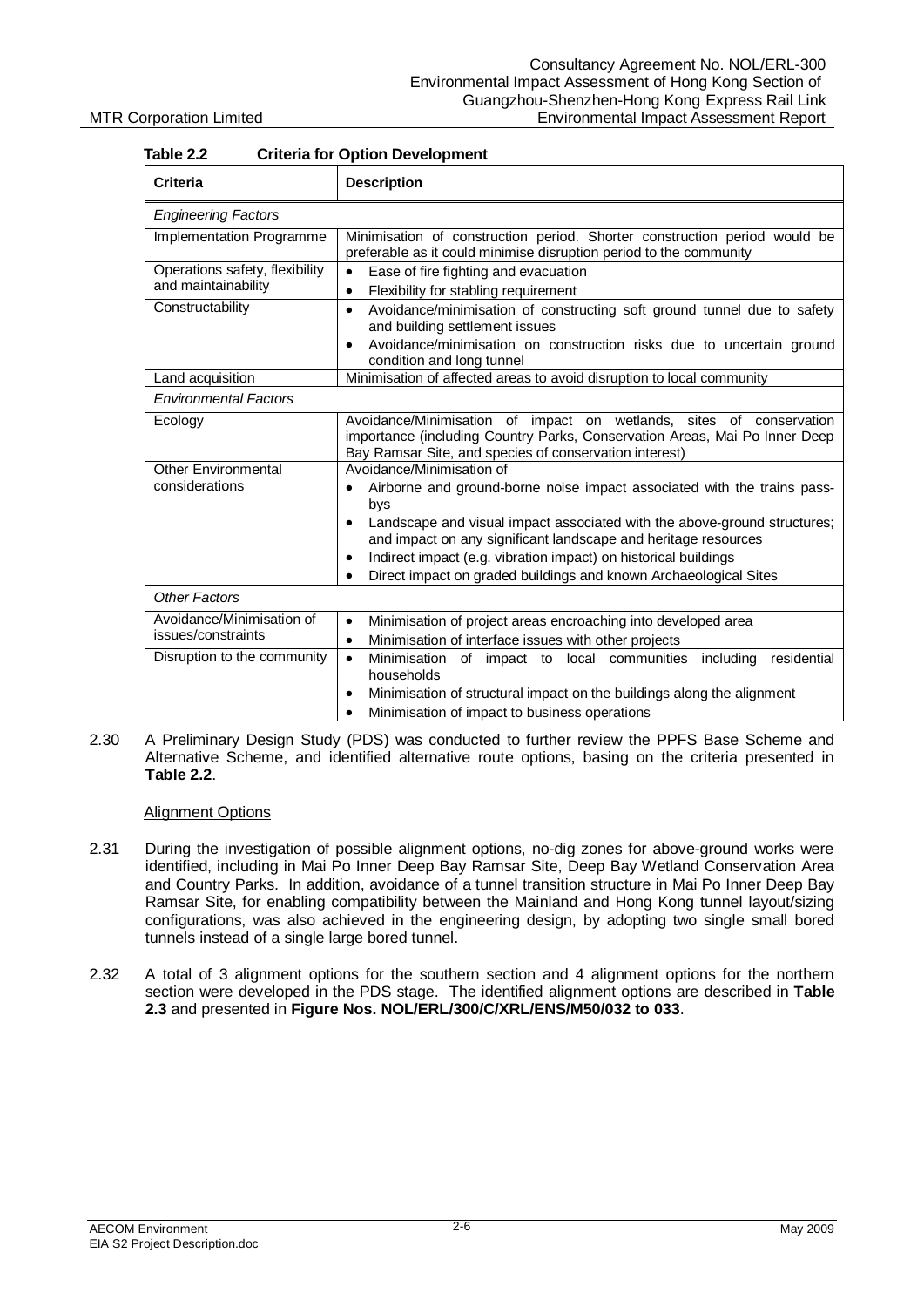| Table 2.3                                 | <b>Alignment Options</b>  |                                                                                                                                                                                                                                                                                                                                                             |
|-------------------------------------------|---------------------------|-------------------------------------------------------------------------------------------------------------------------------------------------------------------------------------------------------------------------------------------------------------------------------------------------------------------------------------------------------------|
| Option                                    | Approx.<br>Length<br>(km) | <b>Description</b>                                                                                                                                                                                                                                                                                                                                          |
| Southern Section                          |                           |                                                                                                                                                                                                                                                                                                                                                             |
| S1<br>(Base<br>Scheme)                    | 9                         | The southern alignment starts at West Kowloon, passing beneath Jordan<br>Road, Kowloon Southern Link, Hoi Wang Road, Cherry Street, West Kowloon<br>Corridor, Tai Kok Tsui, densely populated areas of Sham Shui Po and Cheung<br>Sha Wan, beneath Lion Rock Country Park and Kowloon Byewash Reservoir                                                     |
| S <sub>2</sub>                            | 10                        | A new alignment for the southern section adopting a westerly alignment<br>through Kowloon, beneath Tai Kok Tsui, Nam Cheong, avoiding the need to<br>pass under the developed area of Sham Shui Po                                                                                                                                                          |
| S3                                        | 11                        | A new alignment for the southern section running along Lin Cheung Road and<br>turn further west after passing Nam Cheong Station and then turn east sharply<br>after passing the proposed Lai Chi Kok DSD Transfer Scheme to Po Lun<br>Street. After leaving Po Lun Street, the SW2 alignment goes north and follows<br>the route of SW1 heading to Futian. |
| <b>Northern Section</b>                   |                           |                                                                                                                                                                                                                                                                                                                                                             |
| N <sub>1</sub><br>(Alternative<br>Scheme) | 21                        | This scheme, from Shing Mun trends west to follow an alignment parallel with<br>West Rail before trending north, adjacent to the San Tin Highway and the<br>boundary crossing                                                                                                                                                                               |
| N <sub>2</sub>                            | 13                        | A northern alignment located 500m to the west of the PPFS Base Scheme to<br>place the ERS facility in land zoned for agriculture use                                                                                                                                                                                                                        |
| N <sub>3</sub><br>(Base<br>Scheme)        | 17                        | This scheme provided north passing across the middle of the Kam Tin Valley,<br>under Lam Tsuen Country Park, through Ngau Tam Mei to the boundary                                                                                                                                                                                                           |
| N4                                        | 14                        | A northern alignment located east of the PPFS Base Scheme minimizing the<br>length of soft ground tunnelling with the tunnel alignment within rock                                                                                                                                                                                                          |

### Evaluation of Alignment Options

2.33 Based on criteria developed in **Table 2.2**, evaluation of each alignment option was conducted. A summary of options assessment are presented in **Table 2.4**.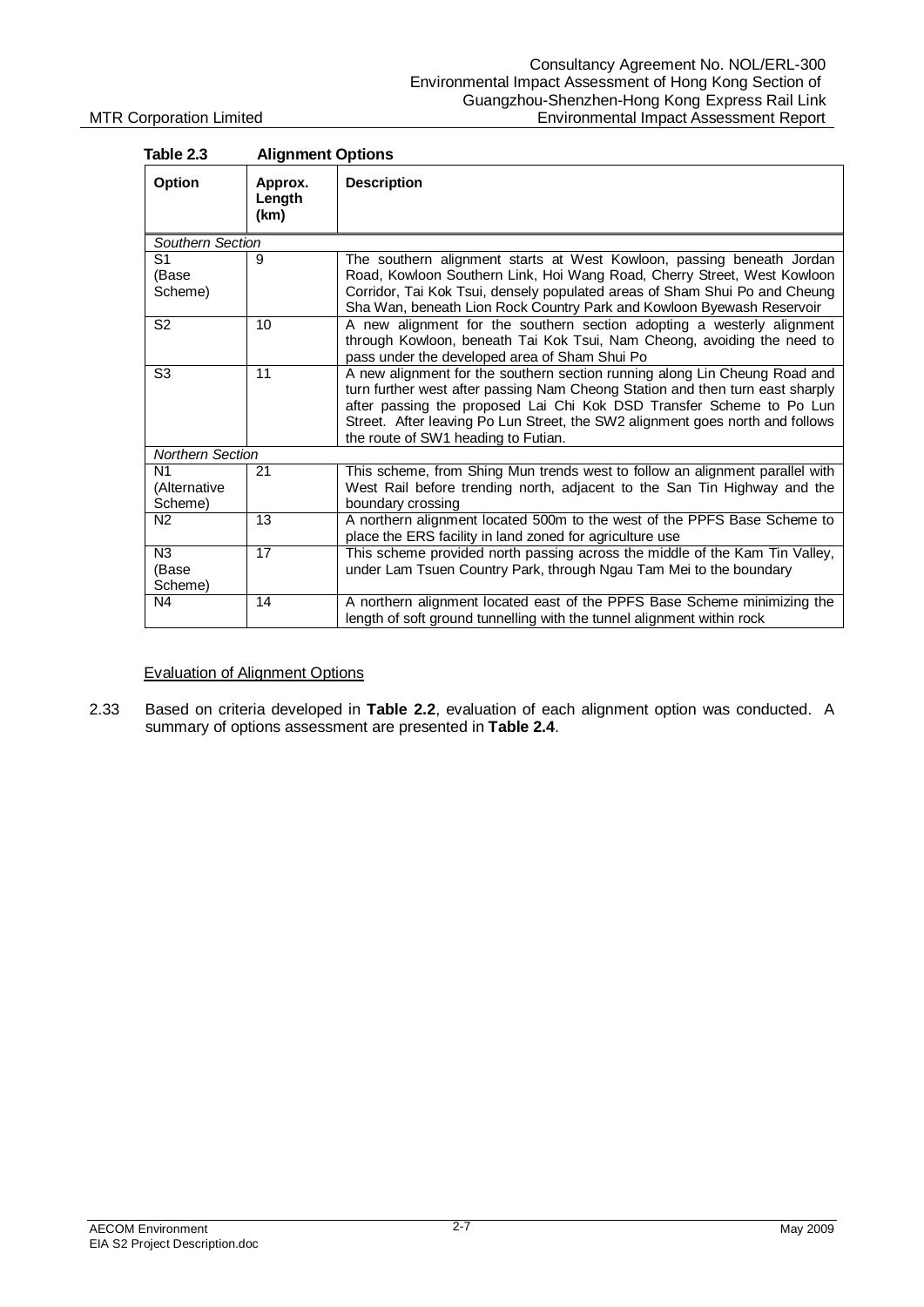| awi <del>c</del> 4.7                                               | Lvaluation of Allynment Options in Freminial y Design Otuus                                                                                                                                                       |                                                                                                    |                                                                                                                                                                                                                      |                                                                                                                |                                                                                                                                                      |                                                                                                       |                                                                                                               |
|--------------------------------------------------------------------|-------------------------------------------------------------------------------------------------------------------------------------------------------------------------------------------------------------------|----------------------------------------------------------------------------------------------------|----------------------------------------------------------------------------------------------------------------------------------------------------------------------------------------------------------------------|----------------------------------------------------------------------------------------------------------------|------------------------------------------------------------------------------------------------------------------------------------------------------|-------------------------------------------------------------------------------------------------------|---------------------------------------------------------------------------------------------------------------|
| Criteria                                                           | <b>Alignment Option</b>                                                                                                                                                                                           |                                                                                                    |                                                                                                                                                                                                                      |                                                                                                                |                                                                                                                                                      |                                                                                                       |                                                                                                               |
|                                                                    |                                                                                                                                                                                                                   | Southern Section                                                                                   |                                                                                                                                                                                                                      | <b>Northern Section</b>                                                                                        |                                                                                                                                                      |                                                                                                       |                                                                                                               |
|                                                                    | S <sub>1</sub>                                                                                                                                                                                                    | $S2^{(1)}$                                                                                         | S <sub>3</sub>                                                                                                                                                                                                       | N <sub>1</sub>                                                                                                 | N2(1)                                                                                                                                                | N <sub>3</sub>                                                                                        | N <sub>4</sub>                                                                                                |
|                                                                    | (Base Scheme)                                                                                                                                                                                                     |                                                                                                    |                                                                                                                                                                                                                      | (Alternative<br>Scheme)                                                                                        |                                                                                                                                                      | (Base Scheme)                                                                                         |                                                                                                               |
| <b>Engineering Factors</b>                                         |                                                                                                                                                                                                                   |                                                                                                    |                                                                                                                                                                                                                      |                                                                                                                |                                                                                                                                                      |                                                                                                       |                                                                                                               |
| Implementation<br>Programme                                        | Not assessed                                                                                                                                                                                                      | Not assessed                                                                                       | Not assessed                                                                                                                                                                                                         | • Significantly greater<br>length of tunnel,<br>requiring longer<br>construction period<br>of about 70 months  | • Construction period<br>of about 64 months                                                                                                          | • Construction period<br>of about $76 - 82$<br>months                                                 | • Construction period<br>of about 64 months                                                                   |
| <b>Operations</b><br>safety, flexibility<br>and<br>maintainability | Not assessed                                                                                                                                                                                                      | Not assessed                                                                                       | Not assessed                                                                                                                                                                                                         | • Access for fire<br>fighting and escape<br>for evacuation is<br>more difficult due to<br>the deeper ERS       | • Better performance<br>with the ease of fire<br>fighting for an open<br>box ERS<br>• Dual access from<br>Kam Tin Road and<br><b>Kam Sheung Road</b> | • Better performance<br>with the ease of fire<br>fighting for an open<br>box ERS                      | • Difficult in fire<br>fighting due to only<br>part of the box ERS<br>open                                    |
| Constructability                                                   | • High risk of deep<br>weathering<br>material in Sham<br>Shui Po areas<br>• Deep alignment<br>with complex<br>tunnelling issues<br>• High risk of<br>extensive ground<br>improvement<br>works in urban<br>Kowloon | • Lower risk of<br>deep<br>weathering<br>• Complex<br>interface with<br>Lai Chi Kok<br>Interchange | • High risk for<br>intervention for<br>TBM maintenance<br>at high air<br>pressure of above<br>3.4 Bar<br>• Difficult to<br>construct for<br>alignment under a<br>lot of foundations<br>and existing<br>railway lines | • Extensive<br>soft/mixed ground<br>tunnelling<br>• Complex to<br>construct and<br>higher construction<br>risk | • Moderate soft<br>ground tunnelling<br>• Complex to<br>construct and<br>higher construction<br>risks                                                | • Moderate soft<br>ground tunnelling<br>• Complex to<br>construct and<br>higher construction<br>risks | • Relatively less soft<br>ground tunnelling<br>• Less complex to<br>construct and lower<br>construction risks |
| <b>Land Acquisition</b>                                            | • Acquire Land for<br>permanent<br>ventilation<br>buildings                                                                                                                                                       | • Acquire Land for<br>permanent<br>ventilation<br>buildings                                        | • Acquire Land for<br>permanent<br>ventilation<br>buildings                                                                                                                                                          | • Mainly agricultural<br>land<br>• Some structures<br>affected                                                 | • Mainly agricultural<br>land<br>• Fewer structures<br>affected                                                                                      | • Mainly open<br>storage<br>• Some structures<br>affected                                             | • Mainly open<br>storage<br>• Slightly fewer<br>structures affected                                           |

### **Table 2.4 Evaluation of Alignment Options in Preliminary Design Study**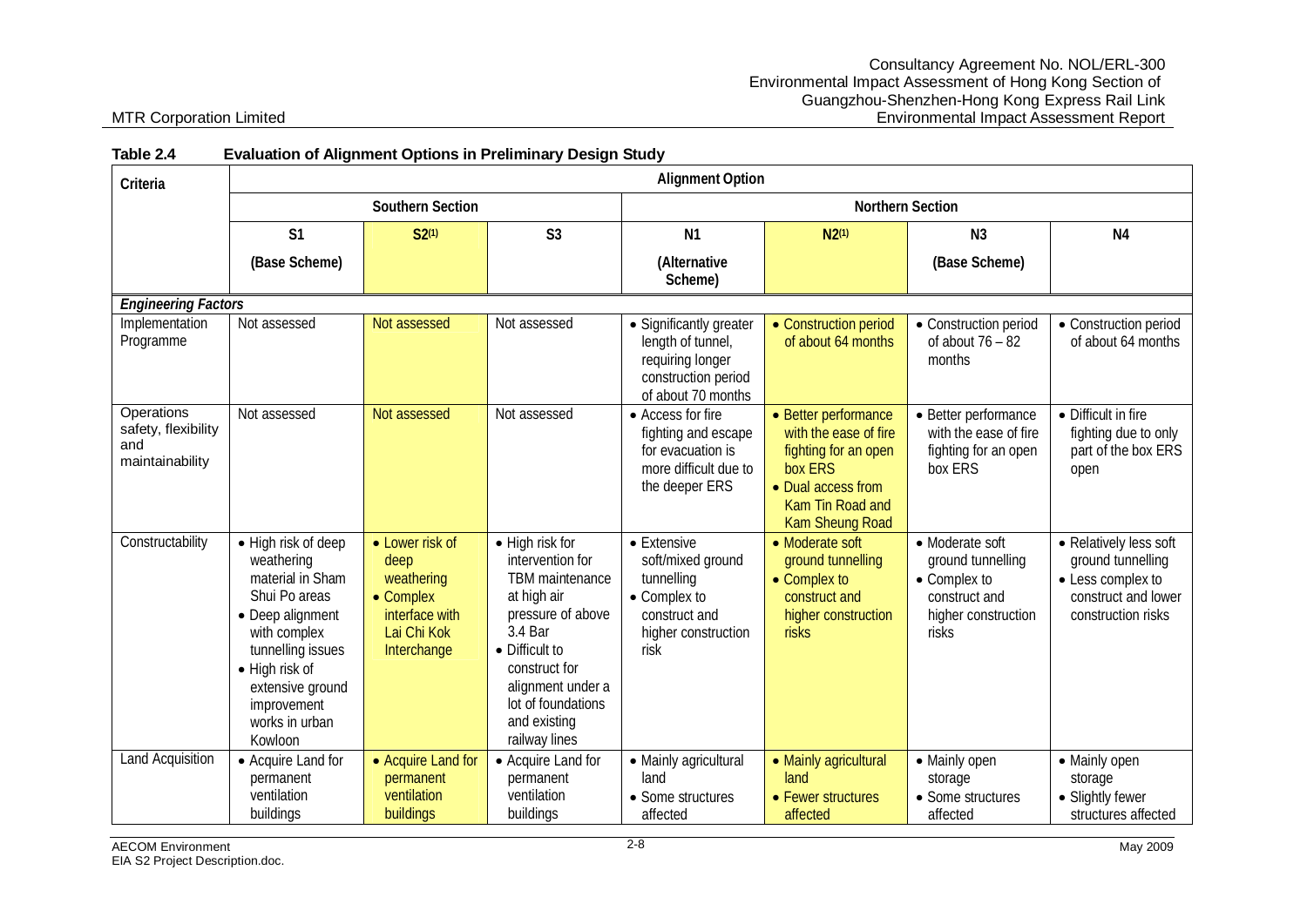| Criteria                        | <b>Alignment Option</b>                                                                                         |                                                                                                                 |                                                                                                                 |                                                                                                                                                                                                                                                                         |                                                                                                                                                                                                 |                                                                                                                                                   |                                                                                                                                                                        |
|---------------------------------|-----------------------------------------------------------------------------------------------------------------|-----------------------------------------------------------------------------------------------------------------|-----------------------------------------------------------------------------------------------------------------|-------------------------------------------------------------------------------------------------------------------------------------------------------------------------------------------------------------------------------------------------------------------------|-------------------------------------------------------------------------------------------------------------------------------------------------------------------------------------------------|---------------------------------------------------------------------------------------------------------------------------------------------------|------------------------------------------------------------------------------------------------------------------------------------------------------------------------|
|                                 |                                                                                                                 | Southern Section                                                                                                |                                                                                                                 | Northern Section                                                                                                                                                                                                                                                        |                                                                                                                                                                                                 |                                                                                                                                                   |                                                                                                                                                                        |
|                                 | S <sub>1</sub>                                                                                                  | $S2^{(1)}$                                                                                                      | S <sub>3</sub>                                                                                                  | N <sub>1</sub>                                                                                                                                                                                                                                                          | $N2^{(1)}$                                                                                                                                                                                      | N <sub>3</sub>                                                                                                                                    | N <sub>4</sub>                                                                                                                                                         |
|                                 | (Base Scheme)                                                                                                   |                                                                                                                 |                                                                                                                 | (Alternative<br>Scheme)                                                                                                                                                                                                                                                 |                                                                                                                                                                                                 | (Base Scheme)                                                                                                                                     |                                                                                                                                                                        |
|                                 | • Very few business<br>to be affected<br>• No private land<br>required                                          | • Very few<br>business to be<br>affected<br>• Only one CLP<br>spare<br>equipment<br>building to be<br>resumed   | • Very few business<br>to be affected<br>• No private land<br>required                                          |                                                                                                                                                                                                                                                                         |                                                                                                                                                                                                 |                                                                                                                                                   |                                                                                                                                                                        |
| <b>Environmental Factors</b>    |                                                                                                                 |                                                                                                                 |                                                                                                                 |                                                                                                                                                                                                                                                                         |                                                                                                                                                                                                 |                                                                                                                                                   |                                                                                                                                                                        |
| Ecology                         | Not anticipated                                                                                                 | Not anticipated                                                                                                 | Not anticipated                                                                                                 | Potential impact on:<br>• natural ecologically<br>important stream<br>KT12(2) and<br>surrounding<br><b>Greater Painted-</b><br>snipe habitat at<br>Cheung Po<br>• Wooded area in CA<br>near Tai Wo<br>• Bat roosting site<br>east of Pat Heung<br>Maintenance<br>Centre | Potential impact on:<br>• Wooded area<br>within/immediately<br>outside<br><b>Conservation Area</b><br>(CA) near Tse Uk<br><b>Tsuen</b><br>• Stream and<br>agricultural habitats<br>in Shek Kong | Potential impact on:<br>• Fung Shui Wood of<br>high ecological<br>values near Pat<br>Heung Temple (a<br>graded building)                          | Potential impact on:<br>• Wooded area in<br><b>Conservation Area</b><br>near Chuk Hang<br>and Lam Tsuen<br><b>Country Parks</b><br>• Ha Che Egretry<br>stream habitats |
| Environmental<br>Considerations | · Insignificant visual<br>impact from<br>ventilation<br>buildings and<br>terminus by<br>proper<br>architectural | • Insignificant<br>visual impact<br>from ventilation<br>buildings and<br>terminus by<br>proper<br>architectural | • Insignificant visual<br>impact from<br>ventilation<br>buildings and<br>terminus by<br>proper<br>architectural | • Insignificant visual<br>impact from<br>ventilation buildings<br>and Stabling<br>Sidings by proper<br>architectural design<br>• Potential impact on                                                                                                                    | • Insignificant visual<br>impact from<br>ventilation buildings<br>and Stabling<br>Sidings by proper<br>architectural design<br>• No known direct                                                | · Insignificant visual<br>impact from<br>ventilation buildings<br>and Stabling<br>Sidings by proper<br>architectural design<br>• Landscape impact | • Insignificant visual<br>impact from<br>ventilation buildings<br>by proper<br>architectural design<br>• No known direct<br>impact on cultural                         |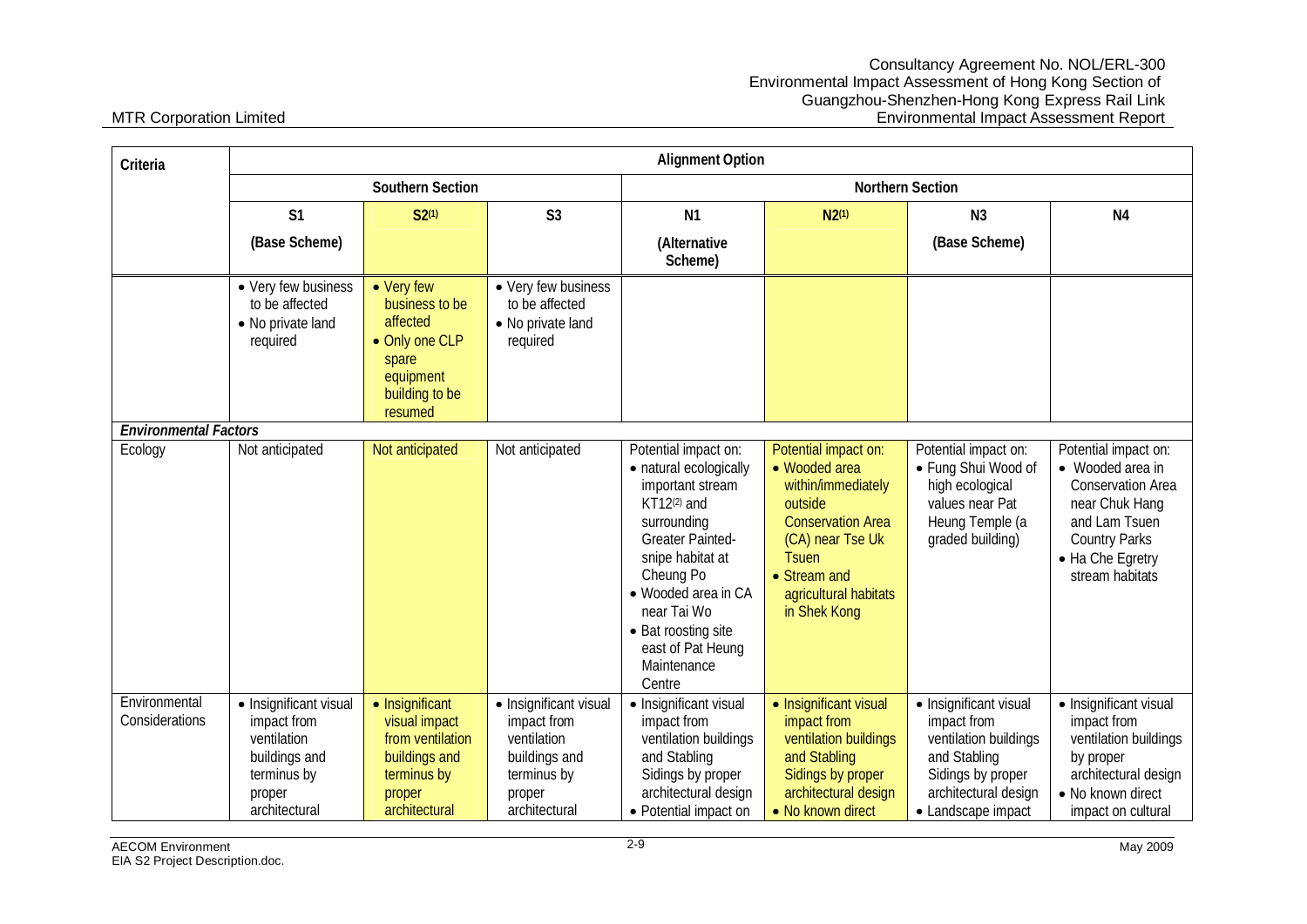| Criteria                              |                                |                                                                |                                | <b>Alignment Option</b>                                                                                            |                                                                                          |                                                                                                                                                  |                                                                                                                                  |  |  |
|---------------------------------------|--------------------------------|----------------------------------------------------------------|--------------------------------|--------------------------------------------------------------------------------------------------------------------|------------------------------------------------------------------------------------------|--------------------------------------------------------------------------------------------------------------------------------------------------|----------------------------------------------------------------------------------------------------------------------------------|--|--|
|                                       |                                | Southern Section                                               |                                |                                                                                                                    | Northern Section                                                                         |                                                                                                                                                  |                                                                                                                                  |  |  |
|                                       | S <sub>1</sub>                 | $S2^{(1)}$                                                     | S <sub>3</sub>                 | N <sub>1</sub>                                                                                                     | $N2^{(1)}$                                                                               | N <sub>3</sub>                                                                                                                                   | N <sub>4</sub>                                                                                                                   |  |  |
|                                       | (Base Scheme)                  |                                                                |                                | (Alternative<br>Scheme)                                                                                            |                                                                                          | (Base Scheme)                                                                                                                                    |                                                                                                                                  |  |  |
|                                       | design                         | design                                                         | design                         | Ho Pui<br>Archaeological Site<br>• Cumulative impact<br>from sharing with<br>existing West Rail<br>Infrastructures | impact on cultural<br>heritage                                                           | on Fung Shui Wood<br>of high values near<br>Pat Heung Temple<br>• Potential impact on<br>Pat Heung Sheung<br><b>Tsuen</b><br>Archaeological Site | heritage<br>• Landscape and<br>visual impact from<br>stabling sidings due<br>to substantial<br>alteration of natural<br>landform |  |  |
| Other Factor                          |                                |                                                                |                                |                                                                                                                    |                                                                                          |                                                                                                                                                  |                                                                                                                                  |  |  |
| of<br>Avoidance<br>issues/constraints |                                | • Tunnelling in<br>congested<br><b>Sham Shui Po</b><br>avoided | $\overline{\phantom{a}}$       | • Reduction of land<br>take by using<br>existing West Rail<br>land but affecting<br>densely populated<br>area      | • Avoidance of<br>locating ERS and<br>SSS in densely<br>populated area                   | $\bullet$                                                                                                                                        | • Tunnelling impact<br>on above ground<br>structures<br>minimised<br>• Soft ground<br>tunnelling<br>minimised                    |  |  |
| Disruption to the<br>Community        | • Higher structural<br>impacts | • Lower structural<br><i>impacts</i>                           | • Higher structural<br>impacts | • Approximately 370<br>number of<br>households<br>affected<br>• Few businesses<br>affected                         | • Approximately 150<br>number of<br>households affected<br>• Some businesses<br>affected | • Approximately 340<br>number of<br>households<br>affected<br>• Higher number of<br>businesses affected                                          | • Approximately 230<br>numbers of<br>households<br>affected<br>• Higher number of<br>businesses affected                         |  |  |

Note:

(1) The preferred alignment options are highlighted for easy reference.

(2) KT12 is classified as an Ecological Important Stream (EIS) under *Environment, Transport and Works Bureau Technical Circular (Works) No. 5/2005 "Protection of natural streams/rivers from adverse impacts arising from construction works*.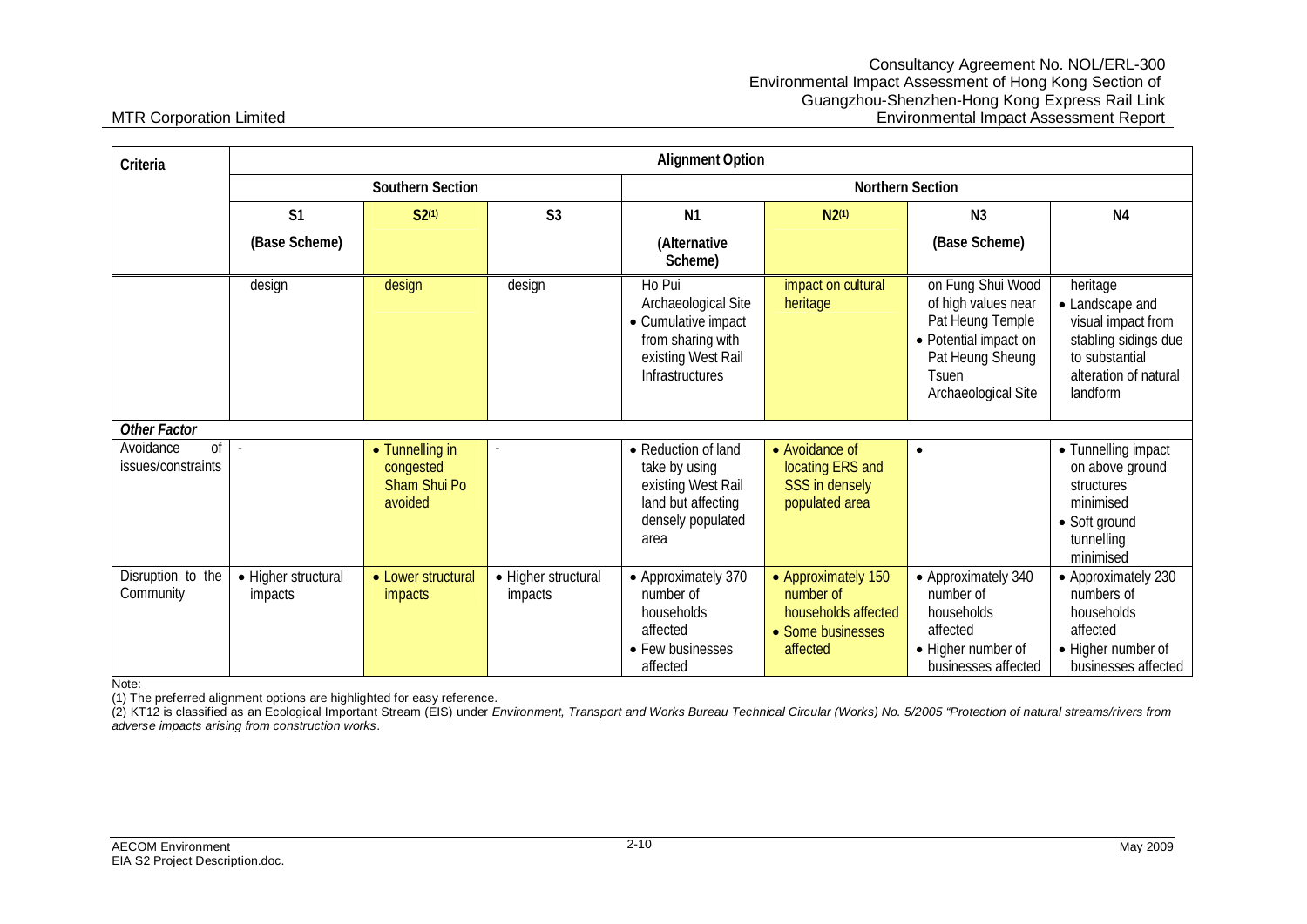### *Southern Section*

- 2.34 Alignment option S1 (base scheme in PPFS) would require the tunnel to pass below densely populated areas in Sham Shui Po, which is built on soft ground. To ensure the safety of the tunnel and the integrity of the buildings above it, it would be necessary to maintain the tunnel within competent rock. Based on the available site investigation information in the PPFS stage, this option required a deep alignment within rock below the structures. During the PPFS, project specific site investigation was undertaken and the data indicated that the rock head was subject to deep weathering, posing a significant risk. An initial assessment also indicated that settlement from the tunnelling works could impact on over 200 buildings. The dense urban nature of the area restricted access from the surface to undertake underground mitigation works and the deep tunnel alignment posed a significant technical challenge due to the high ground water pressures within the soft ground portion. Construction of this alignment option would require very extensive mitigation measures for ground improvement work in urban Kowloon in order to limit impact to the existing buildings and would have significant impact to construction programme. As such, alignment option S1 is considered inappropriate.
- 2.35 For alignment option S3, this alignment runs along Lin Cheung Road. Stack tunnels configuration will be required to pass through the narrow corridor constrained by existing highways and building foundation on either sides of the road. Deep tunnel of more than 40m below ground will be required. For constructing a deep underground tunnel, intervention of for maintenance of TBM cutter heads at high air pressure of above 3.4 Bar would be required to avoid ingress of groundwater into tunnel. This method would induce higher construction risk and much slower tunnel construction progress rates. In addition, the construction period should be confined after non-operation hours of KSL to avoid potential risk to the passengers of KSL, as such the construction period would be longer and also potential disturbance to the operation of KSL is anticipated on the following day if there is any construction delay. As the extensive infrastructure development and the associated piled foundations along this route would pose a significant constraint on tunnel alignment, alignment option S3 was considered impractical.
- 2.36 Alignment option S2, which runs along the Hoi Wang Road and Sham Mong Road, was preferred over alignment options S1 and S3 as S2 would not be at risk from poor ground conditions, considering that the difficulties of bored tunnelling works deep underground. Furthermore, the possible impact on existing developments in Sham Shui Po could be minimised.

### *Northern Section*

- 2.37 Alignment option N1 (PPFS Alternative Scheme) utilizing the West Rail Depot was not supported from a sustainable development view point. From a social impact perspective, the vacant land adjacent to the existing West Rail Pat Heung Depot is not sufficient to cater for stabling requirements, hence, additional land resumption will be required. Affected areas within the vicinity of the proposed stabling sidings include Tin Sum (Kau Tsuen), Strong Sing Garden, and the estimated number of households affected is approximately 370. From an environmental perspective, the approach tunnels would impose considerable environmental issues adjacent to the portal area in Kam Tin. The associated facilities for this alignment option would also have potential ecological impacts on natural ecologically important stream KT12 and a woodland in Conservation Area (CA) near Tai Wo (portal). In addition, this route would require a longer construction time due to the longer alignment particular for the extended soft ground tunnels.
- 2.38 Alignment option N3 (PPFS Base Case) was not preferred from a sustainable development perspective. This proposal would affect Sheung Tsuen, Cheung Uk Tsuen; and the number of households to be affected was estimated to be approximately 340. Furthermore, the proposed site for stabling sidings would be located within an area of archaeological importance and adjacent to the Pat Heung Temple (a graded building). This alignment would also locate the ERS within an area zoned as "Open Storage, Other Uses". Clearance of the land could have social impact due to the large number of affected households as well as a variety of business and employment opportunities affected within this area. The associated facilities for this alignment option would also have potential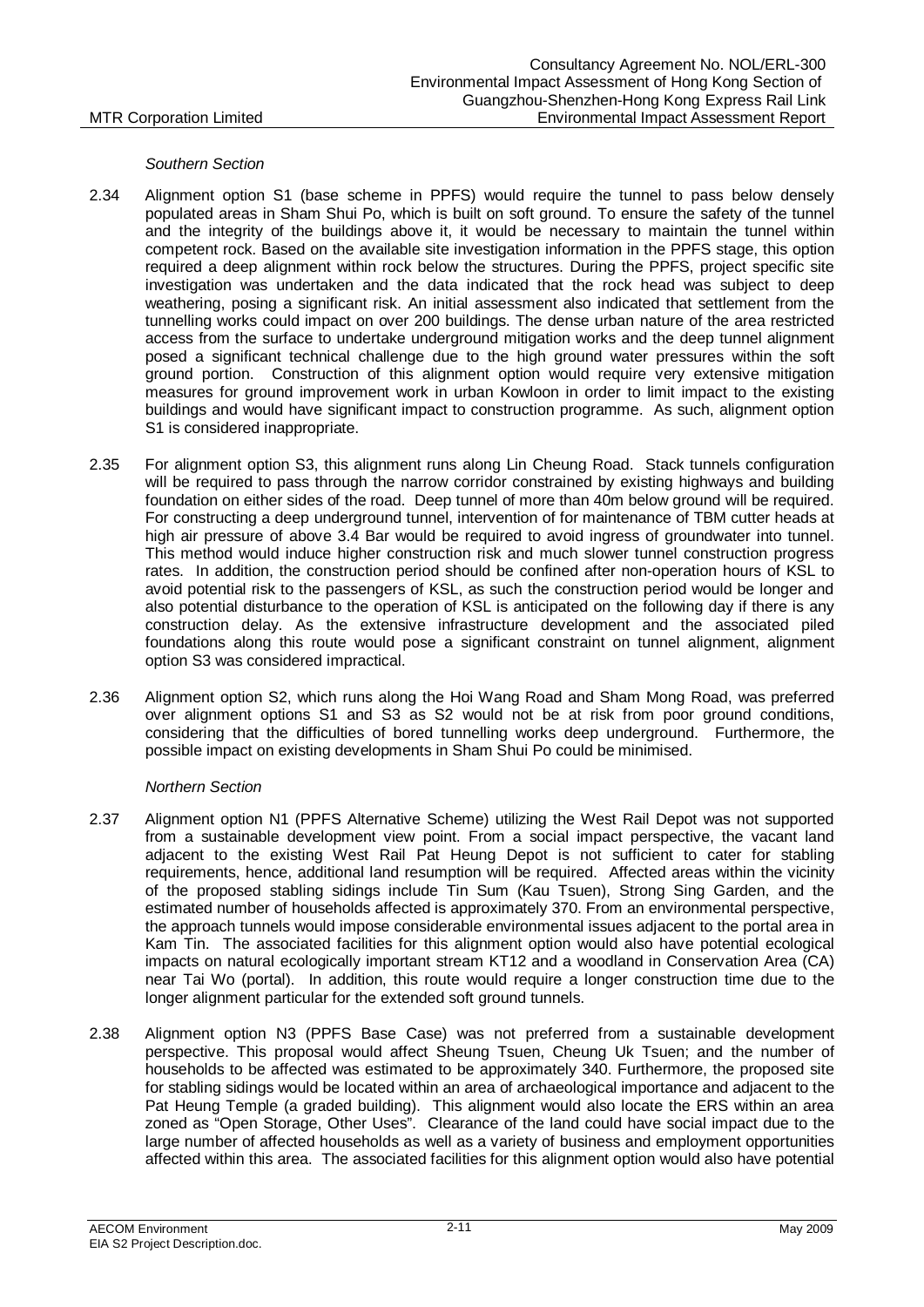ecological impact on a woodland of high ecological value near Pat Heung. Given these environmental and social constraints, alignment option N3 was not preferred.

- 2.39 Again, for alignment option N4, the location within the head of the valley where the open storage sites are situated was initially considered to be desirable from a land perspective. However, a more thorough investigation revealed that about 230 households would be affected. In addition, the clearance of the area zoned as "Open Storage" may inflict other social issues such as impact to businesses and loss of employment opportunities. This eastern alignment will reduce the length of soft ground tunnelling and numbers of TBMs required, however the associated works areas may encroach into the buffer zones of the adjacent Chuk Hang and Lam Tsuen Country Parks. The substantial alteration to natural landform would impact on landscape resources, and also the structures for the above ground stabling sidings would be visually incongruous with surrounding landscape. Given these environmental and social constraints, this option was also not preferred.
- 2.40 Alignment option N2 addressed many of the shortfalls identified in the other alignment options. In addition, the land for stabling sidings has the least number of households (approximately 150) affected within the area. When compared to other schemes, it is considered that this scheme would bring the least impact to local communities. Moreover, the site spans between Kam Tin Road and Kam Sheung Road, providing dual access to facilitate evacuation and rescue operations. Considering the traffic conditions within Pat Heung area, this dual access would have good advantage over the other schemes.

### Preferred Alignment

2.41 Based on the evaluation results, the preferred alignment options comprising a combination of alignment options S2 and N2 were selected for the Project, taking account of engineering, operational and environmental constraints. The cost estimation for the different alignment options was considered to be an insignificant factor and therefore was not considered in the selection process. For the northern section, alignment option N2 offered clear benefits in terms of operations, environment, construction and land related impacts. For the southern section, alignment option S2 presented a number of benefits and a feasible design solution could be developed to address the constraints.

### *West Kowloon Terminus*

### Principle Functions

2.42 The terminus will be a principal gateway between Hong Kong and the Mainland, and will also form a regional transport hub which will maximise rail travel, both cross-boundary and within the HKSAR, in order to promote the mobility of residents and visitors.

### Preferable Location

- 2.43 The WKT will be located immediately to the north of the proposed WKCD, with the following benefits envisaged:
	- The terminus location will form an integrated railway/transport/development hub with Kowloon Station (Airport Express Line and Tung Chung Line) and Austin Station (Kowloon Southern Link) and the associated airspace developments, providing point-to-point connection via the existing MTR network.
	- x The terminus will be integrated into the West Kowloon Reclamation Areas and Tsim Sha Tsui / Jordan Areas. It is anticipated that the provision of a terminus in this area will create a continuous people-dominated living space interlinking buildings, and activity areas, extending to the harbour front and adjacent districts.
	- The terminus will partly extend into the underground area of the WKCD to provide better terminal operations. Integration into the WKCD will greatly enhance not only the prominence of the rail terminus as a gateway to the Mainland, but also the WKCD as a regional cultural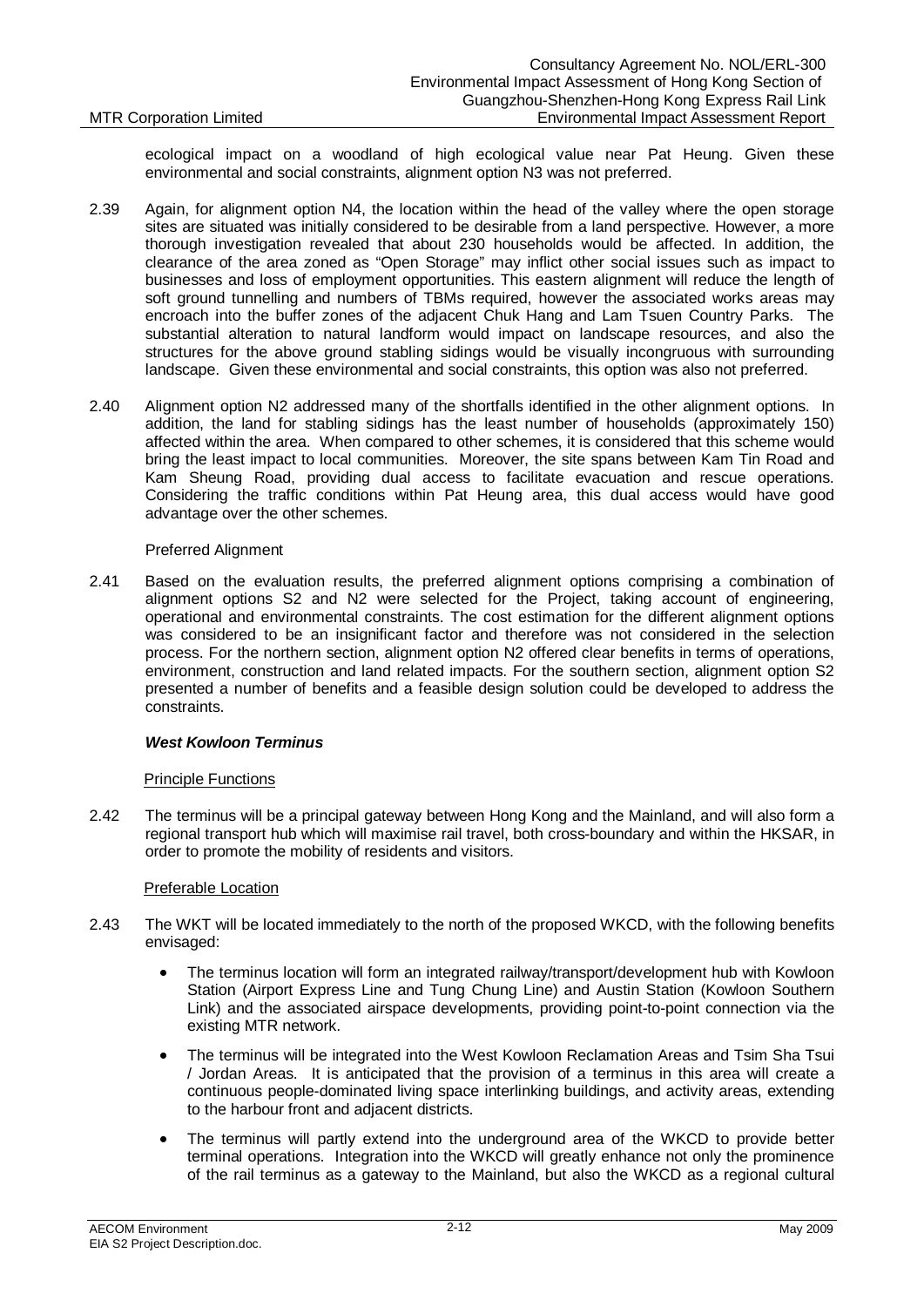hub. It is also anticipated that the WKT site will generate more visits to the proposed art, culture and tourism facilities in the WKCD thereby promoting cultural tourism.

### Scheme Design

- 2.44 During the PPFS, the formulation of the terminus configuration was based on the following generic planning items:
	- Architecture to promote the WKT as the gateway to China:
	- Segregation of arrival and departure passengers;
	- Convenient station access and interchange with other transport modes for passengers as well as those travelling with luggage;
	- **Establishment of focal points for meeting places and greeting at terminus entrances and exits;**
	- Departure lounges and waiting areas;
	- Simple and clear circulation patterns for passenger access to the terminus and to/from the platforms; and
	- Provision of commercial opportunities.
- 2.45 The operation planning of the WKT also does not require maintenance of rolling stock, and emptying of sewage tanks in the terminus. In addition to the above planning consideration, operation requirements of 6 and 9 platform tracks for short haul and long haul trains respectively would also be considered in the scheme design of WKT. The track layout design for WKT was therefore carefully considered such that the effect of a small delay of a long haul train would not amplify progressively to one or more 'knock on' effects to following trains.
- 2.46 Following the PPFS, a Preliminary Design Study was conducted to develop scheme options for the WKT. With regard to the above considerations, there are two main new schemes were developed and presented in **Table 2.5** and **Figure No. NOL/ERL/300/C/XRL/ENS/M50/034***.*

| 1 duit 2.9                           | VVNT DESIGN SCHEME OPHONS               |                                                                        |                                                  |                                                                                                                                                                                                                                                                                             |  |  |
|--------------------------------------|-----------------------------------------|------------------------------------------------------------------------|--------------------------------------------------|---------------------------------------------------------------------------------------------------------------------------------------------------------------------------------------------------------------------------------------------------------------------------------------------|--|--|
| <b>Scheme</b>                        | Approx.<br><b>Required</b><br>Area (ha) | Appro. Track<br>Level (mPD)                                            | No. of Platform                                  | <b>Remark</b>                                                                                                                                                                                                                                                                               |  |  |
| <b>PPFS</b><br>Alternative<br>Scheme | 12 <sup>2</sup>                         | -20 mPD for<br>both shuttle and<br>long haul                           | 4 shuttle and 10<br>long haul<br>platform tracks | A refuge siding located on the west<br>side of the long haul facility will be<br>provided.<br>This scheme could not provide the<br>required operation capacity to match<br>with the overall line capacity.                                                                                  |  |  |
| Option 1                             | 12                                      | $-21.5$ mPD for<br>both shuttle and<br>long haul                       | 6 shuttle and 9<br>long haul<br>platform tracks  | No conflicts<br>with adjacent<br>road<br>networks.                                                                                                                                                                                                                                          |  |  |
| Option 2                             | 12                                      | -19 mPD and<br>-26 mPD for<br>long haul and<br>shuttle<br>respectively | 6 shuttle and 9<br>long haul<br>platform tracks  | This scheme, a 'grade separated'<br>junction between the shuttle and long<br>haul services, is developed from<br>Option 1 to further improve the<br>junction capacity and the number of<br>train conflicts.<br>The provision of grade separated<br>conflict<br>junction<br>minimises<br>any |  |  |
|                                      |                                         |                                                                        |                                                  | between<br>incoming<br>shuttle<br>and<br>outgoing long haul and vice versa<br>and maximises throughput of the<br>junction.                                                                                                                                                                  |  |  |

**Table 2.5 WKT Design Scheme Options**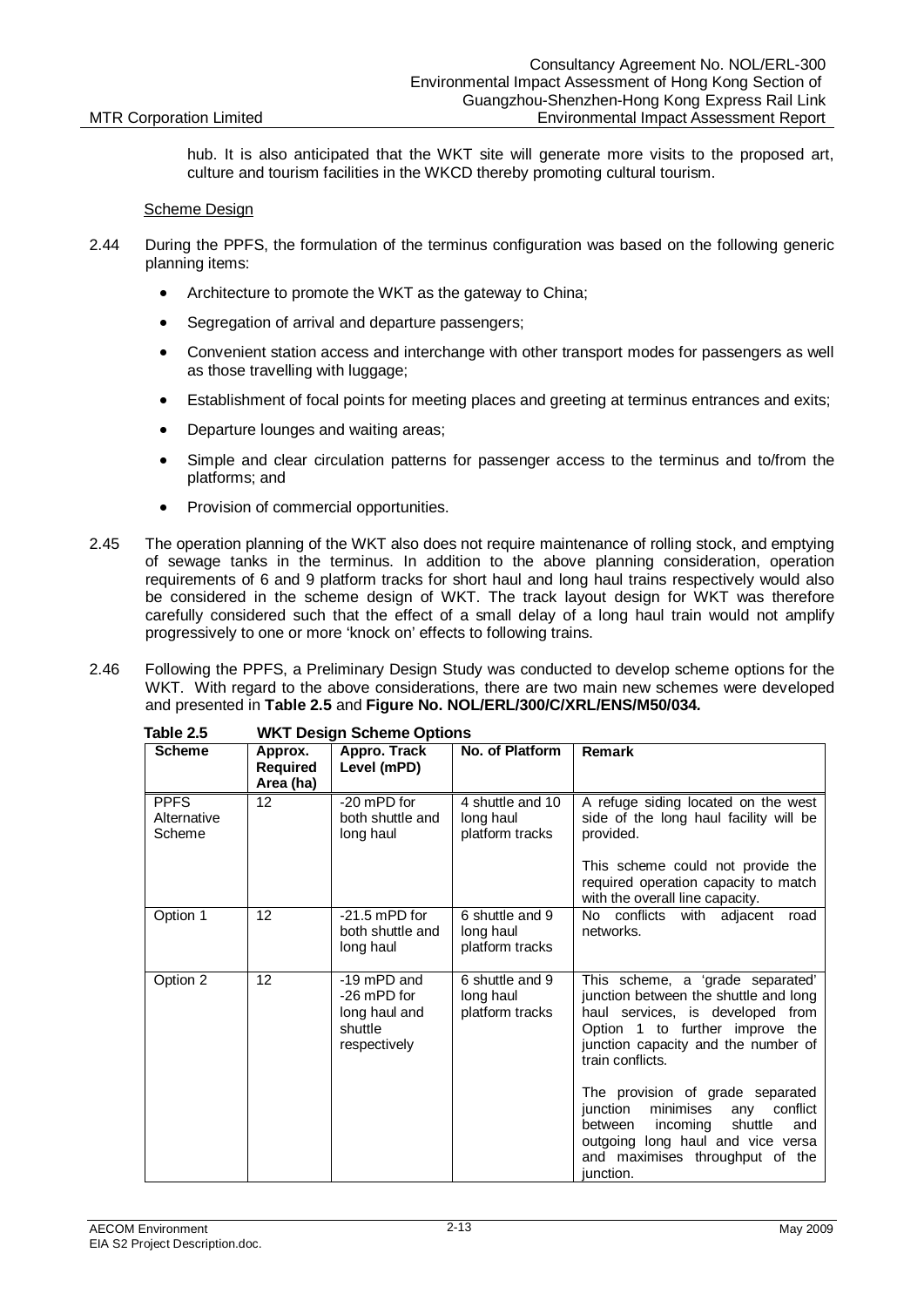| <b>Scheme</b> | Approx.<br><b>Required</b><br>Area (ha) | Appro. Track<br>Level (mPD) | No. of Platform | <b>Remark</b>                                                                                                                                                              |
|---------------|-----------------------------------------|-----------------------------|-----------------|----------------------------------------------------------------------------------------------------------------------------------------------------------------------------|
|               |                                         |                             |                 | However, the length of the overunns<br>at the long-haul and shuttle tracks is<br>limited to just 55 meters which is too<br>short and will impact on operational<br>safety. |
|               |                                         |                             |                 | Similar to Option 1, there would be no<br>conflict with adjacent road networks.                                                                                            |

### Preferred WKT Scheme

- 2.47 Engineering constraints and operational requirements were predominant factors in the selection of the preferred scheme. Factors including headway and platform capacity, train movement conflict, extension to WKCD, and feasibility of future expansion to Hong Kong Island and accommodating the adjacent road networks were also considered.
- 2.48 During the Preliminary Design, a review was conducted on the PPFS track layout with respect to the latest planning, operational, and engineering design requirements. Improvement for the PPFS scheme was identified and the PPFS scheme was revised, with the objective to:
	- Minimise major conflict movements between shuttle and long haul trains (i.e. short haul arrival and long haul Departure);
	- Improve the junction arrangement to eliminate the conflict movement encountered in grade separated junction;
	- $\bullet$  Straighten the platforms as much as possible;
	- Increase the shuttle platform capacity with additional platforms; and
	- Maximise the flexibility for a future extension to Hong Kong Island (i.e. by platform orientation and adjusting, alignment & rail level, etc).
- 2.49 Option 2, which made use of a grade separated junction for long haul and shuttle trains, were also not selected because neither could provide the flexibility of extending the overruns for both long haul and short haul trains, which could be a risk to operational safety. Option 1 was therefore selected, as it allows the roadworks to be integrated with the station structure.

### *Ventilation Buildings/Emergency Access Points (EAP)*

### Principle Functions

- 2.50 Ventilation buildings will serve several purposes. In normal operation, they will be the air exchange route for the railway system. In emergency mode, they will be essential components of the tunnel smoke control system.
- 2.51 In addition, the ventilation buildings will serve as a EAP. EAPs will be activated in the event of train fire or incident inside tunnel and the EAPs will serve as the access points for firemen and police into the rail tunnels. Parking areas are provided next to the ventilation buildings for parking of emergency vehicles. A permanent Emergency vehicle access (EVA) connecting the existing road networks and the ventilation building will be provided for access by Fire Services Department and police vehicles in case of incident inside the rail tunnels. All these provisions are intended for the safety measures of the XRL passengers.

### Types of Ventilation Building

2.52 The height of the building is determined by the functional and operational requirements of the ventilation building. Plant rooms that can be located below ground have all been designed to be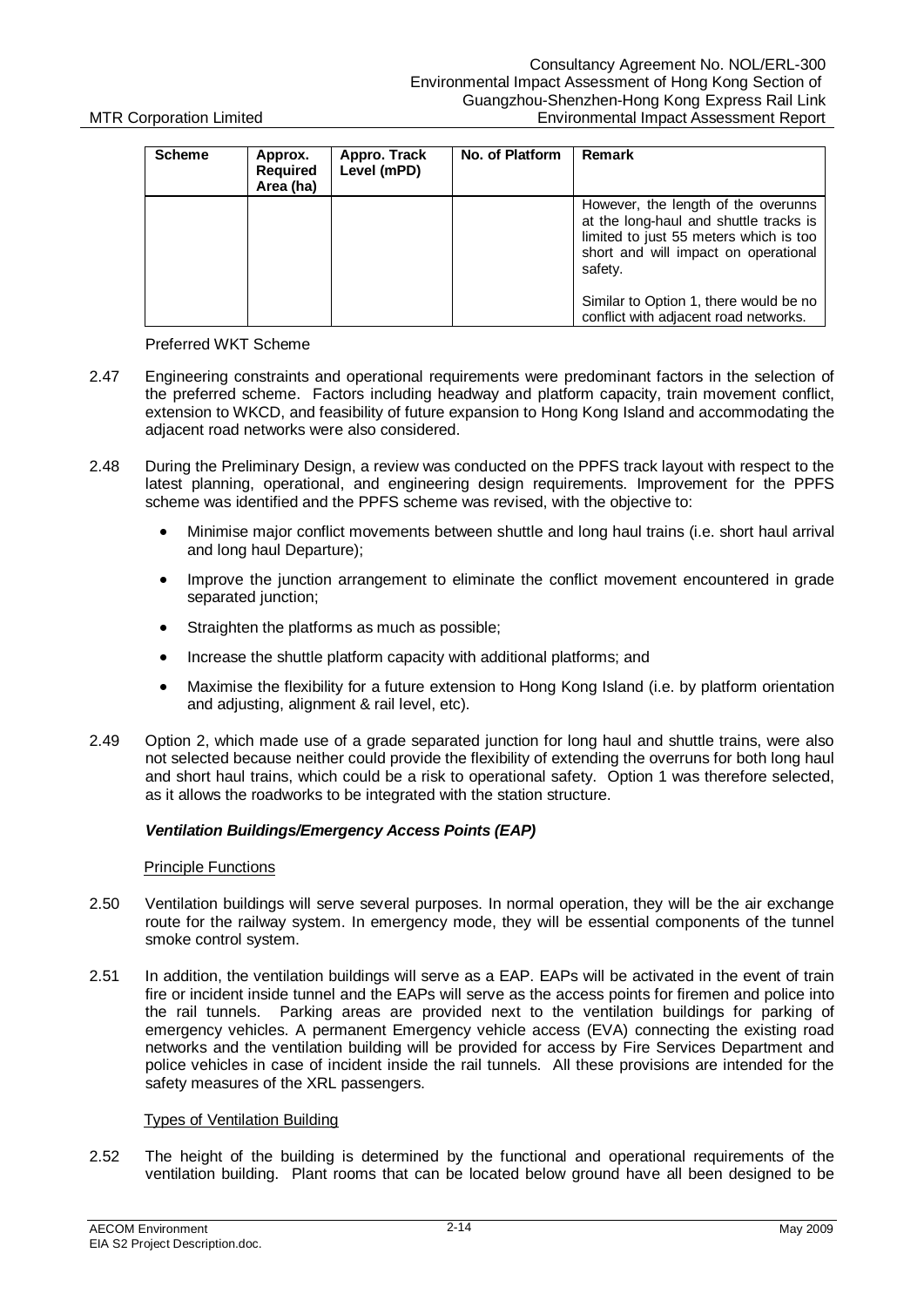provided below ground to keep the height of the building to the minimum. However there are plants that cannot be installed below ground because of the access problem during installation and the subsequent maintenance. In addition, the ventilation louvres shall be located at least 5 m above ground in accordance with FSD regulations.

2.53 With regard to the above constrains, three generic types of ventilation buildings, as presented in **Table 2.6**, have been developed for the Project and modified to suit the tunnel setting at each particular situation.

| <b>Type</b>                                                        | Max. Height | <b>Description</b>                                                                                                                                                                                                        | Remark                                                                                                                                                                                                                                                                                                                                                                                                                         |
|--------------------------------------------------------------------|-------------|---------------------------------------------------------------------------------------------------------------------------------------------------------------------------------------------------------------------------|--------------------------------------------------------------------------------------------------------------------------------------------------------------------------------------------------------------------------------------------------------------------------------------------------------------------------------------------------------------------------------------------------------------------------------|
| Type $1 -$<br>Underground<br>ventilation fans<br>with shaft        | Approx. 14m | Ventilation fans will be located<br>directly above the shaft<br>Equipment plant rooms will be<br>$\bullet$<br>located below ground within<br>the shaft                                                                    | This type of ventilation building has<br>a sufficiently large underground<br>shaft that could accommodate some<br>of the plant rooms underground.                                                                                                                                                                                                                                                                              |
| Type $2 -$<br>Above ground<br>ventilation fans<br>with shaft       | Approx. 19m | Ventilation fans will be located<br>$\bullet$<br>either directly above or<br>immediately to the side of the<br>tunnel shaft.<br>The vertical ventilation ducts<br>$\bullet$<br>will connect vertically to the<br>surface. | This type of ventilation building, due<br>to site constraint, has a smaller<br>shaft that is sufficiently large for<br>accommodating the tunnel<br>ventilation duct but cannot<br>accommodate equipment and plant<br>rooms underground.                                                                                                                                                                                        |
| Type $3 -$<br>Above ground<br>ventilation fans<br>with tunnel adit | Approx. 21m | Ventilation building will<br>$\bullet$<br>consist of a long sloping adit<br>linking ventilation building to<br>the rail tunnels.                                                                                          | Due to geographic constraints, this<br>type of ventilation building cannot<br>be located directly above the tunnel<br>alignment and is away from the<br>tunnel alignment. As a result, a<br>long inclined ventilation adit is<br>required to link to the ventilation<br>building at ground level to the rail<br>tunnels underground.<br>This type of ventilation building is<br>normally located adjacent to a steep<br>slope. |

**Table 2.6 Generic Type of Ventilation Buildings**

Design Criteria for Ventilation Building

### 2.54 Design criteria developed for ventilation building are presented in **Table 2.7**.

**Table 2.7 Design Criteria for Ventilation Building**

| <b>Criteria</b>              | <b>Description</b>                                                                                                                                                                                                                                                                                                                                                       |
|------------------------------|--------------------------------------------------------------------------------------------------------------------------------------------------------------------------------------------------------------------------------------------------------------------------------------------------------------------------------------------------------------------------|
| Functional requirements      | Location and orientation within the site of the tunnel ventilation fan (TVF) will<br>be determined by the connection to the tunnels below the TVF shafts.<br>Allow vehicular access by relevant authorities, such as Fire Service<br>٠<br>Department (FSD), police in case of emergency; and MTRCL for maintenance<br>of the railway related facilities to the building. |
| Accessibility                | Allow access from the building into the rail tunnel underground.<br>٠<br>Suitable EVA for fire appliances with water supply and street fire hydrant. Access<br>road should also be capable to allow vehicular access and parking for relevant<br>parties, such as FSD, ambulance, MTRCL.                                                                                 |
| Constructability             | Avoidance/minimisation of constructing soft ground tunnel due to safety and<br>٠<br>building settlement issues.<br>Avoidance/minimisation on construction risks due to uncertain ground condition<br>$\bullet$<br>and long tunnel.                                                                                                                                       |
| Land Acquisition             | Minimisation of affected areas to avoid disruption to local community.                                                                                                                                                                                                                                                                                                   |
| <b>Site Formation Levels</b> | Adequate site formation level to protect the building and rail tunnels underneath<br>from flooding.                                                                                                                                                                                                                                                                      |
| Environmental                | Avoidance/Minimisation of impact on wetlands, sites of conservation importance<br>(including Country Parks, Conservation Areas, Mai Po Inner Deep Bay Ramsar<br>Site, and species of conservation interest).                                                                                                                                                             |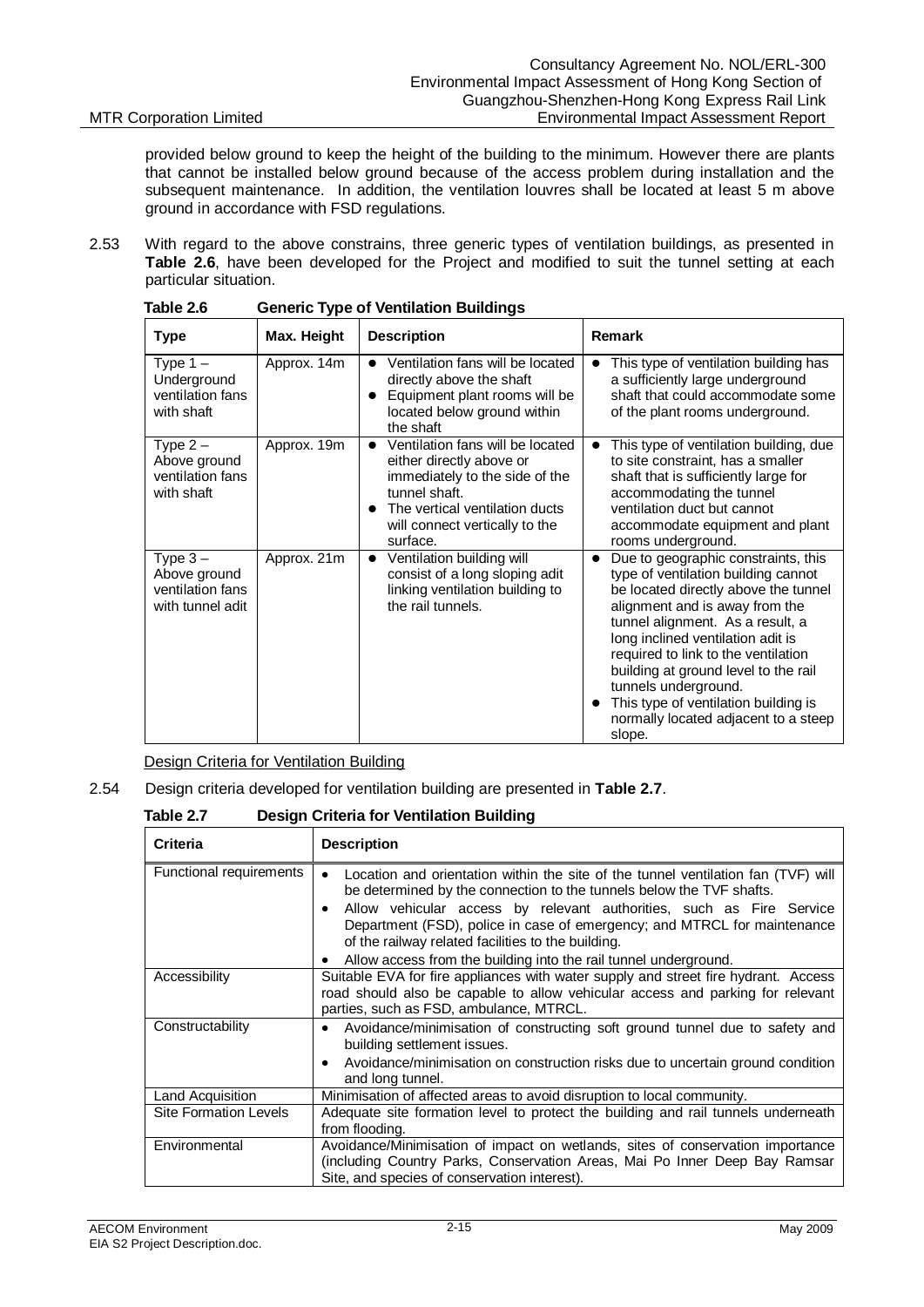| <b>Criteria</b>             | <b>Description</b>                                                                                                                                                                                                                                                                                                                                                                                                                                                                                                              |
|-----------------------------|---------------------------------------------------------------------------------------------------------------------------------------------------------------------------------------------------------------------------------------------------------------------------------------------------------------------------------------------------------------------------------------------------------------------------------------------------------------------------------------------------------------------------------|
| Operational<br>requirements | Functional requirements include ventilation provision for the tunnel, power<br>provision for tunnels, telecom provision and fire service provision.<br>Adequate size of E&M and building services plantrooms to avoid overheating<br>of mechanical equipment.<br>Provision of emergency access point.<br>Minimal impact to adjacent buildings during operation of tunnel ventilation<br>system.<br>Easy maintenance with heavy plantrooms located on G/F.<br>Ventilation louvers at the top-most portions of the vent building. |

### Selection of VB/EAP locations

- 2.55 The risk to passengers during emergency situations would be reduced by the lowering the separation between ventilation buildings. However, due to the very rugged terrain between Kowloon and the boundary, suitable locations for the ventilation buildings/EAPs are few. It is also very difficult to find room for ventilation within urban Kowloon due to heavy development in the city areas. However, the tunnel ventilation buildings/EAPs could not be kept too far apart due to safety and service requirements. Seven ventilation buildings with EAPs and a separate EAP will therefore be required for tunnel sections to allow proper and safe railway operation and safety protection to passengers in case of incident inside the tunnels. A ventilation building will also be required to serve the track fan and northern end of WKT and act as an EAP for the northern side of the track fan.
- 2.56 Land selection for VB/EAP has avoided important wetlands and wildlife habitats, existing graves and Fung Shui sight lines. Furthermore, use of land within village area, conservation area, or private lands has been minimized. In order to keep land requirement for VB/EAP to an absolute minimum, the total footprint and height of the ventilation buildings have also been minimized as far as practicable.
- 2.57 Generally, the sites of ventilation buildings/EAPs will be used as work sites and/or construction/ventilation shafts during construction phase to minimise the works areas as well as disturbance to the public and environment. Sufficient space will be available for parking of emergency vehicles during the operation phase. Sites suitable for ventilation buildings are therefore restricted by engineering constraints, land availability, accessibility and environmental factors.
- 2.58 Since the traffic connectivity for the ventilation buildings in the northern section is generally poor, the temporary construction access roads provided for northern side would be generally used as a permanent EVA during the operation phase.
- 2.59 With regard to the above considerations, nine viable sites have been proposed at Mai Po, Ngau Tam Mei, Tai Kong Po, Pat Heung, Shing Mun, Kwai Chung, Nam Cheong, Mong Kok West and West Kowloon. With consideration of suitable types of ventilation building (**Table 2.6**) at each particular site and design criteria (**Table 2.7**), the details of the proposed ventilation buildings/EAP are presented in **Table 2.8**.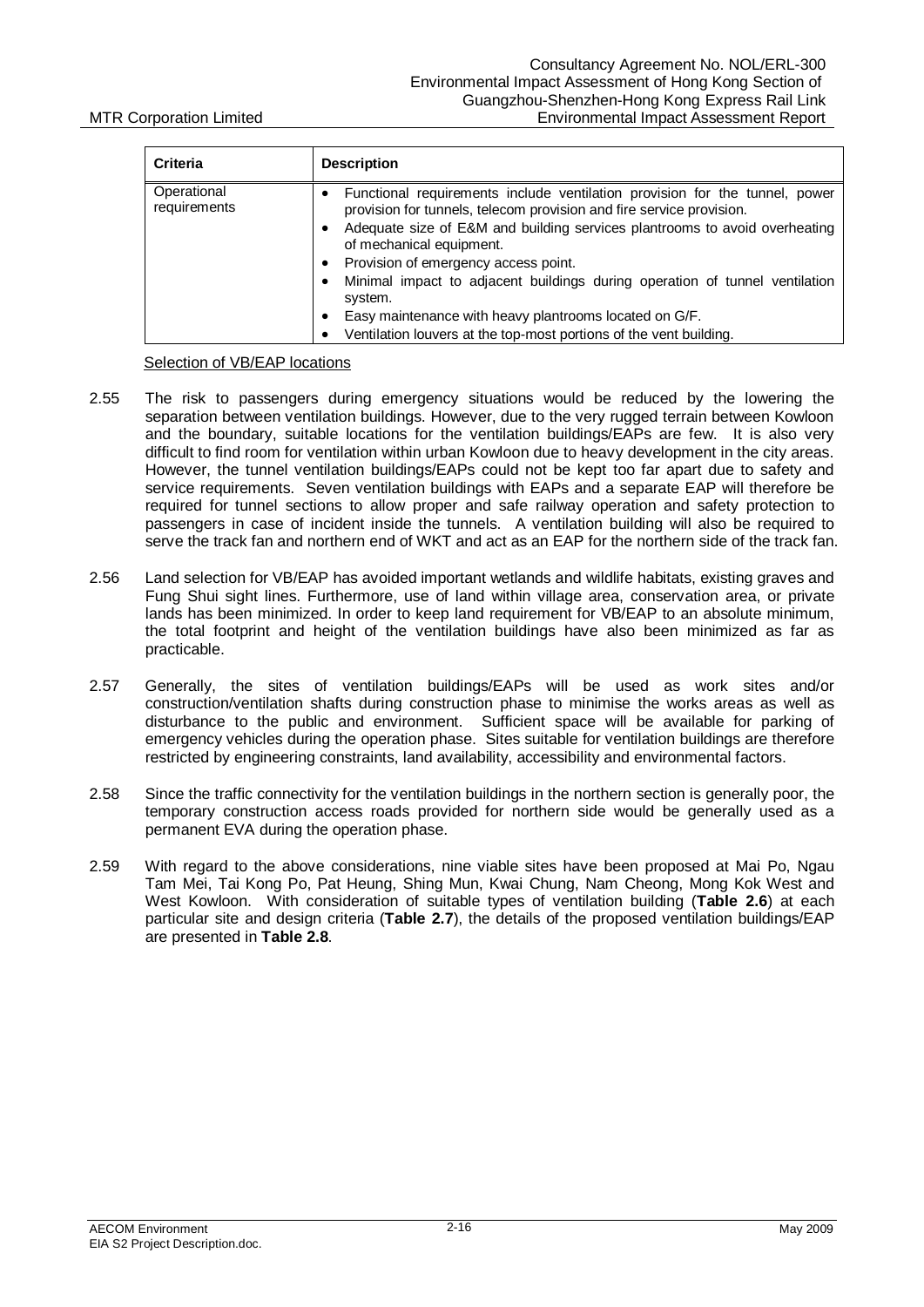| <b>Ventilation</b><br><b>Building/EAP</b>                  | <b>Site Location</b>                   | <b>Current Usage</b>  | <b>Land Status (OZP)</b>                                                                                             | Approx.<br>size of<br>VB/EAP (m) | <b>Building Type</b>                                                    | Approx.<br><b>Building</b><br>Height | <b>Major Usages during</b><br>construction and<br>operation phases                   | <b>Requirement</b><br>of Tunnel<br>Adit |
|------------------------------------------------------------|----------------------------------------|-----------------------|----------------------------------------------------------------------------------------------------------------------|----------------------------------|-------------------------------------------------------------------------|--------------------------------------|--------------------------------------------------------------------------------------|-----------------------------------------|
| Mai Po<br>Ventilation<br><b>Building</b><br>(MPV)          | Mai Po                                 | Open car park         | Other specified uses<br>annotated<br>"Comprehensive<br>Development to<br>Include Wetland<br><b>Restoration Area"</b> | 25 x 33                          | Type $1 -$<br>Underground<br>ventilation fans<br>within launch<br>shaft | 14m                                  | Ventilation, TBM<br>launching and<br>emergency access                                | No                                      |
| Ngau Tam<br>Mei<br>Ventilation<br><b>Building</b><br>(NTV) | Ngau Tam Mei                           | <b>Unused Land</b>    | Green Belt,                                                                                                          | 19 x 54                          | Type 2 - Above<br>ground ventilation<br>fans with shaft                 | 21m                                  | Ventilation, TBM<br>reception and<br>emergency access                                | <b>No</b>                               |
| Tai Kong Po<br>Emergency<br><b>Access Point</b><br>(TPP)   | Tai Kong Po                            | Abandoned pig<br>farm | Agriculture                                                                                                          | 13 x 16                          | N/A                                                                     | 8m                                   | EAP, TBM reception<br>or drill and blast<br>tunnelling works and<br>emergency access | <b>Not</b><br>Applicable                |
| Pat Heung<br>Ventilation<br><b>Building</b><br>(PHV)       | Tai Ling                               | <b>Unused Land</b>    | Agriculture                                                                                                          | 32 x 42                          | Type 3 - Above<br>ground ventilation<br>fans with tunnel<br>adit        | 13m                                  | Ventilation, drill and<br>blast tunnelling works<br>and emergency<br>access          | Yes<br>(Approx.<br>330m long)           |
| Shing Mun<br>Ventilation<br><b>Building</b><br>(SMV)       | Shing Mun Bus<br>Stop                  | <b>Bus Stop</b>       | Residential (A)                                                                                                      | 22 x 34                          | Type 1 -<br>underground<br>ventilation fans<br>with shaft               | 21m                                  | Ventilation, drill and<br>blast tunnelling works<br>and emergency<br>access          | Yes<br>(Approx. 60<br>m long)           |
| Kwai Chung<br>Ventilation<br><b>Building</b><br>(KCV)      | Site next to Wing<br><b>Yip Street</b> | Open car park         | Industrial                                                                                                           | $30 \times 35$                   | Type 3 - Above<br>ground ventilation<br>fans with tunnel<br>adit        | 20m                                  | Ventilation, drill and<br>blast tunnelling works<br>and emergency<br>access          | Yes (Approx.<br>650m long)              |

### **Table 2.8 Summary of Proposed Ventilation Buildings/EAPs**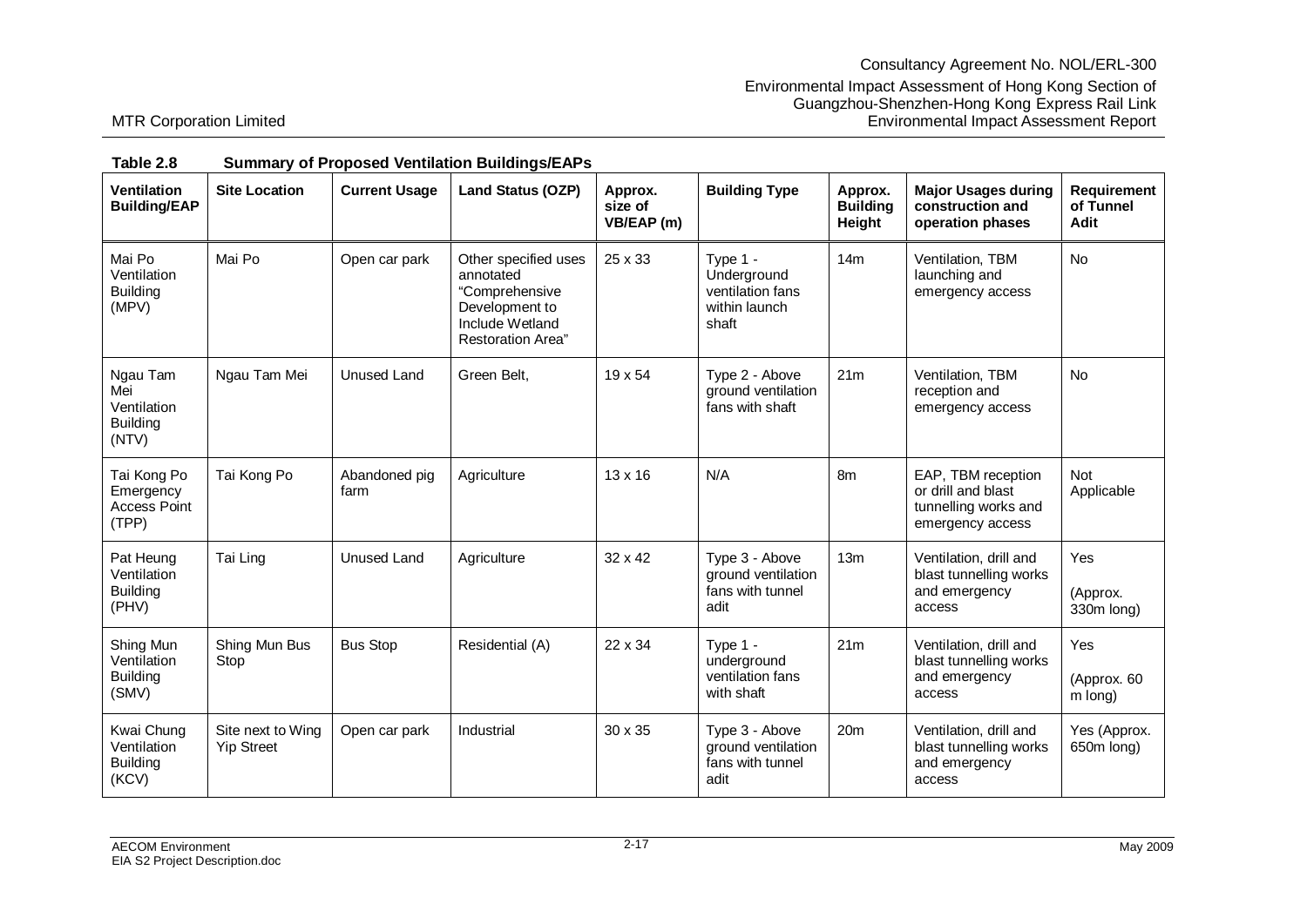# Consultancy Agreement No. NOL/ERL-300

### Environmental Impact Assessment of Hong Kong Section of Guangzhou-Shenzhen-Hong Kong Express Rail Link MTR Corporation Limited Environmental Impact Assessment Report

| Ventilation<br><b>Building/EAP</b>                         | <b>Site Location</b>                                     | <b>Current Usage</b> | Land Status (OZP)                          | Approx.<br>size of<br>VB/EAP (m) | <b>Building Type</b>                                                                               | Approx.<br><b>Building</b><br>Height | <b>Major Usages during</b><br>construction and<br>operation phases | <b>Requirement</b><br>of Tunnel<br>Adit |
|------------------------------------------------------------|----------------------------------------------------------|----------------------|--------------------------------------------|----------------------------------|----------------------------------------------------------------------------------------------------|--------------------------------------|--------------------------------------------------------------------|-----------------------------------------|
| Nam Cheong<br>Ventilation<br><b>Building</b><br>(NCV)      | Site in the north<br>of Nam Cheong<br><b>Station PTI</b> | Open car park        | Comprehensive<br>Development Area<br>(CDA) | $20 \times 42$                   | Type $1 -$<br>Underground<br>ventilation fans<br>within launch<br>shaft                            | 14m                                  | Ventilation, crossover<br>and emergency<br>access                  | <b>No</b>                               |
| Mong Kok<br>Ventilation<br>West Building<br>(MKV)          | Site next to Hoi<br>Ting Road                            | Open car park        | Road                                       | $21 \times 36$                   | Type 1 -<br>Underground<br>ventilation fans<br>with shaft                                          | 13m                                  | Ventilation and TBM<br>retrieval                                   | <b>No</b>                               |
| West<br>Kowloon<br>Ventilation<br><b>Building</b><br>(WKV) | Site next to<br>Jordon Road                              | Open area            | Open Space                                 | $15 \times 74$                   | Type $1 -$<br>Underground<br>ventilation fans<br>with shafts, and<br>an Emergency<br>Assembly Area | 19 <sub>m</sub>                      | Ventilation and<br>emergency access                                | No.                                     |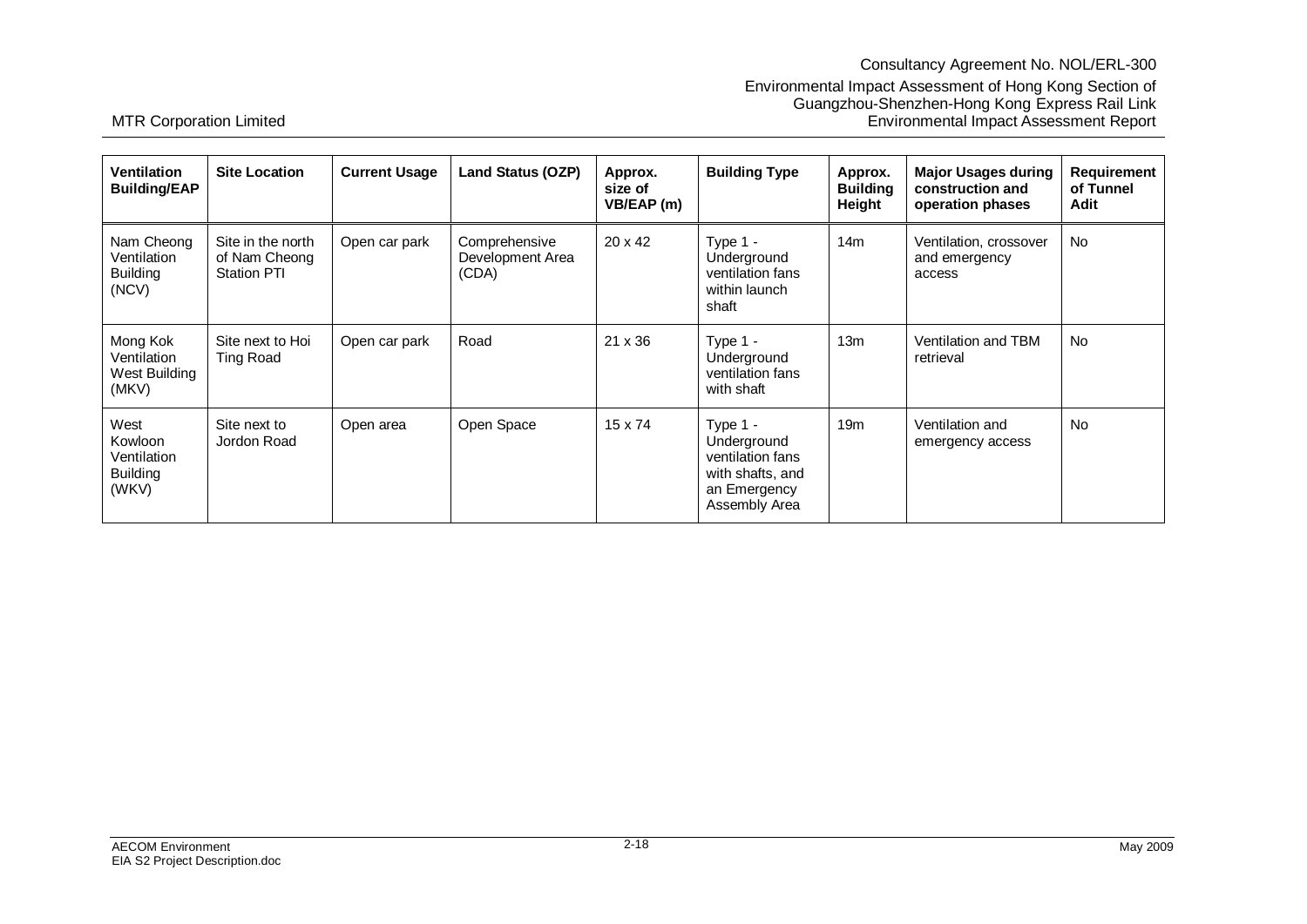Mai Po Ventilation Building (MPV)

- 2.60 Apart from the use of a ventilation point and emergency access point during operation phase, the site will also be used as a TBM launching shaft towards Ngau Tam Mei and possibly towards Mainland during construction stage.
- 2.61 The selected location of MPV is a formed land, which is currently an open car park for trucks and coaches, to avoid any direct impact to ecological habitats. The location of MPV site is constrained by the geological constraints as it cannot be moved either northwards to Mai Po wetland or southwards to developed private lands. The currently proposed location is therefore considered to be the most suitable location which meets the ventilation and fire safety requirement. The environment in this area will be enhanced by the architecture and landscape design of the ventilation building.
- 2.62 As the site sits on an area of low lying flat land, flood protection has been considered and thus the site formation level of ventilation building will be raised about 2m high to allow for a flood protection level of 1 in 200 years, according Drainage Services Department (DSD) *Stormwater Drainage Manual*. Since MPV is located close to Wetland Conservation Area (WCA), Type 1 ventilation building will be adopted to minimise the visual and ecological impact.

Ngau Tam Mei Ventilation Building (NTV)

- 2.63 Apart from being a permanent ventilation point, the proposed site of NTV will also be used as a TBM retrieval shaft and a construction shaft for drill and blast tunnelling works during the construction phase. It is located near the foot of the northern slopes to Kai Kung Leng and immediately adjacent to the public access road to Ngau Tam Mei Water Treatment Works.
- 2.64 The selection of this site would eliminate the need for soft ground mined tunnel thereby reducing the construction safety risk. Apart from minimizing direct impact on village houses to the practicable extent, formation of a new construction access road would not be required as the existing WSD access road can be utilised. In this way, environmental impacts pertinent to the construction of this ventilation building could be minimized.

Tai Kong Po Emergency Access Point (TPP)

- 2.65 Given the distance between NTV and the ventilation building to the north of ERS is about 4km, as such only an EAP is required to be provided at Tai Kong Po for satisfying fire safety strategy and no ventilation fan will be provided at the TPP.
- 2.66 The proposed location of TPP is located in an agriculture zone, currently an abandoned pig farm. This site will be used for TBM retrieval and for drill and blast tunnelling works during the construction phase. As the condition of the existing access road is poor, road improvement works will be required for future permanent EVA and temporary construction access.

Pat Heung Ventilation Building (PHV)

2.67 The PHV will be located in Tai Ling, away from Tse Uk Tsuen Works Area, which will be used as a temporary TBM retrieval shaft. The PHV site will be used for the construction of ventilation adit, which support for drill and blast tunnelling works of the main tunnels, to minimise the ecological impacts on agricultural habitats. The PHV is located away from the existing nearby occupied houses as far as practicable. An ventilation adit will link the ventilation building with the tunnel. Similar to other sites, the temporary construction access road will be converted to a permanent EVA during the operational phase.

Shing Mun Ventilation Building (SMV)

2.68 A ventilation building will be required immediately to the south of Tai Mo Shan in order to achieve the tunnel ventilation and emergency safety access requirements.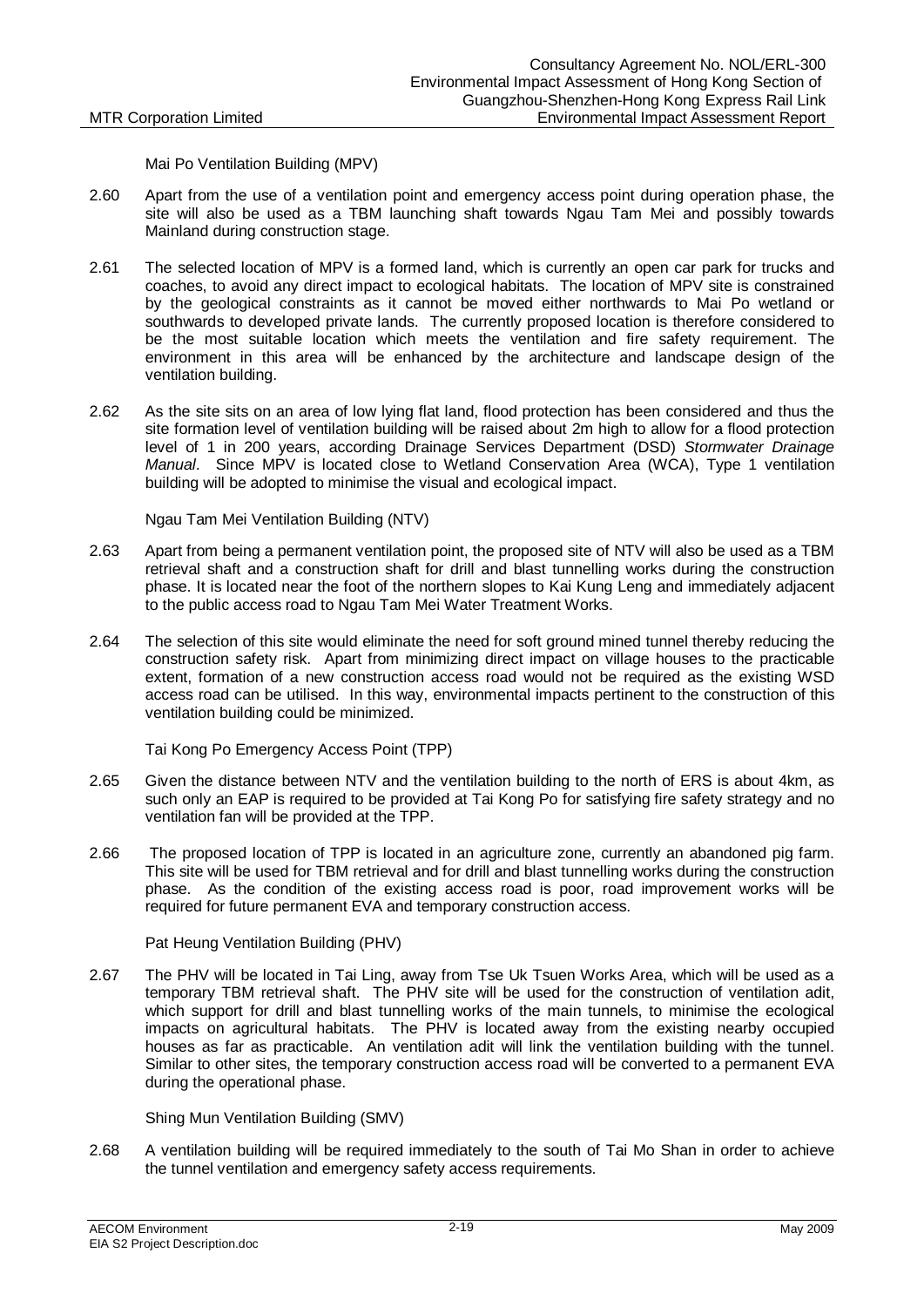- 2.69 The SMV was initially located at the northern end of Shing Mun Valley Park, and an inclined adit was required to be constructed to the tunnel for both construction access and permanent ventilation building. This site provided a constrained construction platform with problematic access due to the steep slopes and adjacent road configuration. The significant level difference between the site and the tunnel of over 100m resulted in a very long adit.
- 2.70 With the proposed works area at Shek Yam, a shorter adit together with a shaft could be constructed to provide access to the tunnel. As such, the need for a long adit at Shing Mun could be removed but the tunnel ventilation requirement still remains. Given the site constraints identified at the site next to Shing Mun Valley Park, the SMV site was finally selected at the adjacent PTI to minimise impact on the Park.

Kwai Chung Ventilation Building (KCV)

- 2.71 The site of KCV will be used as a ventilation point and emergency access point for the tunnel section during operation, and an adit for drill and blast tunnelling works will be provided during construction.
- 2.72 The site was avoided to be located at Mei Lai Road to minimise potential noise and visual impacts to nearby sensitive receivers such as Mei Foo Sun Tsuen and Po Leung Kuk Tong Nai Kan College. The preferred location of KCV is located next to Kwai Chung industrial area and currently occupied by a temporary recycling plant and a car park. With the preferred location located next to industrial area, it is expected that there would not be any significant impact to the environment.

Nam Cheong Ventilation Building (NCV)

- 2.73 A TBM launching shaft for two directions (south towards WKT and north towards Mei Lai Road) will be required during construction. Thus the site adjacent to Nam Cheong Station Public Transport Interchange (PTI) is selected as the preferred location of NCV, in order to accommodate a combined construction shaft and ventilation building. The NCV will be located and constructed to integrate with the construction shaft. It will also be sunken to reduce the footprint of the ventilation building site to minimise potential visual and planning impacts to the surrounding developments.
- 2.74 As NCV will be located in a site of Hong Kong Housing Authority (HKHA), which will be developed to a residential development. The site area therefore has been reduced to absolute minimum, without EVA parking and space for landscaping. Vehicles attending to an emergency incident will be parked in future adjacent areas under the planning by Hong Kong Housing Authority.

Mong Kok West Ventilation Building (MKV)

2.75 Given the limited available area in Mong Kok West, the location of MKV will be the vacant site adjacent to Hoi Wang Road, which is also the proposed site for the proposed future Central Kowloon Route (CKR) Flyovers.

West Kowloon Ventilation Building (WKV)

2.76 The proposed ventilation building complex will serve as a ventilation point, emergency evacuation, emergency assembly area, accommodation for railway plant facilities, and other supporting facilities. The WKV will be located in an open area bounded on the west by Lin Cheung Road and on the east by Hoi Wang Road and the future road D1A north, as constrained by land availability in West Kowloon.

### *Stabling Sidings*

### Principle Functions

2.77 In order to accommodate with increased long haul train services to Hong Kong without affecting the overall line capacity to Hong Kong, stabling sidings within the Project are required to meet the operational requirements. Operational requirements are listed below: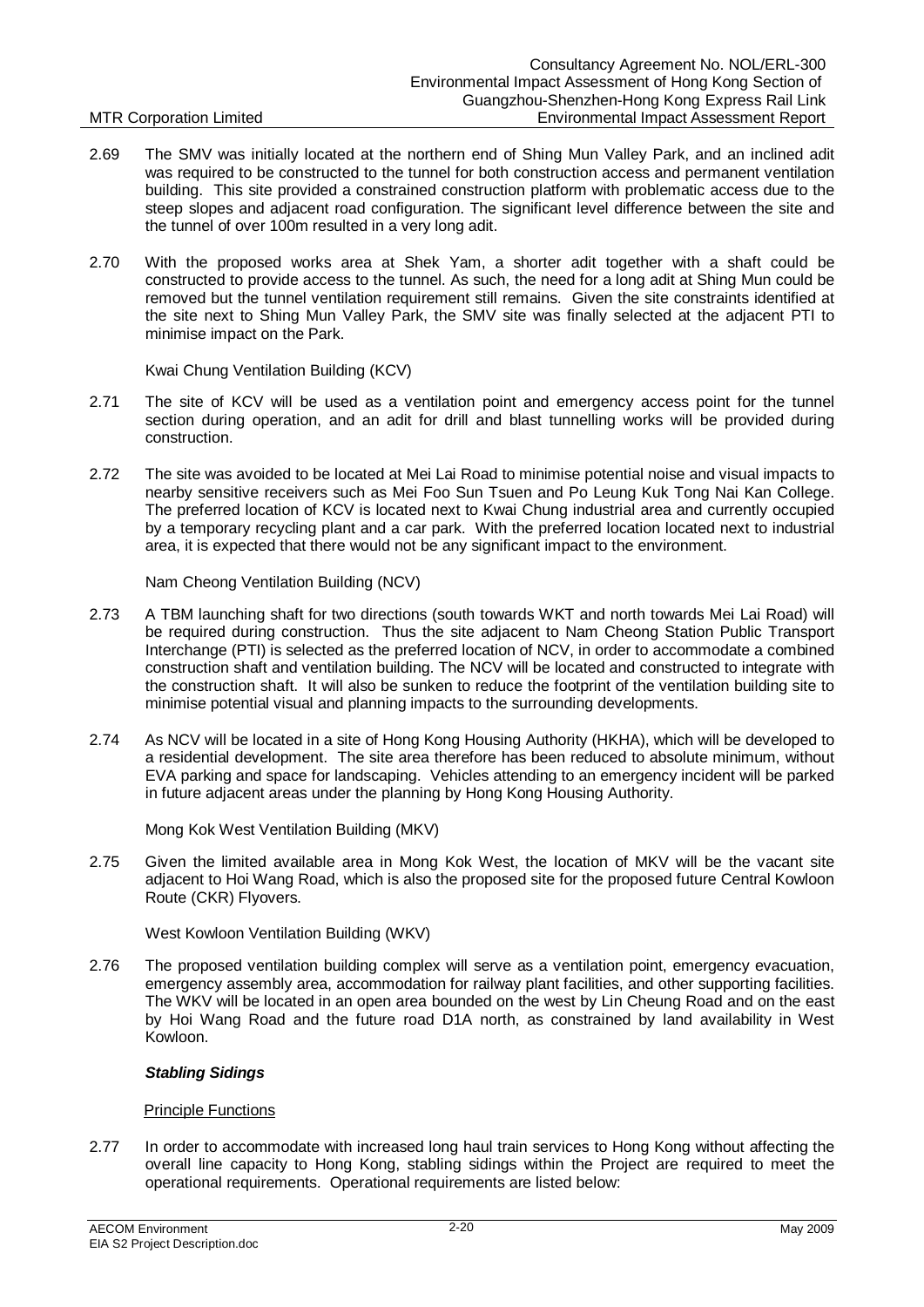- Stabling requirements for long haul trains to support the operation of the West Kowloon Terminus;
- Overnight stabling for long haul trains, for return journey back to the Mainland on the following day;
- Routine maintenance checks and inspections for long haul trains and shuttle trains during stopping over in Hong Kong before the return journey;
- Stabling for short haul trains both at night and daytime off-peak;
- Central infrastructure structural maintenance for the XRL and trackside maintenance; and
- Cleaning and inspection services for short haul and long haul trains.
- 2.78 Given the limited stabling capacity at the WKT, an alternative location must be assigned. In addition, a small scale engineering depot for necessary maintenance facilities (e.g. maintenance of permanent-way, overhead line, signalling and control, etc) and engineering trains will be required for maintenance of infrastructures and buildings, as well as handling of emergency situation such as derailment or emergency servicing.

### Preferable Location

- 2.79 The Mainland Section of the XRL would be busy with networks linking to other cities in China. If all the XRL trains to be stabled in Mainland, empty trains report to service would consume the valuable XRL line capacity and adversely impact the operation efficiency. Therefore, it is not recommendable to stable all trains serving the XRL in Mainland.
- 2.80 As discussed in **Section 2.41**, alignment option N2 is the preferred alignment with the at-grade stabling sidings provided at an area in Shek Kong. With sufficient length of the alignment between the toe of Tai Mo Shan and Shek Kong, the alignment could be gradually rise up to a more shallow alignment in Shek Kong, such that the stabling tracks could be developed within the proposed site. In addition, the site is large and flat with relative low terrain and the least social impact, this site is suitable for developing stabling sidings and emergency rescue station. As discussed in **Section 2.41**, provision of stabling sidings at Shek Kong would minimise impact to the environment and public, as compared with other options. The proposed site will have the least impact to local community in the Shek Kong area.

### Layout and Size of Stabling Siding

- 2.81 In order to achieve the operational requirements described in **Section 2.77**, the SSS will comprise:
	- Eight stabling sidings (approx. length 520m each);
	- Four covered running maintenance sidings (approx. length 480m each);
	- Three permanent-way sidings (approx. length 300m each);
	- Workshops and plant rooms;
	- Stores (including dangerous good stores);
	- One office building with control centre for the compound, gatehouse and canteen;
	- Stabling siding for emergency rescue bus;
	- Shunting tracks: and
	- Train Wash.
- 2.82 In addition, a total of six locomotives will be stabled at the SSS. The associated facilities will comprise: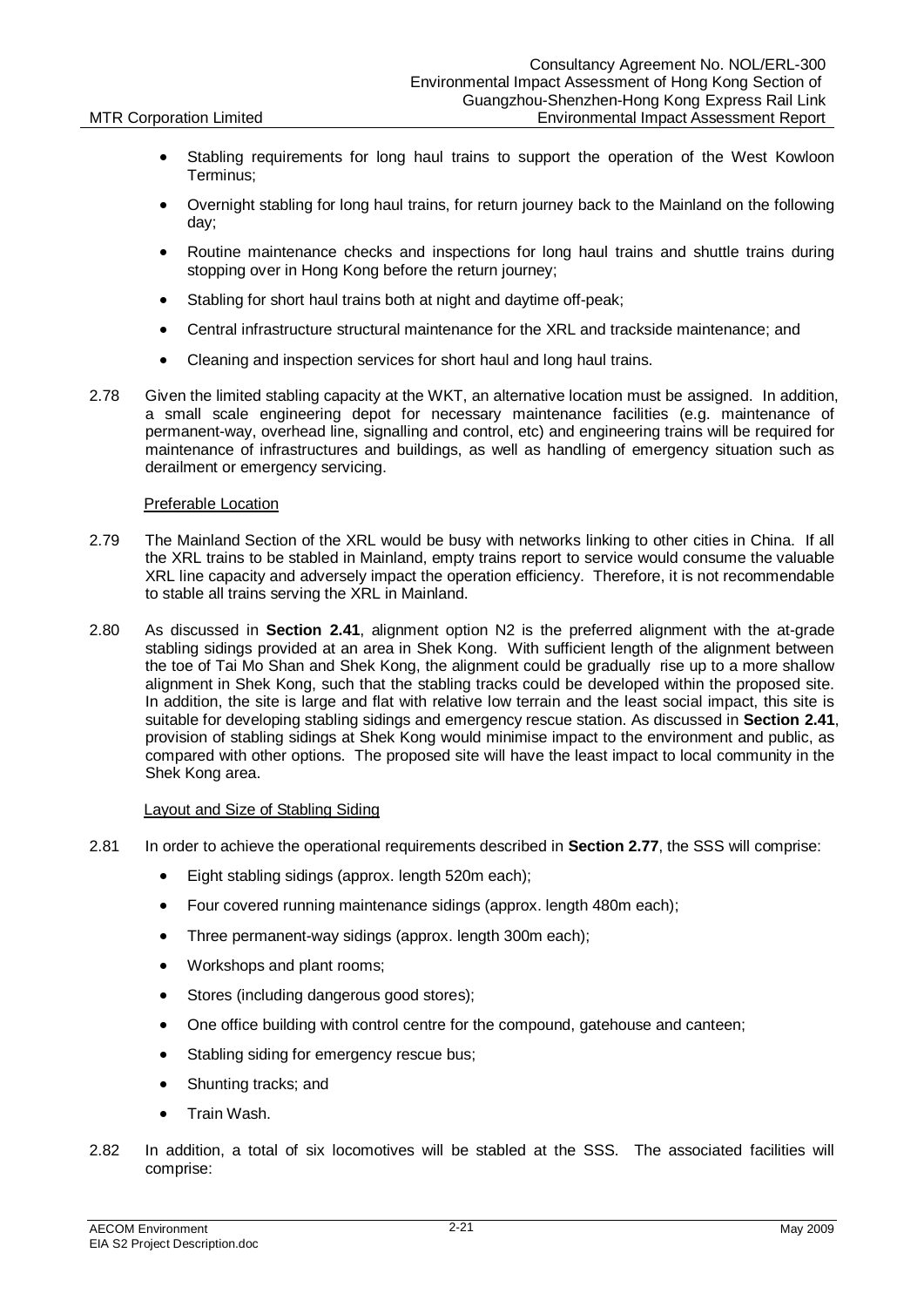- Two 40m locomotive sidings;
- Refuelling tank; and
- Locomotive maintenance shed and workshops.
- 2.83 Only minor maintenance activities and inspection will be carried out in stabling sidings. The proposed layout of SSS has been designed to minimise the site area to approximately 20 hectares to accommodate the above-mentioned facilities. Given that the layout is limited by site area as well as the existence of ERS, the proposed layout is an optimum scheme to accommodate all the operation requirements of XRL. Schematic layout and sections are presented in **Figure Nos. NOL/ERL/300/C/XRL/ENS/M50/017** to **020**.
- 2.84 As the estimated flood levels are higher than the existing ground levels at the SSS / ERS and cut and cover approach tunnel to the SSS / ERS, river training and culverting of the existing river on the west side of the SSS and provision of box culvert along the eastern edge of the ERS will be required for flood protection. The SSS site falls within Drainage Basin 9 of Yuen Long, Kam Tin, Ngau Tam Mei and Tin Shui Wai Drainage Master Plan Study (DMP), in line with the design principle of the DMP, a flood protection level of 1 in 200 years has been adopted for drainage design in SSS.
- 2.85 The peripheral drains a box culvert along the eastern edge of the SSS will be provided to take a 200 year storm. Lesser storm will be carried by the widened existing channel and box culvert along the western edge of the SSS. Such flood protection measure would ease the potential flooding problem at the future SSS, ERS and adjacent area.

### *Emergency Rescue Station*

### Principle Function

- 2.86 An open air emergency rescue station (ERS) is required for fire fighting and evacuation of passengers in case of emergency at approximately the mid-point of the alignment.
- 2.87 The ERS is designated as a place for trains to stop and to discharge passengers either to another train in the event of mechanical problems or evacuation to an open air platform in the event of a train fire. The ERS will be a depressed box with an open top for safety reason. Firemen's lifts and staircases will be provided to allow ease of access for firemen.

### Preferable Location

2.88 To provide an efficient and immediate response and rescue for any incident occurring inside the long tunnel between WKT and Futian Station, the ERS should be located near the mid-point of the alignment as far as practical. The ERS will be combined with SSS to minimise the land take by staggering the approach and the main tunnels, sharing the building maintenance resources, and to facilitate a prompt response to any incidents/accidents with the site links to convenient public access (i.e. Kam Tin Road and Kam Sheung Road). As mentioned in **Section 2.80**, the provision of ERS at Shek Kong would minimise impact to the environment and public.

### Layout and size of ERS

2.89 The length of the ERS with open roof is about 500m long to accommodate a full length of a long haul train which consists of 16 coaches with a total of about 430m together with a buffer distance. It will comprise of three tracks and two island platforms, with the two outer tracks being the mainline running tracks and the centre track being a pocket track for emergency refuge. Island platforms will be provided between the tracks for detraining passengers in case of emergency. Staircases along the platform would lead passengers directly to ground level. The ERS has been sized to suit a long haul train. The ERS being below ground will minimise the noise impact. The location and schematic section of ERS are presented in **Figure Nos. NOL/ERL/300/C/XRL/ENS/M50/017** to **018, and NOL/ERL/300/C/XRL/ENS/M50/021** to **022**.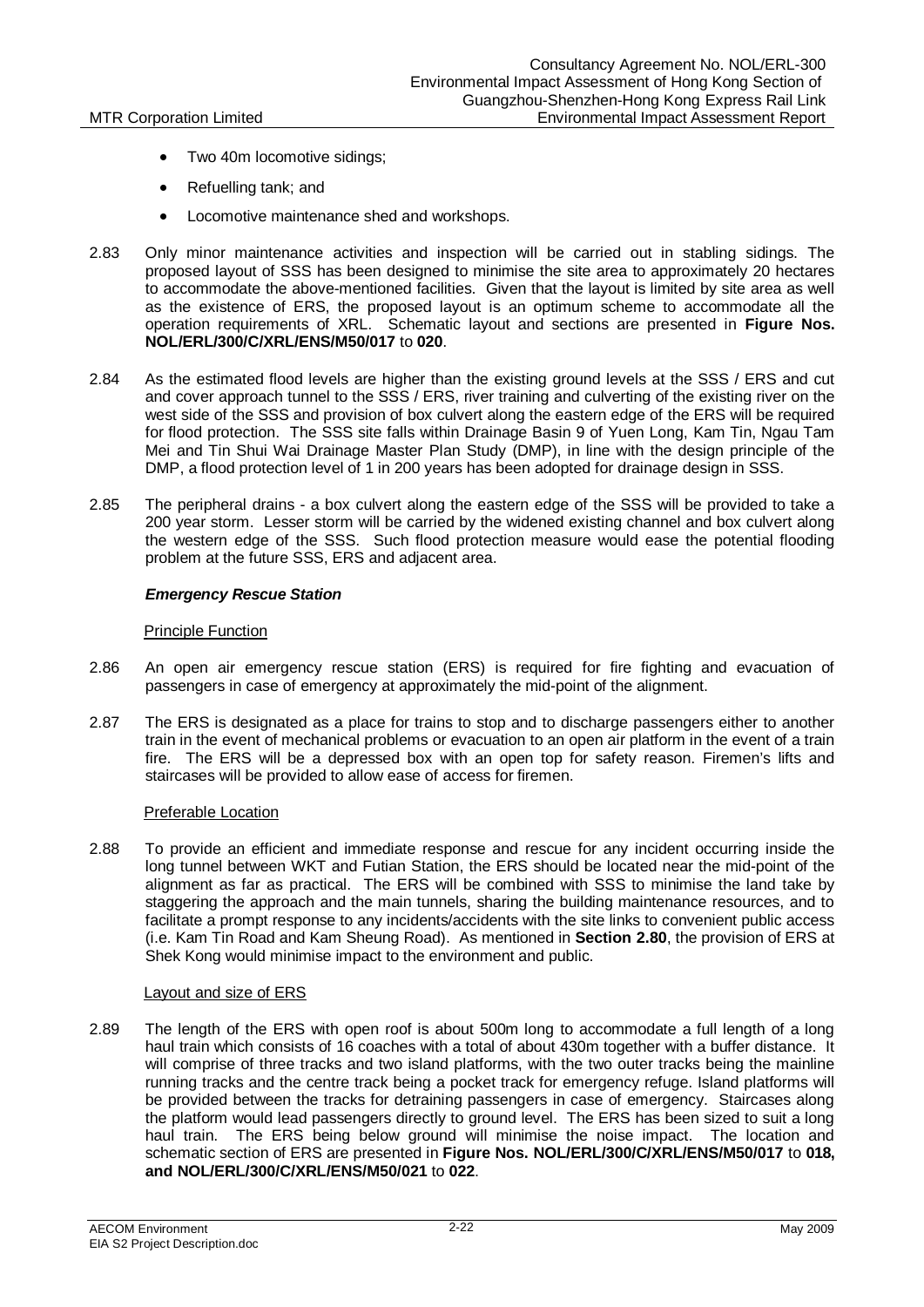### *Train System*

- 2.90 High-speed rail system is generally defined as having a maximum speed of over 200 km/h or higher. All types of high-speed trains are electrically powered via overhead lines.
- 2.91 The 140-km XRL will run from the WKT in Hong Kong to Shibi in Guangzhou. There will be three intermediate stations, Futian and Longhua in Shenzhen, Humen in Dongguan, which provide connections to other high speed rail networks in the Mainland. The section between Guangzhou and Longhua has commenced in December 2005, while the section between Longhua and Futian is in good progress.
- 2.92 Two types of train services will be provided by XRL:
	- x Short haul services between WKT and Longhua (LOH) in Shenzhen, Humen (HUM) in Dongguan and Shibi (SHB) in Guangzhou; and
	- Long haul services between WKT and various major cities in the Mainland.
- 2.93 A maximum operating speed of 200km/h will be adopted for the Project. This is in line with the current design of the Mainland Section of the XRL between LOH and the boundary.
- 2.94 China Railway High-Speed (CRH) trains will be used in XRL and will be provided by the relevant operation entities in the Mainland, and the details of the CRH trains were not available during the preparation of EIA Report.
- 2.95 The selection of trackform types will be based on environmental, operational and maintenance considerations. Discussion with Mainland counterparts is being conducted to ensure compatibility along the entire line. The preliminary design of the trackform type is a trackform of embedded concrete sleepers with slightly resilient fixings on top. Appropriate vibrating mitigation trackform for a high-speed railway are being further studied for areas where ground-borne noise would exceed at sensitive receivers. A 600mm deep provision will be provided for the tunnel to allow for further enhancement of mitigation measures, if later studies confirm such requirement.

### **Construction Methodologies**

### *Tunnelling Methods*

- 2.96 The primary tunnel construction forms to be adopted for the Project are:
	- cut-and-cover construction:
	- drill-and-blast construction; and
	- bored tunnelling construction, in which the tunnel would be excavated mechanically with a tunnel boring machine (TBM).

### Cut-and-Cover Construction Method

- 2.97 Cut-and-cover construction is a proven and common method of excavation and construction for station, shafts and ventilation building. This construction method can accommodate different shapes of works areas. It typically requires several overlapping stages of work to be conducted in sequence, including removal of obstruction and diversion of existing utilities, installation of pipe pile wall/diaphragm wall, grouting, installation of decking, soil excavation, construction, backfilling and reinstatement.
- 2.98 In urban areas, the trench can be covered with a temporary deck following excavation to maintain traffic management, if required.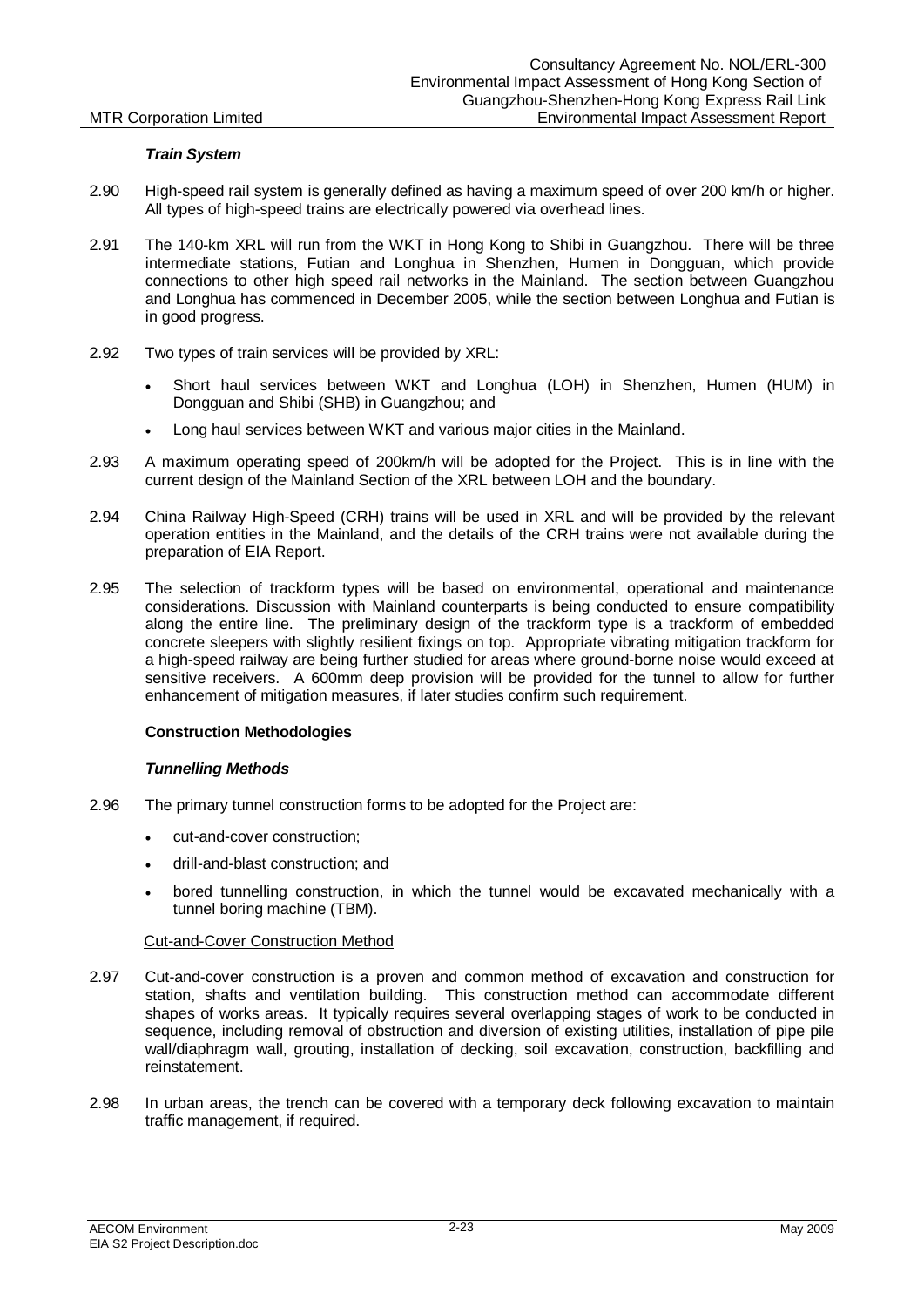### Drill-and-Blast Construction Method

- 2.99 Drill and blast methods are the conventional method of excavation for large face area hard rock tunnels within Hong Kong. It involves using a specialized rock drilling rig to drill holes in the rock which will then be charged with explosives, and detonated.
- 2.100 The use of explosive for the bulk excavation of hard rock is the most efficient method available in the market. As compared with cut-and-cover method, drill and blast construction will involve less construction plant items and reduce the duration of overall long term noise from the works, thus reduce impacts on residents living near construction shafts or above the tunnel route.
- 2.101 The adoption of mechanical or chemical breaking systems however requires additional rock drilling and the slow process will extend the construction period and the noise impact. Rock tunnel boring machines may be a practical alternative method but the tunnelling machine size is significantly larger than any utilised in Hong Kong, the ground conditions are particularly difficult for the technology and the varying cross sections do not lend themselves easily to a TBM solution.
- 2.102 With careful control of the quantity of explosives, the generated vibration levels on existing structures (buildings, roads, utilities etc) can be well controlled. In addition, the duration of a blast is very short (less than 6 seconds) and infrequent (every 12 to 16 hours), and therefore both airborne and ground-borne noise impact induced by blasting would not be a concern compared with the use of power mechanical plant. Drill and blast is well proven technology for tunnel construction in hard rock.

### Bored Tunneling Construction Method

- 2.103 Tunnel boring machines (TBM) will be utilised for the soft and mixed ground tunnels. The construction methodology eliminates the need for surface access except at launching and retrieval shafts thus minimising surface disruption. The machine can be utilised for short lengths of rock sections of the tunnels but is not as efficient or flexible as tradition drill and blast techniques.
- 2.104 The selection of the appropriate tunnelling machine will depend on many issues, including the ground conditions, contractor's experience, tunnel size and tunnel alignment. Given the ground conditions anticipated, a shielded TBM erecting an un-drained (i.e sealed) segmental lining will be specified to ensure the stability of the tunnel face, safety of the workers, minimize the impact to the groundwater regime and limit surface settlement.

### Considerations of Preferred Construction Method

- 2.105 The preferred construction method would be predominantly determined by engineering factors including safety, geological conditions, site conditions/constraints, accessibility, programme and cost-effectiveness.
- 2.106 Environmental considerations have also been considered to minimise the potential ecological, noise, air and water quality impacts as well as waste generation.

### General Geography

2.107 The Hong Kong section of XRL tunnels will be constructed predominantly in the competent, generally grade III and better, volcanic and granitic rocks, which form the peaks of Kai Kung Leng and Tai Mo Shan, intersected by dykes and fault zones of varying significance. The other significant sections where the tunnels will be constructed through soft or mixed ground are located in Mai Po, Kam Tin and West Kowloon.

General Description of Site Conditions

2.108 With the exception of the natural terrain of Kai Kung Leng, within the Lam Tsuen Country Park, and Tai Mo Shan Country Park, the area to the north of Tai Mo Shan is a mixture of wet and dry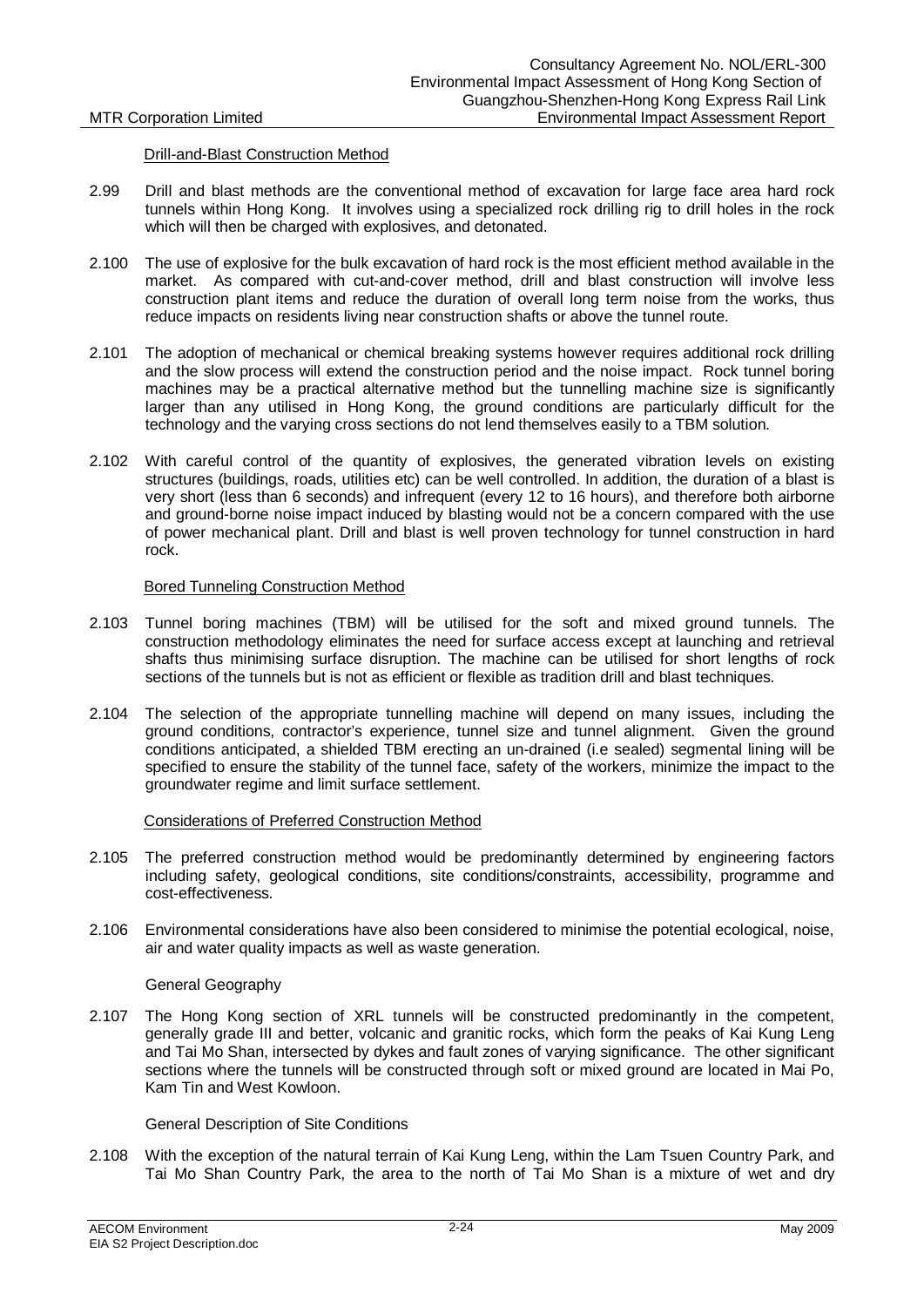agricultural land, including the Mai Po wetlands, interspersed with areas of low density low-rise residential and light industrial / commercial development.

- 2.109 The Shek Kong area, located to the north of Tai Lam Country Park, is intersected by public roads and numerous open nullahs, generally flowing east to west, which drain the western slopes of Kai Kung Leng and the north-western slopes of Tai Mo Shan. Another prominent feature of the area is the Shek Kong airfield and barracks.
- 2.110 With the exception of Lai King Hill, the area to the south of Tai Mo Shan and Shing Mun Country Park is highly urbanized and includes well-developed districts of Kwai Chung, Lai Chi Kok, Tai Kok Tsui and Mong Kok. These areas contain numerous multi-storey residential / commercial / industrial buildings, public roads, mass transit infrastructure, educational institutions, public buildings, and nullahs and drainage culverts.

Environmental Considerations

2.111 Potential environmental issues associated with each tunnelling methods have been reviewed and a summary of the benefits and dis-benefits of construction methods is presented in **Table 2.9**.

| <b>Construction Method</b>                     | <b>Benefits</b>                                                                                                                                                                                                                                                                                                                                                                                                                                                                                                                                                                            | <b>Dis-benefits</b>                                                                                                                                                                                                                                                                                                                                                                                      |
|------------------------------------------------|--------------------------------------------------------------------------------------------------------------------------------------------------------------------------------------------------------------------------------------------------------------------------------------------------------------------------------------------------------------------------------------------------------------------------------------------------------------------------------------------------------------------------------------------------------------------------------------------|----------------------------------------------------------------------------------------------------------------------------------------------------------------------------------------------------------------------------------------------------------------------------------------------------------------------------------------------------------------------------------------------------------|
| Cut-and-cover construction<br>method           | Accommodation of different sizes<br>$\bullet$<br>of works areas                                                                                                                                                                                                                                                                                                                                                                                                                                                                                                                            | More construction plants will be<br>$\bullet$<br>involved such that this would<br>generate relatively more noise and<br>dust impacts<br>Sensitive receivers will be affected<br>$\bullet$<br>over a longer construction period<br>Require recycling of bentonite for<br>$\bullet$<br>diaphragm wall construction<br>Larger amount of spoil required to<br>$\bullet$<br>be disposed of                    |
| Drill and blast construction<br>method         | All works underground to minimize<br>$\bullet$<br>the disturbance to land, wildlife<br>and public activities at ground<br>level throughout the period of<br>construction<br>Lesser spoil to be disposed of, as<br>$\bullet$<br>compared with C&C method<br>Above-ground works only required<br>$\bullet$<br>for portal construction<br>Noise impact could be minimized<br>with the provision of temporary<br>doors and barriers at the portals<br>and shafts                                                                                                                               | Higher vibration to adjacent<br>$\bullet$<br>sensitive receivers, but could be<br>mitigated through blast design and<br>careful monitoring<br>Duration of blasting would be short<br>$\bullet$<br>(less than 6 seconds) and<br>infrequent<br>Require provision of site<br>$\bullet$<br>explosives magazines for storage<br>of explosives<br>Transportation of explosives on<br>$\bullet$<br>public roads |
| <b>Bored tunnelling</b><br>construction method | All works underground to minimize<br>$\bullet$<br>the disturbance to land, wildlife<br>and public activities at ground<br>level throughout the period of<br>construction<br>Lesser spoil to be disposed of, as<br>$\bullet$<br>compared with C&C method<br>Noise impact could be minimized<br>$\bullet$<br>by provision of temporary decks<br>over the portal<br>Above-ground works only required<br>$\bullet$<br>for construction of retrieval and<br>launching shafts<br>Comparatively lower vibration<br>impact<br>Lesser impact on groundwater<br>level with the installation of water | Preferable for 24hr operation to<br>$\bullet$<br>ensure stability of ground<br>Requires additional land for the<br>$\bullet$<br>handling of slurry that require<br>processing before disposal<br>Potential adverse ground-borne<br>$\bullet$<br>noise impact when excavating in<br>rock below existing buildings                                                                                         |

**Table 2.9 Benefits and Dis-benefits of Construction methods**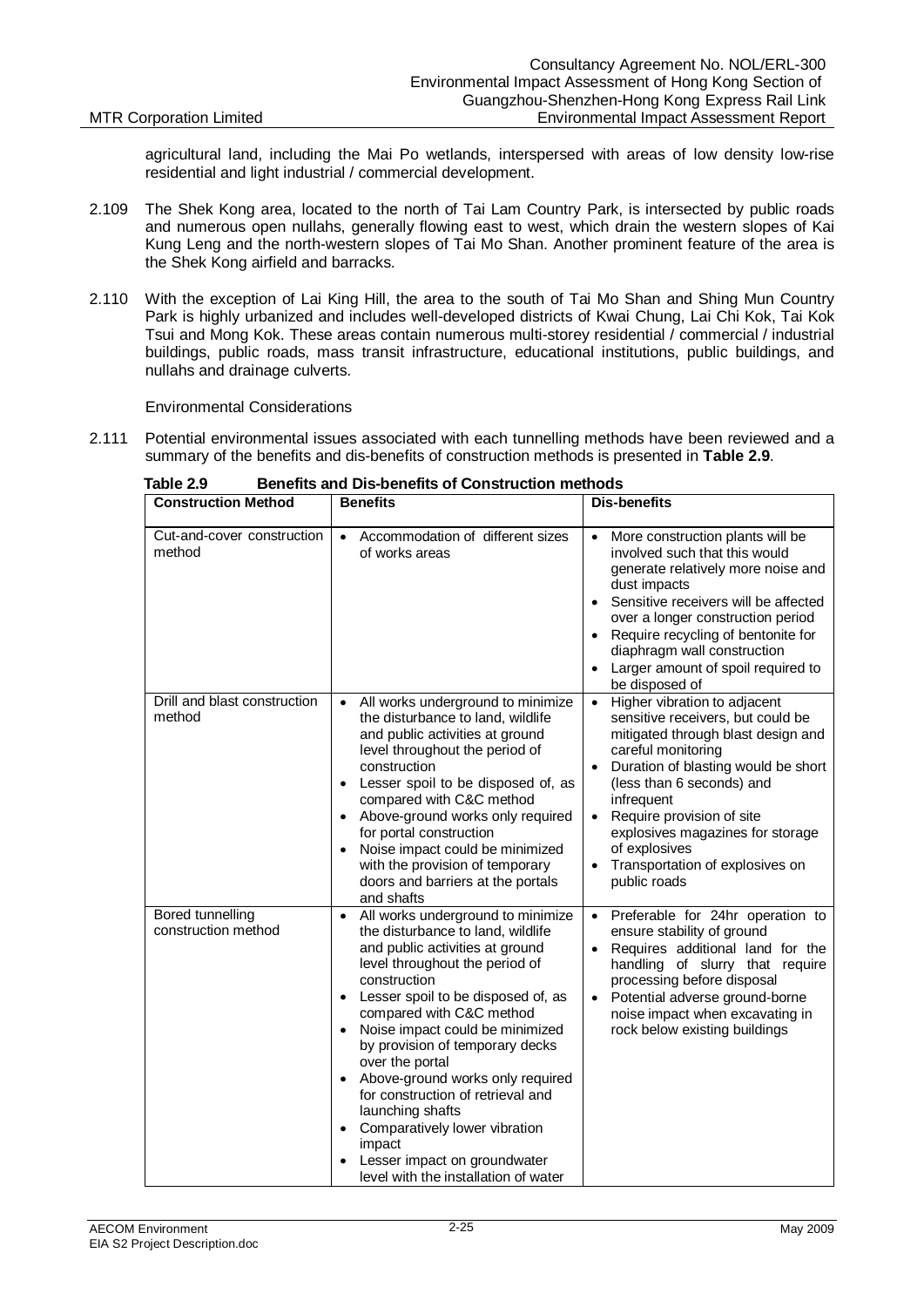| <b>Construction Method</b> | <b>Benefits</b>                                       | Dis-benefits |
|----------------------------|-------------------------------------------------------|--------------|
|                            | tight concrete tunnel lining in pre-<br>cast segments |              |

Preferred Tunnel Construction Methods

- 2.112 The anticipated geological conditions along the alignment are critical in the selection of the construction methods. The type of soil, rock and the presence of water have a fundamental impact on the selection.
- 2.113 TBMs are commonly used for the excavation of long tunnels in soft and hard rock. The advantages of excavation by TBM in rock tunnelling are relatively high daily production rates as compared with drill and blast methods, a controlled excavation profile, and low vibration and noise generation. However, the TBM tunnelling would generally involve continuous operation, which often would be a main source of ground-borne construction noise impact. In addition, procurement of TBM is expected to be about 18 months, due to limited number of suppliers, shortage of manufacturing capability and overall global demand within the buoyant tunnelling market. As such, the daily production rate of TBM will be relatively higher than that for blasting but the overall production rate will be lower for short tunnel sections.
- 2.114 Excavation by drill and blast method is not a continuous operation and in general has lower daily production rates than TBM tunnelling. Drill and blast operation will have less lead time required and there are programme advantages. Drill and blast tunnelling in rock is however better to manage ground risk issues but magazines and ventilation adits will be required for supporting the blasting.
- 2.115 With consideration of the above-mentioned engineering constraints, environmental benefits and disbenefits, and programme risks, drill and blast construction method will be adopted for rock tunnels while bored tunnelling method will be adopted for mixed and soft ground tunnels. Cut-and-cover construction method will be adopted for the areas which require this conventional method, such as ERS, ventilation building/vent shaft/ EAP.
- 2.116 The construction method for each tunnel section has therefore been selected, based on engineering and site constraints. The proposed use of TBM and drill and blast tunnelling has been maximised to reduce impacts from above-ground works. The majority of soft ground and mixed ground tunnel sections will be constructed by bored tunnelling method. The remainder of the soft and mixed ground tunnel segments; principally the ERS, the southern approach to the ERS, the SSS approach, and the tunnels to the south of Hoi Ting Road will be constructed by cut and cover method. The rest of the alignment through Hong Kong will be constructed using drill and blast.

| 2.117 The preferred construction methods of different tunnel sections is summarised in Table 2.10 and |
|-------------------------------------------------------------------------------------------------------|
| presented in Figure No. NOL/ERL/300/C/XRL/ENS/M50/035.                                                |

| <b>Construction</b><br><b>Method</b>    | <b>Tunnel Sections</b>                                                                                                        | <b>Selection Reasons</b>                                                                                                                                                                                                                                          |
|-----------------------------------------|-------------------------------------------------------------------------------------------------------------------------------|-------------------------------------------------------------------------------------------------------------------------------------------------------------------------------------------------------------------------------------------------------------------|
| Cut-and-cover<br>construction method    | ERS and SSS approach tunnels<br>$\bullet$<br>Nam Cheong TBM launching shaft<br>$\bullet$<br>WKT approach tunnels<br>$\bullet$ | Engineering constraints<br>$\bullet$                                                                                                                                                                                                                              |
| Drill and blast<br>construction method  | Ngau Tam Mei to Tai Kong Po<br>$\bullet$<br><b>Tunnels</b><br>Tse Uk Tsuen to Mei Lei Road<br>$\bullet$<br>Tunnels            | Geological and engineering constraints<br>$\bullet$<br>Minimisation of works areas<br>٠<br>Avoiding works areas located in<br>٠<br>ecological sensitive areas, such as Lam<br><b>Tsuen Country Park</b><br>Minimisation of potential disturbance to<br>the public |
| Bored tunnelling<br>construction method | From Boundary to Ngau Tam Mei<br>$\bullet$<br><b>Tunnels</b><br>Tai Kong Po to north of ERS<br>$\bullet$<br>Tunnels           | Geological and engineering constraints<br>٠<br>Comparatively shorter construction<br>$\epsilon$<br>period<br>Minimisation of works areas                                                                                                                          |

| Table 2.10       | <b>Preferred Construction methods</b>                                                                                                                                                                                          |
|------------------|--------------------------------------------------------------------------------------------------------------------------------------------------------------------------------------------------------------------------------|
| $\sum_{i=1}^{n}$ | The contract Constitution of the Constitution of the Constitution of the Constitution of the Constitution of the Constitution of the Constitution of the Constitution of the Constitution of the Constitution of the Constitut |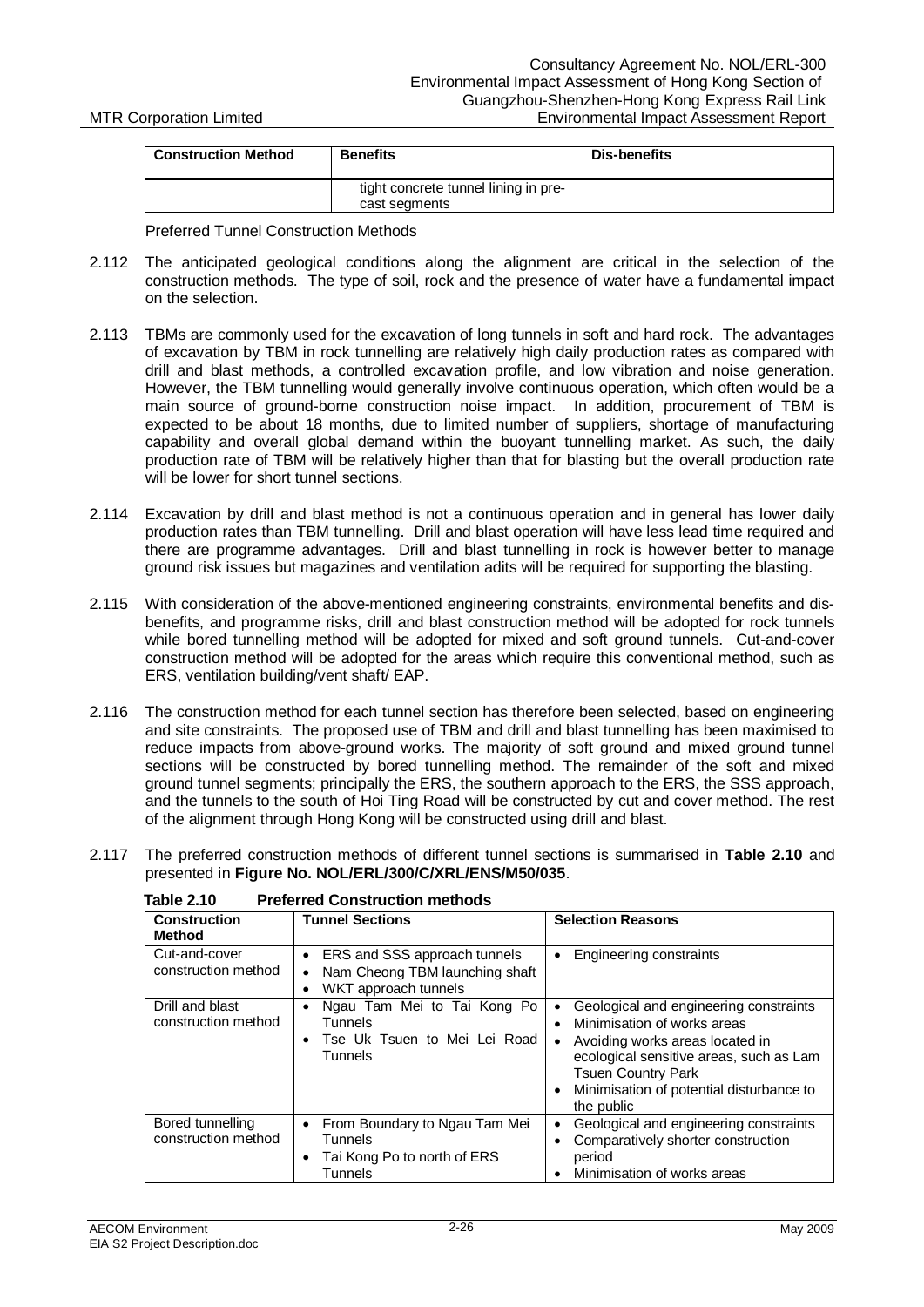| <b>Construction</b><br><b>Method</b> | <b>Tunnel Sections</b>                                                                 | <b>Selection Reasons</b>                                                                                                                                                                                                                                                                                                              |
|--------------------------------------|----------------------------------------------------------------------------------------|---------------------------------------------------------------------------------------------------------------------------------------------------------------------------------------------------------------------------------------------------------------------------------------------------------------------------------------|
|                                      | South of ERS to Pat Heung<br><b>Tunnels</b><br>Mei Lai Road to Mong Kok West<br>Tunnel | Avoiding works areas located in<br>ecological sensitive areas, including Mai<br>Po wetlands, agricultural land and<br>grasslands at Wo Shang Wai, Mai Po<br>Inner Deep Bay Ramsar Site, Tai Mo<br>Shan Country Park, Lam Tsuen Country<br>Park, Shing Mun Country Park<br>Minimisation of potential disturbance to<br>٠<br>the public |

2.118 The sequences of works associated with the proposed tunnelling works are constrained by the engineering requirements. A shaft is required for launching and retrieval of TBM, and a portal for drill and blast construction. Conventional mechanical sequential excavation & support will be used for the construction shafts until rock is reached. The drill and blast construction is likely to be a combination of mechanical, pneumatic or hydraulic splitting or expanding grout techniques. For cutand-cover construction, the construction sequence is discussed in **Section 2.97**.

### *Works Areas Requirements and Locations*

- 2.119 To minimise the potential disturbance and impact to the public and environment, the works areas are typically located at the site of the permanent ventilation buildings, though in the case of works areas in Tse Uk Tsuen and Mei Lai Road, these works areas will be required for the retrieval of TBM. Mei Lai Road Works Area also provides early access to the area of recognised poor ground conditions to the north.
- 2.120 Shek Yam Works Area is used as a main production site for the Tai Mo Shan tunnel due to the limitation of available space and the problems of deep shaft construction associated with Shing Mun Works Area.
- 2.121 Given the large scale of the Project, additional works areas would be required for supporting the construction and have been identified for site office, storage of materials, nurseries and site explosives magazines.
- 2.122 A summary of works areas currently envisioned for supporting the construction of the Project is presented in **Appendix 2.2**. The locations of works areas have been selected with consideration of their accessibility and suitability for construction works and future permanent facilities. The aboveground works areas have been minimised to reduce and avoid the potential environmental sensitive areas including Mai Po Inner Deep Bay Ramsar Site, Deep Bay Wetland Conservation Area and Country Parks. Majority of the construction works areas have been located in Government land in the southern section and in fallow agricultural farm land to minimise the disturbance of on going business and dwellings in the northern section. Locations of the works areas are presented in **Figure Nos. NOL/ERL/300/C/XRL/ENS/M50/004 to 015**.
- 2.123 The construction sequence has been designed to minimise concurrent activities so as to reduce cumulative impacts as far as practicable. The following sections present the construction methods and sequences of works proposed for the Project facilities and other supporting facilities required for the construction of the Project.

### West Kowloon Terminus (WKT) and associated facilities

- 2.124 The WKT is approximately 700m in length and 250m in width. The proposed track level for the preferred track scheme will be at about -21.5mPD. There are four floor levels in the terminus (namely, B3, B2, B1 & ground level) to accommodate various facilities. Part of the terminus shall encroach into the WKCD works area at underground levels.
- 2.125 The formation level for the bulk excavation of the terminus will be at approx. -24mPD, which is approx. 28m in depth. The excavation works is adjacent to the harbour side, high ground water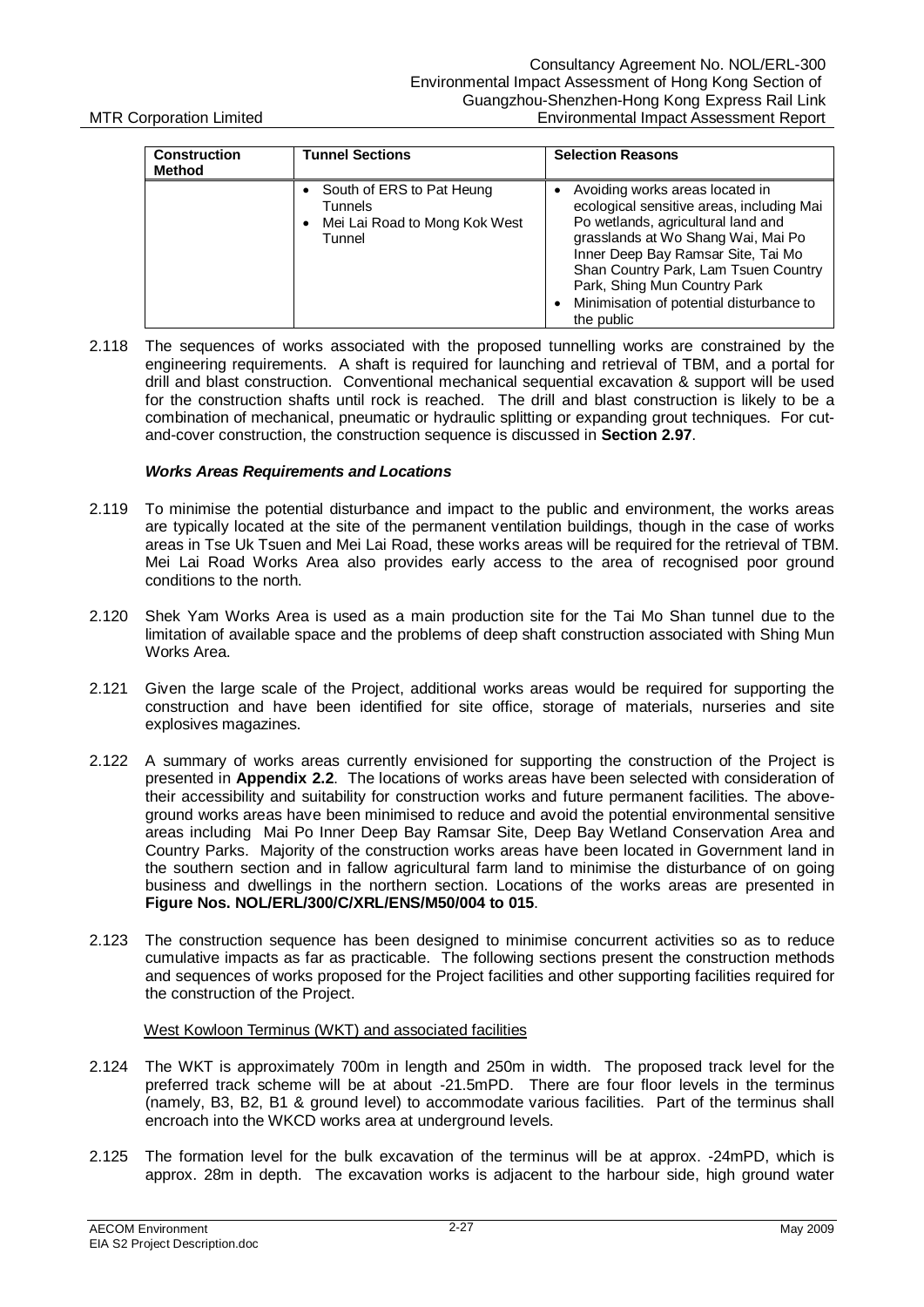level regimes owing to both tidal effects and rainwater infiltration is anticipated. A permanent diaphragm wall will be constructed to provide lateral support to the ground and limit groundwater inflow into the construction site. In view of deep excavations, a stiff lateral support system must be provided to control the lateral movement of the cofferdam wall, as well as the settlement of adjacent ground.

- 2.126 The WKT site will be broadly split into five different zones as presented in **Figure No. NOL/ERL/300/C/XRL/ENS/M50/030.** Given the considerations of large site area, depth of excavation, highly varied site conditions and geology for the construction of the terminus, different construction methods and lateral support systems will be adopted for different zones.
- 2.127 In Zones 1 (WKCD area), the excavation lateral support is anticipated to be bottom up open cut method with ground anchors. The typical construction sequence is:
	- Install diaphragm wall at the boundary of station, and construct piled foundation and socket Hpiles column at region of open cut;
	- x Excavate and install layers of ground anchors stage by stage until the final excavation level is reached; and
	- Construct station structure using bottom up method.
- 2.128 In Zones 2 & 3, (Site A area), the excavation lateral support is anticipated to be pseudo top-down open cut method. The typical construction sequence is:
	- Install diaphragm wall at the boundary of station and construct piled foundation and socket Hpiles at region of open cut;
	- Form temporary cut slope with angle varying from 26 to 40 degrees depending on different soil types;
	- Excavate the central portal of the station and construct central portal of the station structure by bottom-up method;
	- Cast ground floor slab at the perimeter of the site;
	- Excavate soil below ground floor at perimeter of the site until B1 formation level is reached;
	- Cast B1 floor slab at the perimeter of the site:
	- x Repeat the excavation sequence at the perimeter of the site downward until the final formation level is reached; and
	- Cast the final floor level at perimeter of site (i.e. B3).
- 2.129 In Zones 4 (Track Fan Area), the excavation lateral support is anticipated to be a combination of bottom up and top down method. The typical construction sequence for top down is:
	- Install diaphragm wall and construct piled foundation and socket H-piles at ground level;
	- Cast ground floor slab as lateral support to the wall with some openings for mucking out;
	- Install temporary traffic deck;
	- Excavate soil from below the ground floor slab until B1 formation level is reached:
	- Cast B1 slab and repeat the excavation sequence for subsequent levels until the final formation level is reached; and
	- Cast the floor slab of track level.
- 2.130 In Zones 5 (Approach Tunnel Area), the excavation lateral support is anticipated to be bottom up method. The typical construction sequence is:
	- Install diaphragm wall at the boundary of approach tunnel: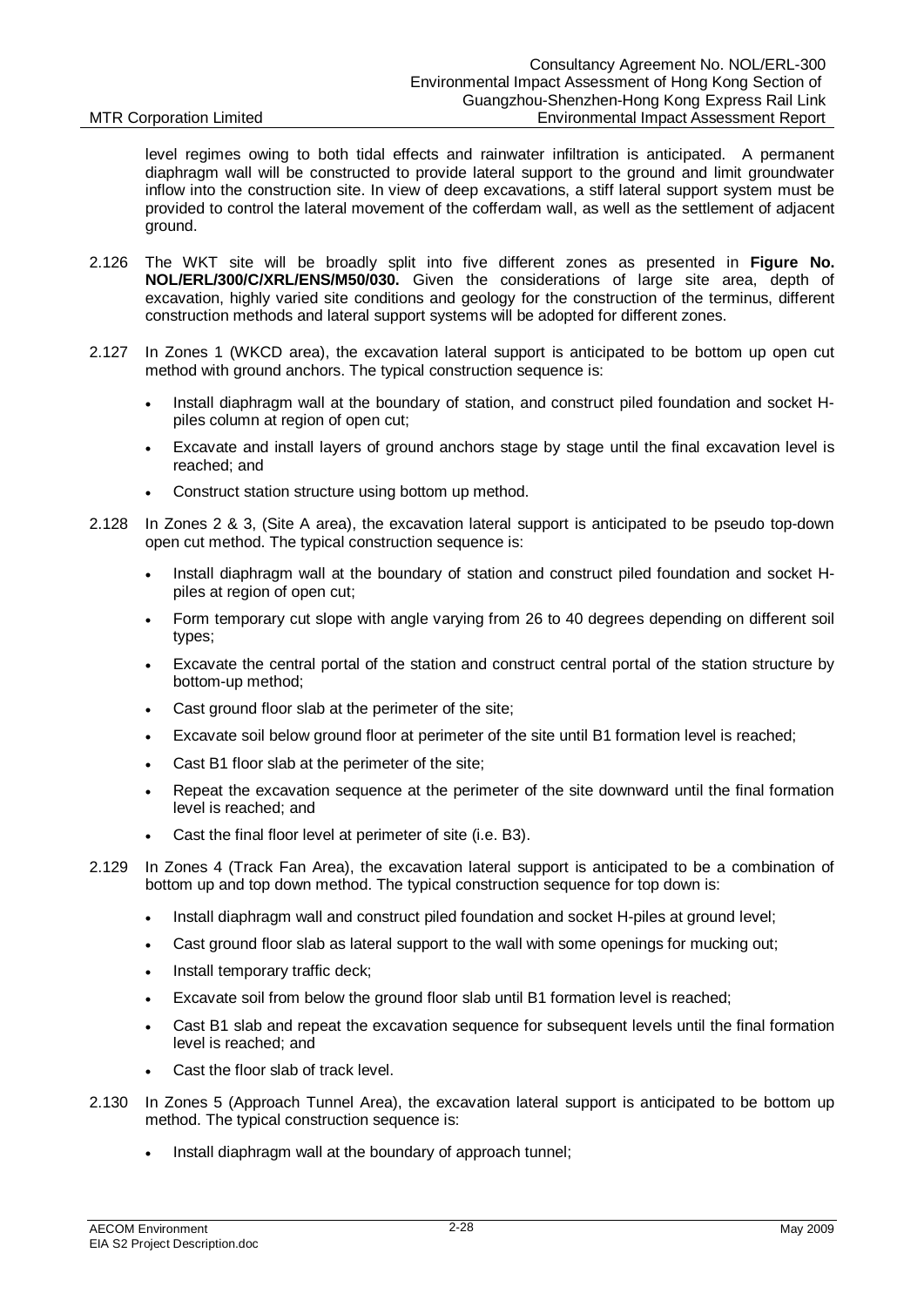- Excavate and install layers of struts stage by stage until the final excavation level is reached. Preloading of steel shoring may be required to control wall deflection; and
- Construct tunnel box structure by bottom up method, and remove steel struts stage by stage.
- 2.131 Rock will be encountered in two areas (Zones 1 and 3). The use of explosives is being reviewed and might be adopted. This will be confirmed in further investigation. In event that explosives are not adopted, drill and splitting of rock by hydraulic machine will be used for breaking and removing rock.
- 2.132 The disposal of large volume of excavated material shall be disposed by means of barges through the barging point situated at the seafront of West Kowloon. Trucks will be used for transporting the excavated material from the excavation area to the barging point. This will reduce the disturbance to the public roads.
- 2.133 The anticipated construction sequence for the intake and outfall units of the seawater cooling system is summarised below:
	- Install a floating silt curtain at the locations of the proposed intake and outfall units to avoid soil from the landside going into Victoria Harbour;
	- Excavate on the land side of the existing pre-cast wall units and install protective measures (e.g. grouting, sheetpiles, etc) to avoid fill materials entering the harbour;
	- Remove the existing vertical wave absorbing seawall units by cranes and excavate the fill materials down to the required level for installation of the new culvert precast units;
	- Place the precast units (the opening of two outermost precast units sealed off);
	- x Rebuild the seawall with concrete blocks above the precast units and re-construct the concrete backing and coping;
	- Backfill the precast units:
	- Complete the construction of the land side section of the culvert;
	- Remove the seal off walls in the outermost precast units; and
	- Backfill to the required level and remove the protective measures.

### Shafts, adits and Ventilation Buildings/EAPs

- 2.134 Shafts and adits to be provided along the alignment, will be used for tunnel ventilation during the construction and operational phases. These structures will also provide access for tunnelling equipment, permanent material and spoil removal.
- 2.135 Shafts and adits will be typically located at permanent ventilation buildings to minimise the potential disturbance and impact to the public and environment. Typically the shaft will be sized for envisaged construction methods that will require sizable openings and clear access space for the delivery and removal of equipment (e.g. TBMs), spoil handling, material delivery and plant maintenance. Based on requirement of the construction methods and access needs, the sizes of these works sites have been minimised as far as practicable.
- 2.136 Construction shafts at Tse Uk Tsuen and Mei Lai Road will be required for retrieval of TBM. These shafts are located near the transition from soft ground to rock which allows for machine removal without impact on the adjacent tunnelling works. The Shek Yam Works Area is used as a main production site for the Tai Mo Shan tunnel due to the limitation of available space and the problems of deep shaft construction associated with Shing Mun Works Area. **Table 2.11** summarises the locations of shafts and adits.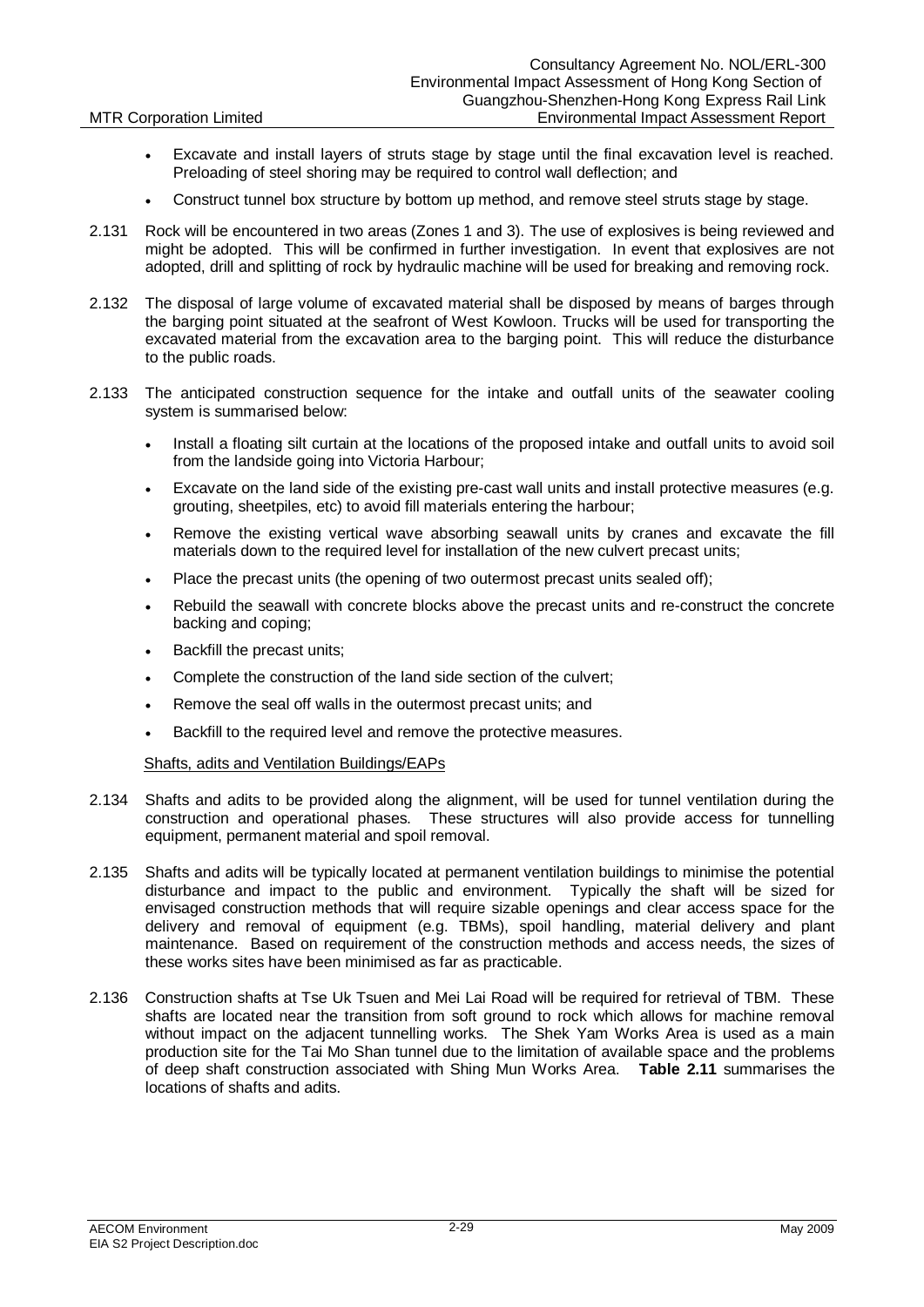| Shaft/Adits                | <b>Principle Activity</b>                            | <b>Occupation</b> | <b>Future Usage</b>                                                 |
|----------------------------|------------------------------------------------------|-------------------|---------------------------------------------------------------------|
| Mai Po Shaft               | Launching of TBM                                     | Permanent         | Mai Po Ventilation Building and<br>emergency access point           |
| Ngau Tam Mei Shaft         | Retrieval of TBM and drive drill<br>and blast tunnel | Permanent         | Ngau Tam Mei Ventilation<br>Building and emergency access<br>point  |
| Tai Kong Po Shaft          | Retrieval of TBM and drive drill<br>and blast tunnel | Permanent         | Tai Kong Po Emergency<br><b>Access Point</b>                        |
| Tse Uk Tsuen Shaft         | Retrieval of TBM                                     | Temporary         | The site will be reinstated and<br>returned to the Government       |
| Pat Heung Adit             | Drive drill and blast tunnel south                   | Permanent         | Pat Heung Ventilation Building<br>and emergency access point        |
| Shing Mun Shaft            | Shaft construction                                   | Permanent         | Shing Mun Ventilation Building<br>and emergency access point        |
| Shek Yam Shaft and<br>Adit | Drive drill and blast tunnel north<br>and south      | Temporary         | Site will be reinstated and<br>returned to the Government           |
| Kwai Chung Adit            | Drive drill and blast tunnel north<br>and south      | Permanent         | Kwai Chung Ventilation<br>Building and emergency access<br>point    |
| Mei Lai Road Shaft         | <b>Retrieval of TBM</b>                              | Temporary         | The site will be reinstated and<br>returned to the Government       |
| Nam Cheong Shaft           | Launching of TBM                                     | Permanent         | Nam Cheong Ventilation<br>Building and emergency access<br>point    |
| Hoi Ting Road Shaft        | <b>Retrieval of TBM</b>                              | Temporary         | Part of the shaft will form<br>permanent cut-and-cover<br>tunnel    |
| Mong Kok West<br>Shaft     | Construction of ventilation shaft                    | Permanent         | Mong Kok West Ventilation<br>Building and emergency access<br>point |

### **Table 2.11 Locations of Construction Shafts and Adits**

- 2.137 Shafts and ventilation buildings/EAPs will be typically constructed by cut-and-cover method, and the adits by drilling method. Diaphragm wall, sand drains, and struts as the temporary excavation and lateral support system will be involved during the construction of shaft. Casting of diaphragm wall, which is a continuous underground concrete wall, will be conducted before excavation works. This wall would largely limit groundwater entering into the excavation area, and therefore minimise the groundwater drawdown outside works boundary. Subsequent to the completion of diaphragm wall and sand drain installation, if necessary, a series of observation wells, pump wells and recharge wells will be installed prior to the commencement of excavation work for mitigating groundwater drawdown.
- 2.138 The Ventilation buildings for tunnel ventilation will be built on top of a shaft or adjacent to an adit which will be in use to support the tunnel construction. The buildings will be simple reinforced concrete structures with rooms to house the ventilation fans and support systems. The construction works will include the civil structure and all the Mechanical, Electrical & Plumbing (MEP) provisions. On completion of the structure and initial MEP provisions, the tunnel ventilation fans, communications systems, security and any other specialist systems required for the railway will be installed.

### SSS and ERS

- 2.139 The SSS is an at-grade facility to the west of the ERS box. Preparation of the site will require a cutand-fill exercise to level the site to around +14mPD. The northern part of the site will require some filling. The future buildings within SSS will be founded on piles or spread footings subject to the loadings and ground condition to be confirmed in detailed design stage.
- 2.140 The construction of the ERS together with the associated approach tunnels will adopt a conventional bottom up construction within permanent and temporary cofferdams. The ERS cofferdam will be formed by permanent diaphragm walls with lateral supports.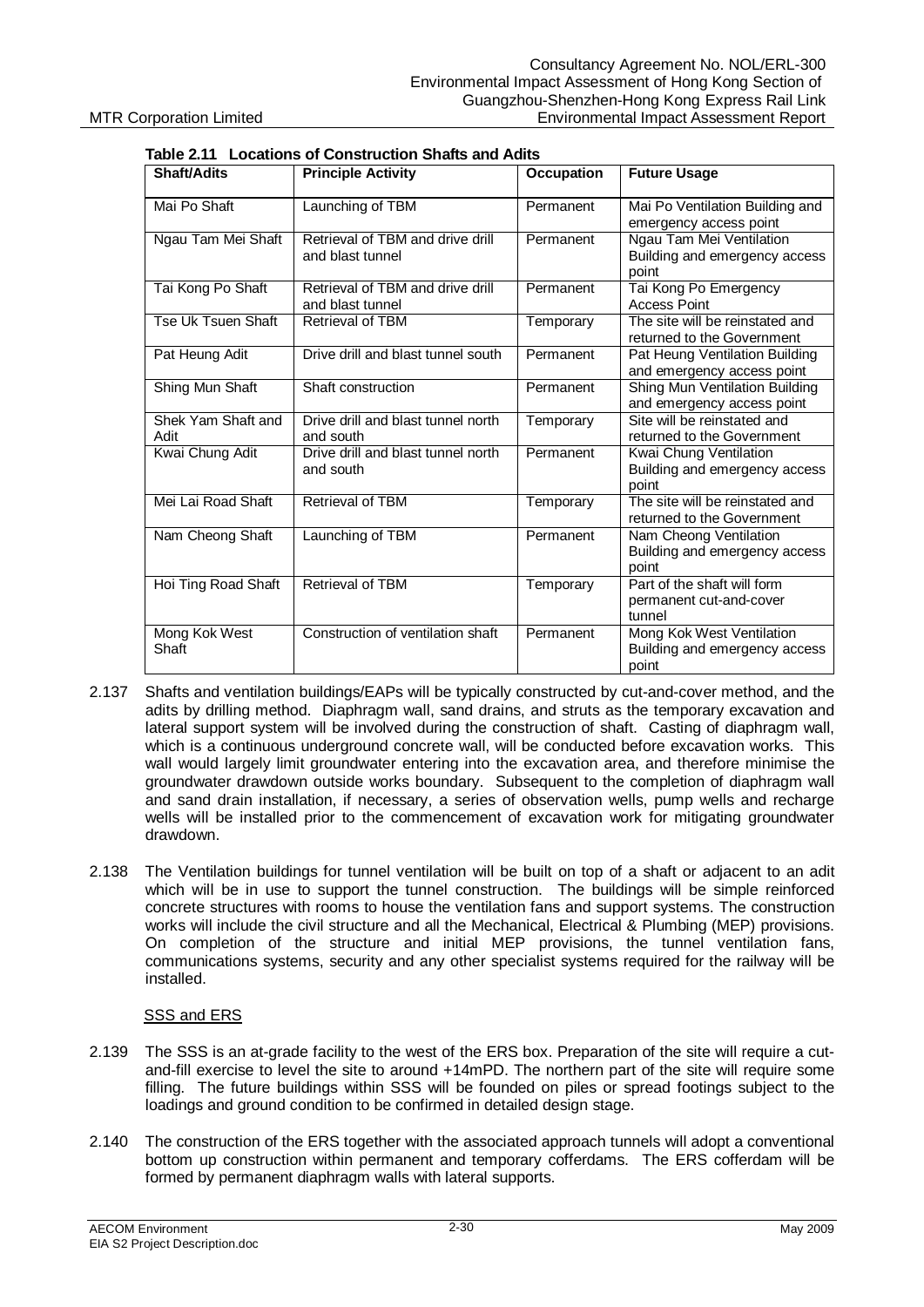### 2.141 River training and culverting of the existing river on the west and east side of the facility will be required to prevent flooding. A new box culvert will also be established to the east of the ERS. Temporary river diversions will be conducted in sections and phases in order to complete the drainage system for the whole facility, for minimising water quality impact at the downstream.

2.142 The construction of roads and buildings are assumed to commence once the excavation of the ERS box has been completed, along with drainage and traction power facilities. A suitable formation will be prepared to allow the construction of the ballasted stabling tracks. The works will include drainage, ducting and the foundations for the overhead line masts.

### Cross Passages Ground Treatment Works

- 2.143 As a safety requirement, cross passages (CP) between running tunnels would be provided. In the event of a fire in one of the tunnels, the non-incident tunnel will provide evacuation route and refuge for rail passengers.
- 2.144 Construction method of the CP will depend on the tunnel type and ground condition. CPs in rock tunnels are mostly in the form of a cross passage door across the dividing wall between the main tracks. For the CPs in soft or mixed ground conditions, stabilization works will be required to ensure the ground stability, the integrity of the tunnel and the safety of the workforce. An appropriate construction method would be selected for each CP in respect of particular ground conditions to avoid any potential impacts on environmental sensitive areas such as Mai Po Inner Deep Bay Ramsar Site, Country Parks, etc.
- 2.145 The CPs are at a nominal distance of 250m apart along the route length, there are about 100 cross passages will be formed along the 26km alignment.

### Barging Points

2.146 It is anticipated that the excavation of the tunnels and associated structures will generate approximate 9.1 Mm<sup>3</sup> of spoil from all works areas. Six barging points have been proposed to transport the spoil generated from the Project to the Mainland or other locations for reuse/disposal, and an existing barging point at Pillar Point will be used for transport spoil to Mainland/public fill reception facilities. A summary of the proposed new barging points is presented in **Table 2.12**.

| <b>Barging</b><br><b>Point</b> | Location            | No. of Ramp                                                                             | <b>Serving Area</b>                                       | <b>Current Usage</b>                                     |
|--------------------------------|---------------------|-----------------------------------------------------------------------------------------|-----------------------------------------------------------|----------------------------------------------------------|
| BP <sub>1</sub>                | West Kowloon        | 2 (new, same<br>locations as<br>adopted for<br><b>KSL</b><br>construction)<br>$3$ (new) | <b>WKT</b>                                                | Nil                                                      |
| BP <sub>2</sub>                | Nam Cheong          | $3$ (new)                                                                               | WKT, Nam<br>Cheong and<br>Mong Kok West                   | Public cargo<br>handling                                 |
| BP <sub>3</sub>                | Rambler Channel     | $2$ (new)                                                                               | Kwai Chung, Mei<br>Lai Road, Shek<br>Yam and Shing<br>Mun | Nil                                                      |
| BP4                            | Siu Lam             | $2$ (new)                                                                               | SSS and ERS                                               | Nil                                                      |
| BP <sub>5</sub>                | Lung Kwu Sheung Tan | $2$ (new)                                                                               | Ngau Tam Mei,<br>Tai Kong Po and<br>Mai Po                | Loading and<br>unloading of<br>construction<br>materials |

**Table 2.12 Proposed New Barging Points**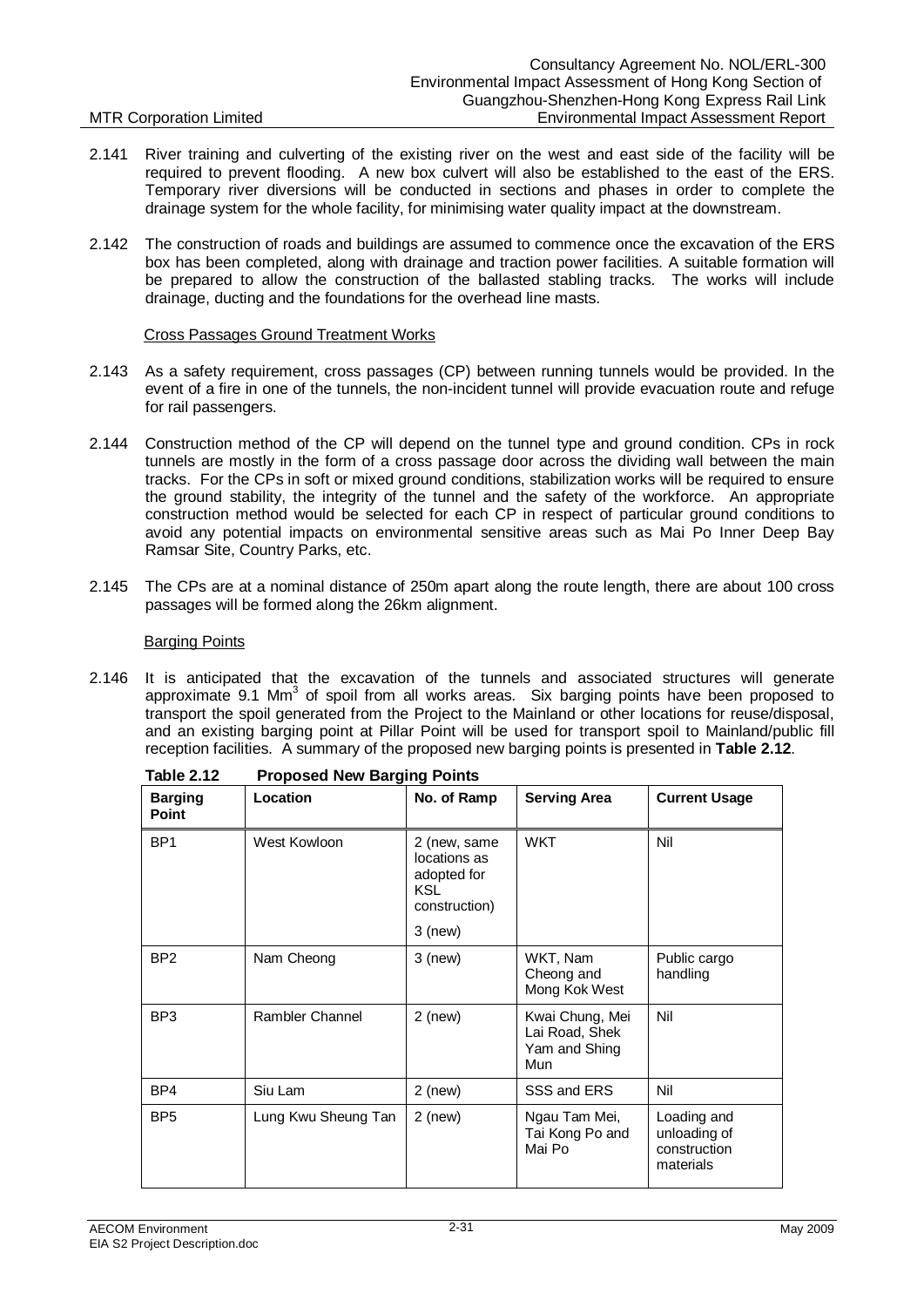| <b>Barging</b><br>Point | Location        | No. of Ramp | <b>Serving Area</b>       | <b>Current Usage</b>                                     |
|-------------------------|-----------------|-------------|---------------------------|----------------------------------------------------------|
| BP <sub>6</sub>         | Tsing Chau Tsai | 2           | Pak Heung and<br>Shek Yam | Loading and<br>unloading of<br>construction<br>materials |

- 2.147 Cable stayed structure with a jig or similar method will be adopted for the construction of barging ramps where located close to sloping seawall at West Kowloon (BP1). A heavy spanning steel truss hung by cables will be used for the access of trucks to dump excavated material onto the barge. Since this area prevents barges from mooring against the sea wall, a pontoon will be kept such that barges can berth against it instead of against a guide pile allowing discharge of materials from the barging ramp. This construction method will be adopted to avoid disturbance of seabed and minimise potential impact on water quality induced by marine works.
- 2.148 Loading ramps will be constructed at other barging points. Enclosed tipping hall and wheel washing facility will be provided at each barging point to minimise the construction dust impact.
- 2.149 Minor dredging works will be required to form a berthing area in Lung Kwu Sheung Tan. The dredging depth would be 2m deep from the existing seabed level and a maximum dredging rate of about 2,000m<sup>3</sup>/day is anticipated.

### Nursery Area

2.150 Temporary nursery areas at Siu Lang Shui and So Kwun Wat will be provided for the transplanted trees at an early stage of construction to allow trees to grow during the construction period. Only minor works including erection of fencing and installation of irrigation pipes and surface drainage will be carried out in these areas.

### Temporary Site Explosives Magazines

- 2.151 The construction of the Project will involve substantial amounts of bored tunnel excavation of which about 14km of tunnel section will be carried out by the drill and blast method.
- 2.152 It is estimated that blasting cycle times are either 12 or 16 hours and therefore over a two-day period there will be three or four blast cycles per face. Drill and blast tunnel excavation will be carried out from six work sites, three in the northern New Territories and the other three in urban Kowloon areas.
- 2.153 It is estimated that the required explosives storage are 800 kg and 1,200 kg for northern and southern areas respectively. The required minimum internal and external separation distances from the magazines should follow the requirements stated in UK "Manufacture and Storage of Explosives Regulations, 2005" published by the UK Health & Safety Executive, a document as specified by the Hong Kong Commissioner of Mines (CoM). In addition, it is preferable to limit the transportation distances as far as practicable when considering the possible location of magazine. This is also particularly pertinent given explosives are not permitted within road tunnels, and there would be a considerable distance of about 40 to 50km for explosives transported from northern New Territories to Kowloon via above ground or at grade roads, and vice versa.
- 2.154 With consideration of above factors, together with the limited daily delivery arrangement available from Mines Division of Civil Engineering and Development Department (CEDD), a list of potential locations for explosives magazine sites have been identified, reviewed and short-listed for further detailed study and discussion with Mines Division. The magazine site selection process is documented in Working Paper No. 13A – Explosives Magazine Site Selection.
- 2.155 Two project-specific site explosives magazines at Tai Shu Ha Road West and So Kwun Wat are selected as necessary to store the explosives (refer to **Appendix 13.1** – Quantitative Risk Assessment for details of explosive storage and delivery arrangement). A Quantitative Risk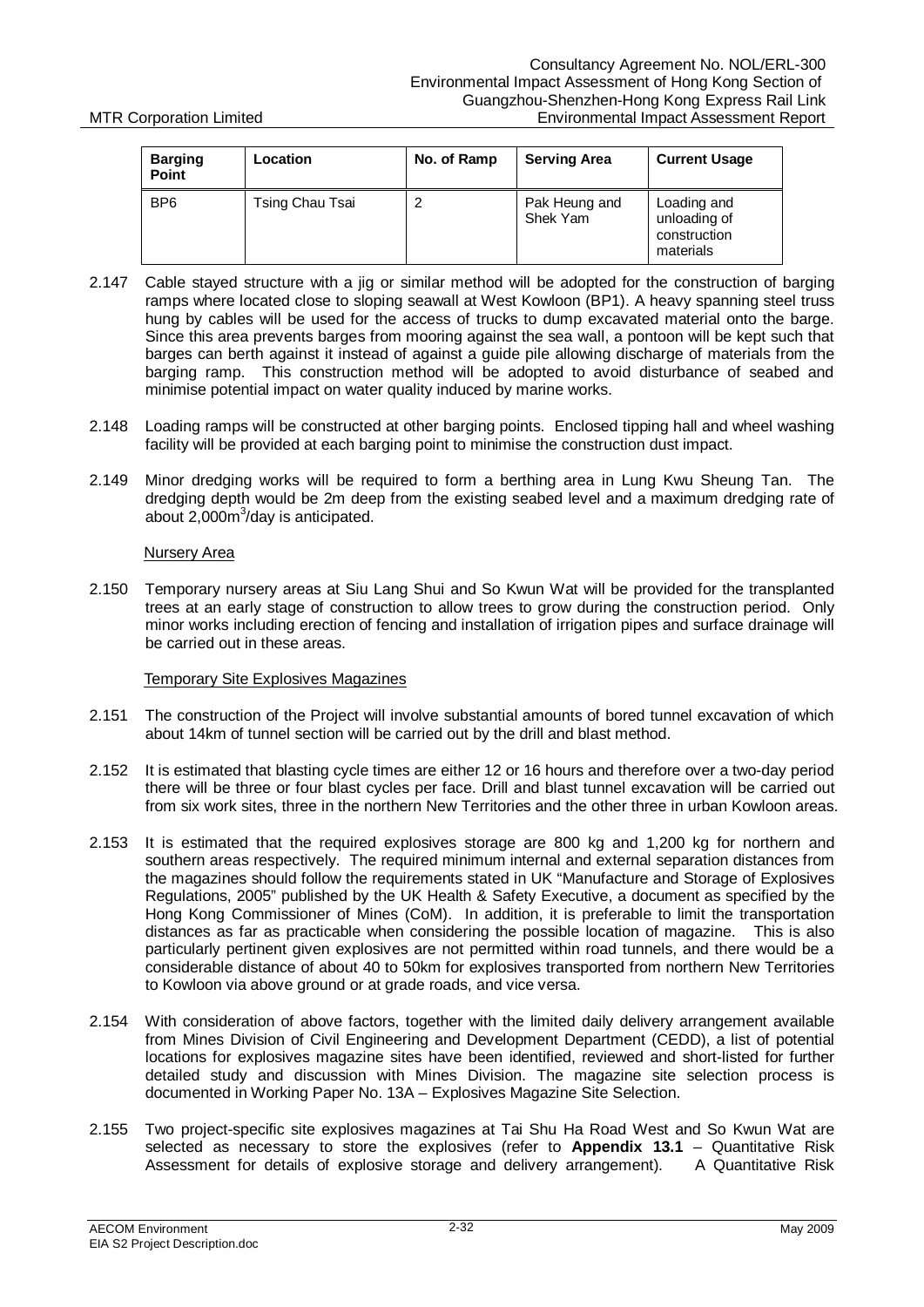Assessment (QRA) has been carried out to assess potential risks associated with the preferred site explosives magazines with details given in **Section 13** of this EIA study.

- 2.156 The magazines will be designed in compliance with the general requirements of Mines Division, as defined in their document "How to apply for a Mode A Explosives Store Licence".
- 2.157 The site formation works will include clearance of vegetation and slope works for both sites, and a stepped site formation profile will be constructed at So Kwun Wat. Both sites will be surfaced with hard standing and enclosed with security fences. Utility connections will be made to the local networks. The magazine structures will comprise brick built / reinforced concrete buildings on shallow foundations. Mounding around the buildings will be constructed, using sandbags or earth bank.

### **Construction Programme**

2.158 The proposed construction dates are tentatively scheduled as shown in **Table 2.13**. The construction works would commence in December 2009 and the overall project completion is anticipated to be in 2015. A preliminary construction programme is presented in **Appendix 2.1**. The assessments in this report have been based on this construction programme.

| Location                                        | <b>Tentative Commencement</b><br><b>Date</b> | <b>Tentative Completion Date</b> |  |  |
|-------------------------------------------------|----------------------------------------------|----------------------------------|--|--|
| Tunnel                                          |                                              |                                  |  |  |
| Mai Po to Boundary                              | August 2010                                  | June 2015                        |  |  |
| Mai Po to Ngau Tam<br>Mei                       | August 2010                                  | December 2014                    |  |  |
| Ngau Tam Mei to Tai<br>Kong Po                  | August 2010                                  | December 2014                    |  |  |
| Tai Kong Po to Kam<br>Tin                       | <b>July 2010</b>                             | December 2014                    |  |  |
| Kam Tin to Shek<br>Yam                          | December 2009                                | December 2014                    |  |  |
| Shek Yam to Mei Lai<br>Road                     | March 2010                                   | <b>July 2014</b>                 |  |  |
| Mei Lai Road to<br>Mong Kok West                | December 2009                                | December 2014                    |  |  |
| Mong Kok West to<br><b>WKT</b>                  | December 2010                                | December 2014                    |  |  |
| Ventilation Building/Emergency Access Point     |                                              |                                  |  |  |
| Mai Po Ventilation<br><b>Building</b>           | August 2010                                  | December 2014                    |  |  |
| Ngau Tam Mei<br>Ventilation Building            | August 2010                                  | December 2014                    |  |  |
| Tai Kong Po<br><b>Emergency Access</b><br>Point | December 2009                                | December 2014                    |  |  |
| Pat Heung<br>Ventilation Building               | <b>June 2010</b>                             | November 2014                    |  |  |
| Shing Mun<br>Ventilation Building               | <b>May 2010</b>                              | <b>June 2014</b>                 |  |  |
| Kwai Chung<br>Ventilation Building              | May 2010                                     | <b>July 2014</b>                 |  |  |
| Nam Cheong<br>Ventilation Building              | May 2013                                     | December 2014                    |  |  |
| Mong Kok West<br><b>Ventilation Building</b>    | <b>May 2010</b>                              | June 2014                        |  |  |
| <b>Other Facilities</b>                         |                                              |                                  |  |  |
| Shek Kong Stabling<br>Sidings and               | <b>July 2010</b>                             | December 2014                    |  |  |

**Table 2.13 Tentative Civil Construction Works Schedule of Key Elements**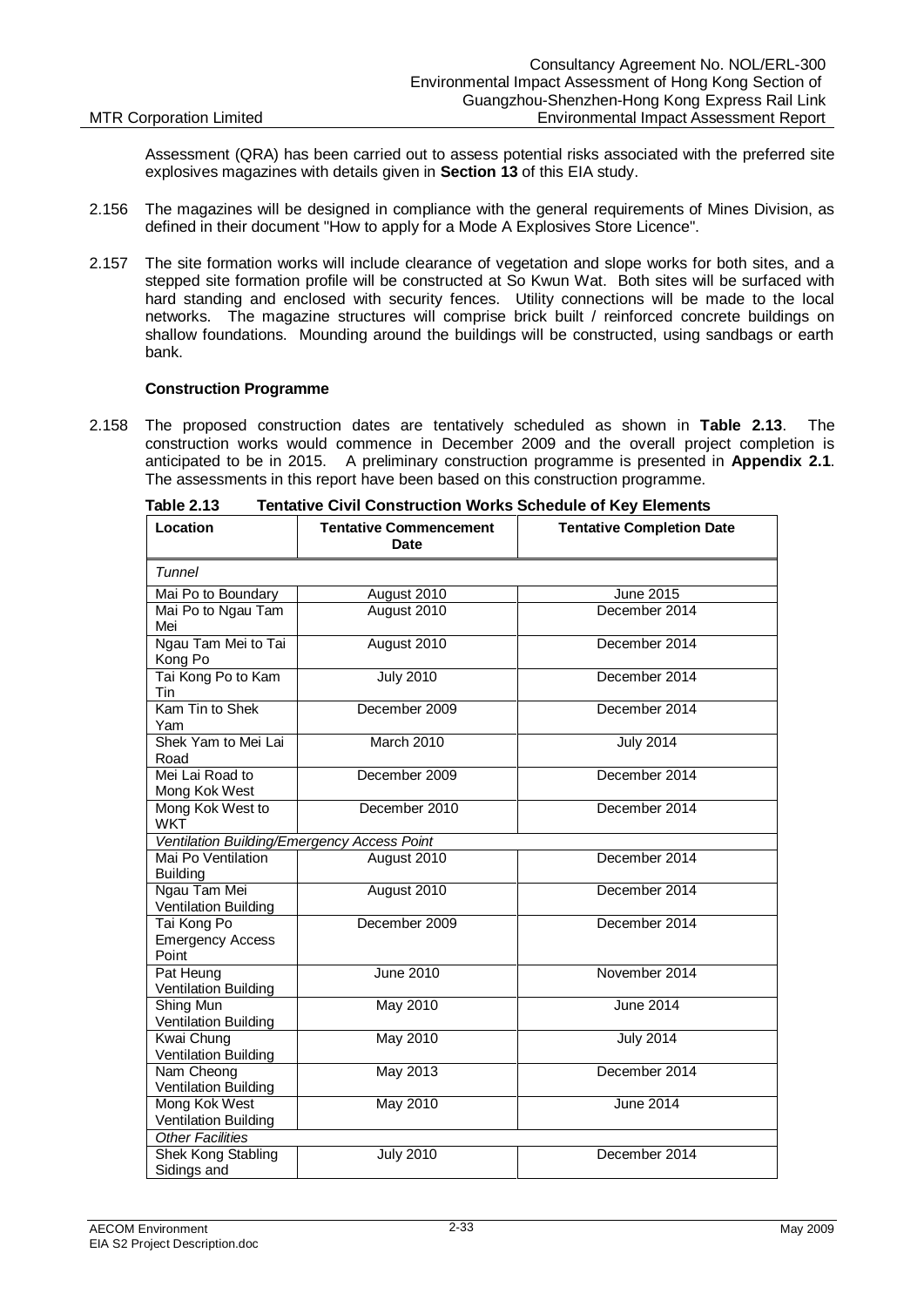| Location                           | <b>Tentative Commencement</b><br>Date | <b>Tentative Completion Date</b> |
|------------------------------------|---------------------------------------|----------------------------------|
| <b>Emergency Rescue</b><br>Station |                                       |                                  |
| West Kowloon<br><b>Ferminus</b>    | December 2009                         | December 2014                    |

### *Concurrent Projects*

2.159 There are several major concurrent designated projects in the vicinity of the Project's works areas, as summarised in **Table 2.14**. At this stage, consideration of concurrent projects for cumulative environmental impacts will only take into account those with available implementation programmes. Cumulative impacts from the planned and existing major concurrent projects, if any, have been assessed in the individual sections of this EIA study.

|  | Table 2.14 | <b>Major Concurrent Projects</b> |  |
|--|------------|----------------------------------|--|
|--|------------|----------------------------------|--|

| <b>Project</b>                                             | <b>Planned Construction Period</b> |
|------------------------------------------------------------|------------------------------------|
| Proposed Comprehensive Development at Wo Shang Wai, Yuen   | 2008 to 2012 <sup>(1)</sup>        |
| Long                                                       |                                    |
| Central Kowloon Route (CKR)                                | 2012 to 2016 <sup>(2)</sup>        |
| West Kowloon Cultural District (WKCD)                      | 2013 to 2016 <sup>(3)</sup>        |
| Road Works at West Kowloon                                 | 2012 to 2014                       |
| Construction of Cycle Tracks and the associated Supporting | Mid 2009 to Early 2012             |
| Facilities from Sha Po Tsuen to Shek Sheung River          |                                    |
| Upgrading of Remaining Sections of Kam Tin Road and Lam    | 2011 to 2016                       |
| Kam Road                                                   |                                    |
| Yuen Long & Kam Tin Sewerage and Sewage Disposal           | 2009 to 2013                       |

(1) Section 16 Planning application was submitted in 2008 and approved by TPB on 19 September 2008. Details of the latest construction programme are not available yet during the preparation of the EIA study. As advised by the Developer, the earliest construction works for Wetland Restoration Area would commence in 2010 wet season, and therefore the construction of the comprehensive development is assumed to commence in early 2010.

- (2) Details of construction programme and design of CKR are not available during the course of EIA study. Cumulative impact from the construction and operation of CKR could not be evaluated during the course of EIA study.
- (3) Details of construction programme and design of WKCD are not available during the course of EIA study. Cumulative impact from the construction and operation of WKCD could not be evaluated during the course of EIA study.

### **Continuous Public Involvement**

- 2.160 Considering the importance of views and support of the community in the development of railways, a public consultation programme was launched by the Project Proponent in conjunction with the preliminary design which commenced in May 2008 to consult public on the railway scheme to design the railway scheme will best suit the needs of the community. The public consultation programme consists of two rounds which commenced in May and September 2008 respectively with respective district councils and rural committees, also the gazette of the railway scheme on 28 November and 5 December 2008, and a series of roving exhibitions and briefings to the residents along the alignment.
- 2.161 First round of public consultation was conducted from May to July 2008 with the relevant District Councils (DCs) / Rural Committees (RCs) as listed below:
	- Sham Shui Po District Council
	- Yuen Long District Council
	- Yau Tsim Mong District Council
	- Sha Tin District Council Traffic and Transport Committee
	- Tsuen Wan District Council Traffic and Transport Committee
	- **Kwai Tsing District Council**
	- Kam Tin Rural Committee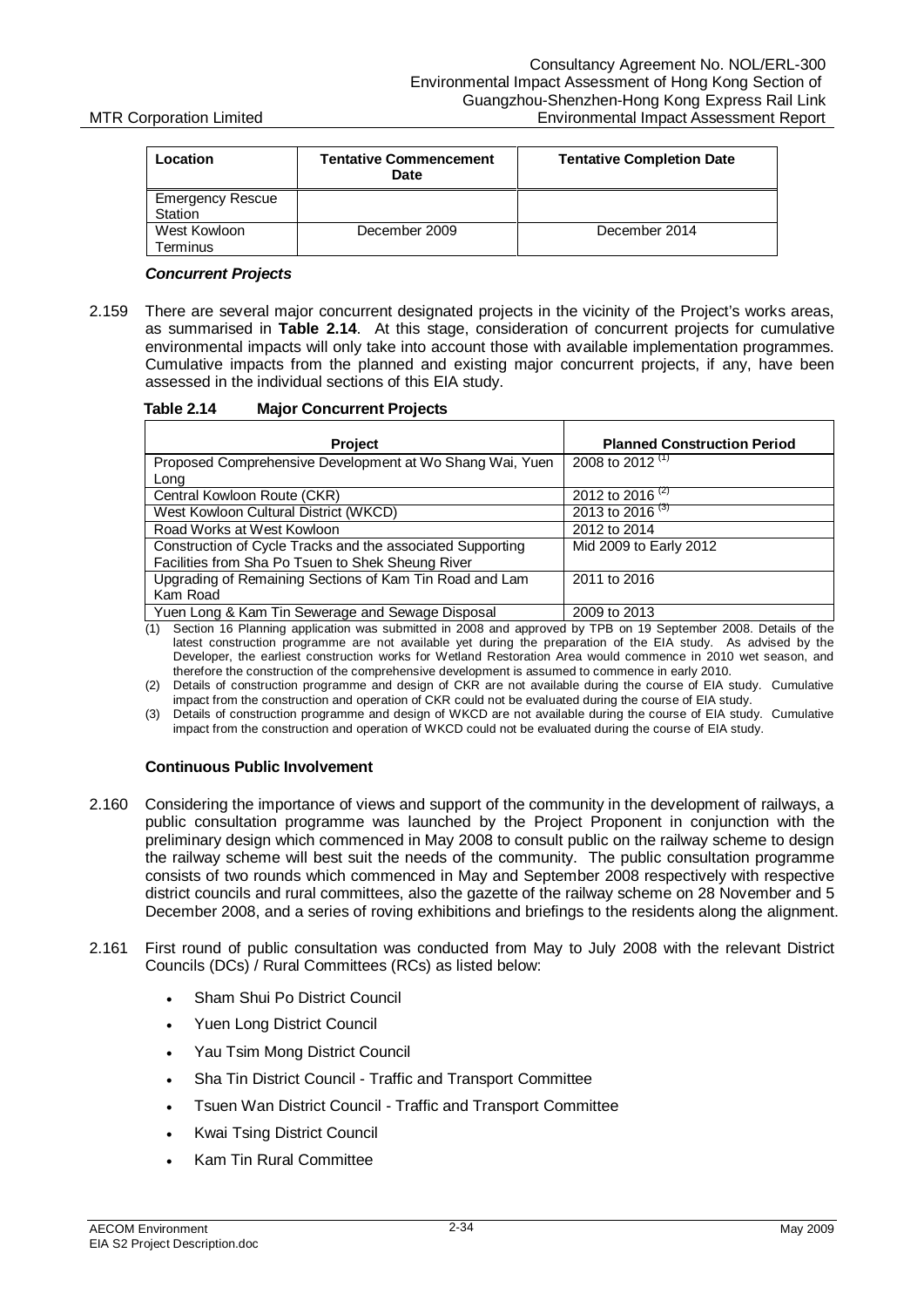- Pat Heung Rural Committee
- San Tin Rural Committee
- 2.162 After the commencement of Preliminary Design Study, further information such as alignment, ventilation buildings and works areas were provided in the second round of public consultation from September to November 2008 with the relevant District Councils/Rural Committees as listed below:
	- **Kwai Tsing District Council**
	- Sham Shui Po District Council
	- **Tsuen Wan District Council**
	- Yau Tsim Mong District Council Traffic and Transport Committee
	- x Yuen Long District Council
	- Sha Tin District Council Traffic and Transport Committee
	- San Tin Rural Committee
	- x Kam Tin Rural Committee
	- Pat Heung Rural Committee
- 2.163 A total of 33 and 29 meetings/consultations were conducted with DCs/RCs and local residents respectively, since the planning stage of the Project. The public was generally supported the development of the Project and their views/concerns were also considered in the preliminary design stage and will also be considered/addressed in detailed design stage.
- 2.164 In addition to the above-mentioned meetings/consultation, the gazette conducted in end 2008 also gathered the views from the public on the Project as well as the views from the residents along the alignment from the resident briefings.
- 2.165 Non-Government Organizations (NGOs) have also been engaged in the EIA process, as early as the PPFS stage. In February 2007 a meeting was held with NGOs to solicit their views and identify potential key environmental issues of the Project, for consideration in the development and evaluation of alignment options.
- 2.166 After selection of the preferred alignment, a further meeting with NGOs was conducted in October 2008, to introduce the alignment and latest progress of the Project. A follow-up site visit was conducted in December 2008 to the key works areas in the northern area, particularly the SSS site with potential ecological issues. Based on the completed ecological surveys, a workshop was conducted in early February 2009 to brief NGOs on the key findings, focusing on ecological mitigation measures for the SSS site. A number of their recommendations have been beneficial to the development of the current design.
- 2.167 A summary of major environmental concerns from the community and responses from Project Proponent is presented in **Table 2.15**.

| Concerned<br><b>Parties</b>               | <b>Major Environmental</b><br><b>Concerns/Views</b>                  | <b>Responses and EIA Findings</b>                                                                                                                                                                                                                                                                                                                                                                                                                                                                                   |
|-------------------------------------------|----------------------------------------------------------------------|---------------------------------------------------------------------------------------------------------------------------------------------------------------------------------------------------------------------------------------------------------------------------------------------------------------------------------------------------------------------------------------------------------------------------------------------------------------------------------------------------------------------|
| Public/Resident<br>along the<br>alignment | Concern on noise impact<br>due to above-ground<br>construction works | During the course of developing the construction plants<br>and programme, key features, including minimization of<br>construction plants, works in phases and avoidance of<br>simultaneous operation of construction plants, have been<br>considered as far as practicable to alleviate the<br>construction noise impacts.<br>Noise sensitive receivers (NSRs) that would be affected by<br>the construction noise were identified. The construction<br>noise levels at the representative sensitive receivers have |

**Table 2.15 Major Environmental Concerns/Views**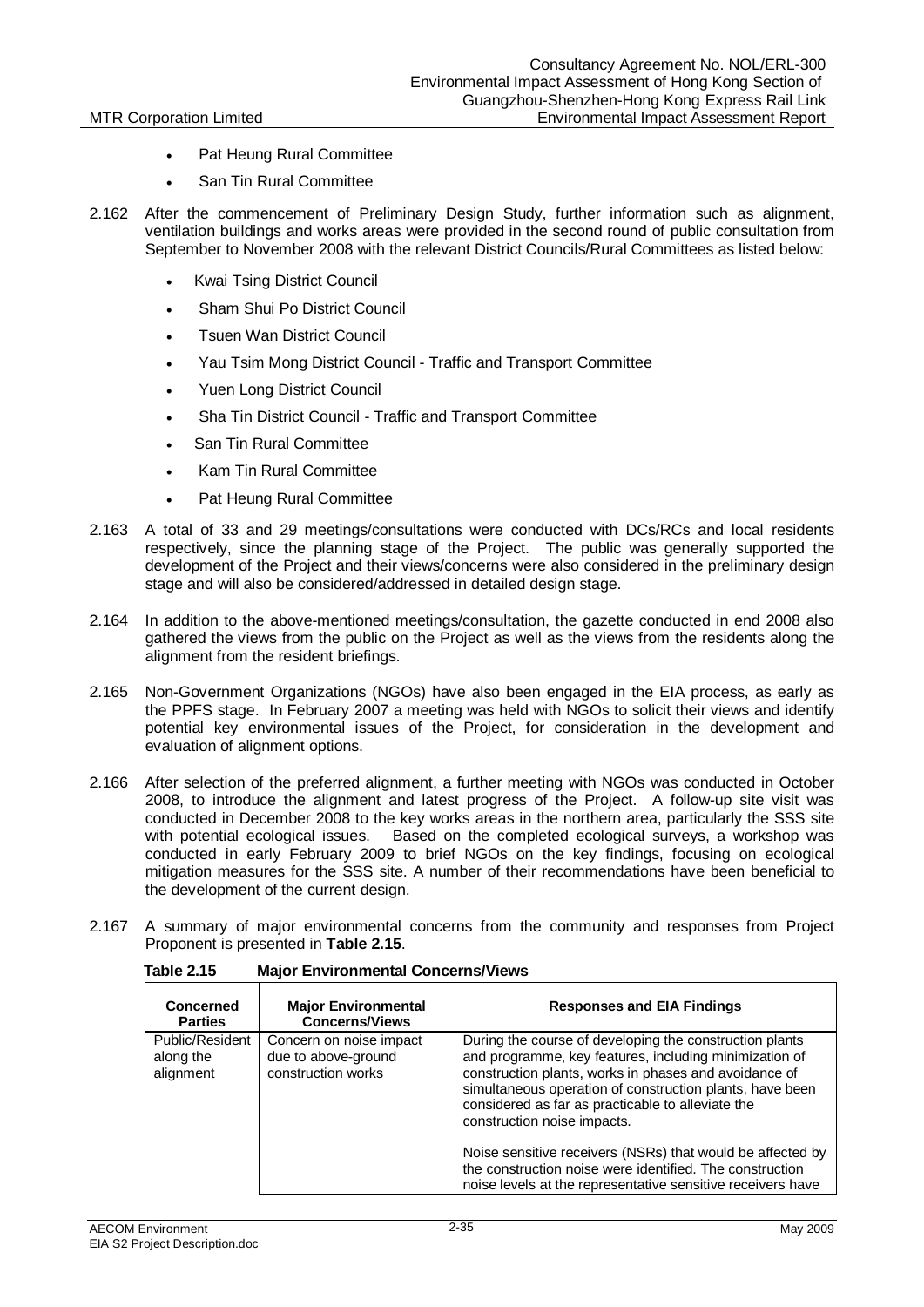| <b>Concerned</b><br><b>Parties</b> | <b>Major Environmental</b><br><b>Concerns/Views</b>               | <b>Responses and EIA Findings</b>                                                                                                                                                                                                                                                                                                                                                                                                                                                                                                                                                                           |
|------------------------------------|-------------------------------------------------------------------|-------------------------------------------------------------------------------------------------------------------------------------------------------------------------------------------------------------------------------------------------------------------------------------------------------------------------------------------------------------------------------------------------------------------------------------------------------------------------------------------------------------------------------------------------------------------------------------------------------------|
|                                    |                                                                   | been predicted. Without implementation of mitigation<br>measures, noise exceedances at some NSRs are<br>envisaged. As such, practicable and feasible mitigation<br>measures have been explored to minimize the construction<br>noise impact. Mitigation measures are recommended<br>though several NSRs would be subject to noise levels<br>exceeding the noise criteria as a result of mitigation<br>measures exhausted. Community liaison and an<br>Environmental Monitoring and Audit (EM&A) will be<br>conducted to monitor and minimize the noise impact to the<br>NSRs during the construction phase. |
|                                    | Concern on dust impact due<br>to the construction works           | Major dust impact would arise from surface ground works,<br>concrete batching plant, temporary stockpiles on site and<br>barging activities.                                                                                                                                                                                                                                                                                                                                                                                                                                                                |
|                                    |                                                                   | With the recommended mitigation measures, the dust<br>levels at the air sensitive receivers (ASRs) would comply<br>with the criteria of EIAO-TM and Air Quality Objective<br>(AQO). An Environmental Monitoring and Audit (EM&A)<br>will be conducted to monitor and minimize the dust impact<br>to the ASRs during the construction phase.                                                                                                                                                                                                                                                                 |
|                                    | Concern on ground-borne<br>noise impact due to<br>tunneling works | The potential source of ground-borne noise impact is the<br>operation of tunnel boring machine (TBM).                                                                                                                                                                                                                                                                                                                                                                                                                                                                                                       |
|                                    |                                                                   | Assessment has been conducted to evaluate the ground-<br>borne noise impact at the NSRs and the results, with the<br>inclusion of safety factor, indicated that there would be<br>noise exceedances for about 2-3 days at only four<br>representative NSRs.                                                                                                                                                                                                                                                                                                                                                 |
|                                    |                                                                   | Monitoring at the time of TBM operation will be conducted<br>to confirm the assessment findings and monitor the<br>ground-borne noise impact at the NSRs. In addition, An<br>EM&A programme, together with careful scheduling of the<br>works and close liaison with the affected parties will be<br>conducted to minimize the noise impact.                                                                                                                                                                                                                                                                |
|                                    | Concern on ground water<br>drawdown during<br>construction        | The tunnel sections will be constructed with either<br>"drained" lining (i.e. water pressure relieve system is<br>provided), or "undrained" lining (i.e. with fully tanked<br>linings). Both linings would prevent the groundwater<br>leakage into the tunnel, and therefore there would be<br>insignificant ground water drawdown during the tunneling<br>works. Past experience also indicated that impact on<br>ground water drawdown was not encountered during the<br>tunneling works.                                                                                                                 |
|                                    |                                                                   | A well designed and managed groundwater monitoring<br>programme will be developed to monitor the groundwater<br>levels. Sufficient pre-construction monitoring will also be<br>undertaken such that baseline groundwater levels can be<br>established and any seasonal (or other) variations in<br>groundwater level identified.                                                                                                                                                                                                                                                                            |
|                                    | Concern on ground-borne<br>noise impact during<br>operation       | The railway tunnel will be located at levels of at least 20m<br>below local ground, except a small section to the north of<br>ERS.                                                                                                                                                                                                                                                                                                                                                                                                                                                                          |
|                                    |                                                                   | Assessment has been conducted to predict the ground-<br>borne noise levels at the NSRs on top of/close to the<br>tunnels. Results indicated that the ground-borne noise<br>levels would comply with the stipulated noise criteria. Low<br>noise trackform will however be installed at the selected                                                                                                                                                                                                                                                                                                         |